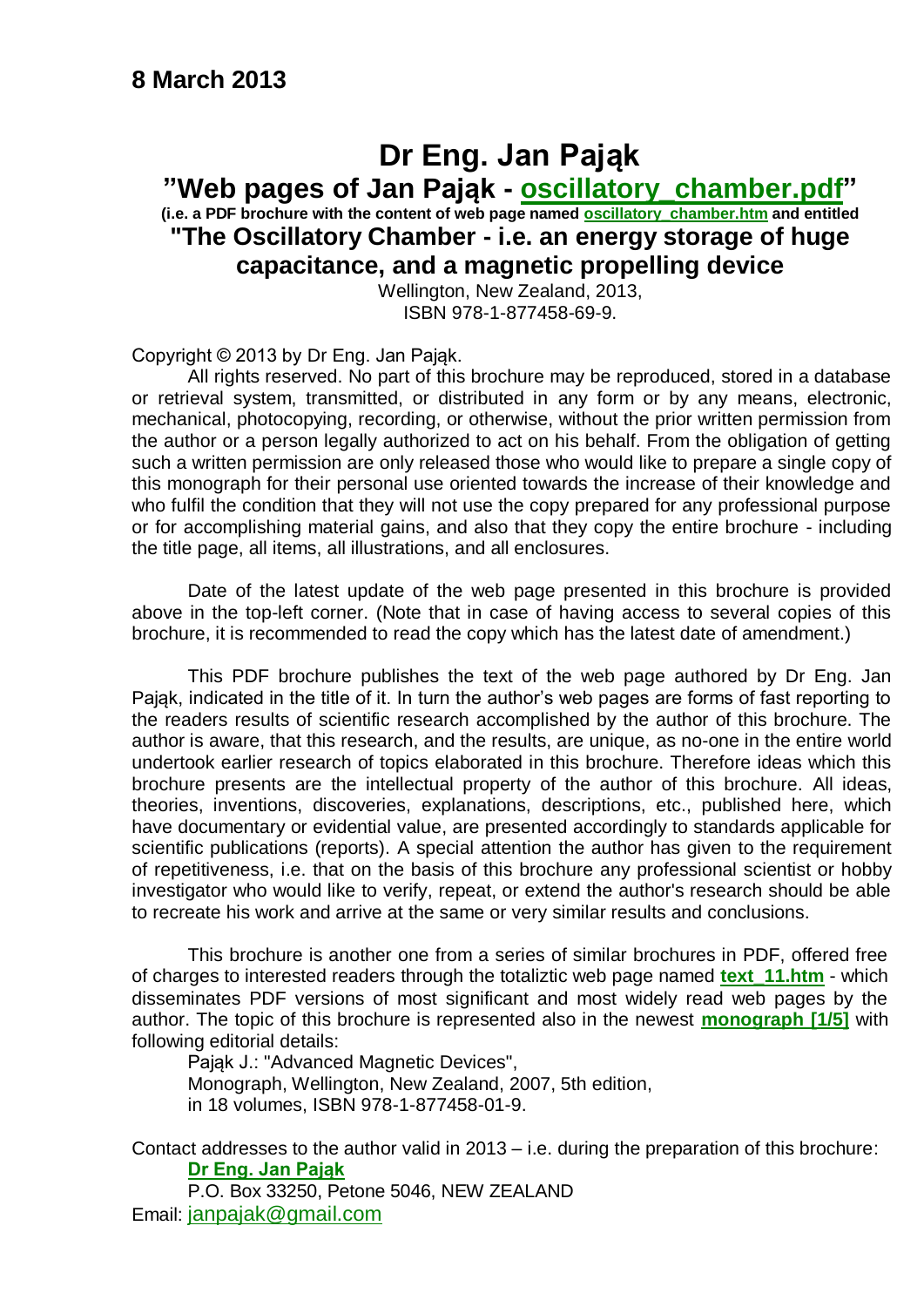Energy. We cannot see it, but we need it badly. Actually, for our civilisation it is like oxygen. We would die without it. But to have it, we need to generate it, and then bring it to our homes. This means unhealthy powerlines, dangerous fuel tanks, bills, inflation, taxes, blackouts, economic blackmail, dependency, aggression, wars, and so on. But what would happen if we could pack pure energy into "tins" and store it forever (like this was the case with the Biblical Arc of the Covenant). Well, there is already an invention which explains how to accomplish it. It is called the "Oscillatory Chamber". All what it takes now to have such "tins" for packing and storing pure energy, is to build working prototypes of these Oscillatory Chambers.

#### **Part #A: Introductory information about this web page:**

#### **#A1. What are goals of this web page:**

The main goal of this web page and illustrations included into it, is to present to readers the explanation of what actually is this so-called "Oscillatory Chamber" and what benefits our civilisation accomplishes through building this extraordinary device.

An additional goal of this web page is to reveal that the official research on new energy devices already has wandered into a bush. After all, instead of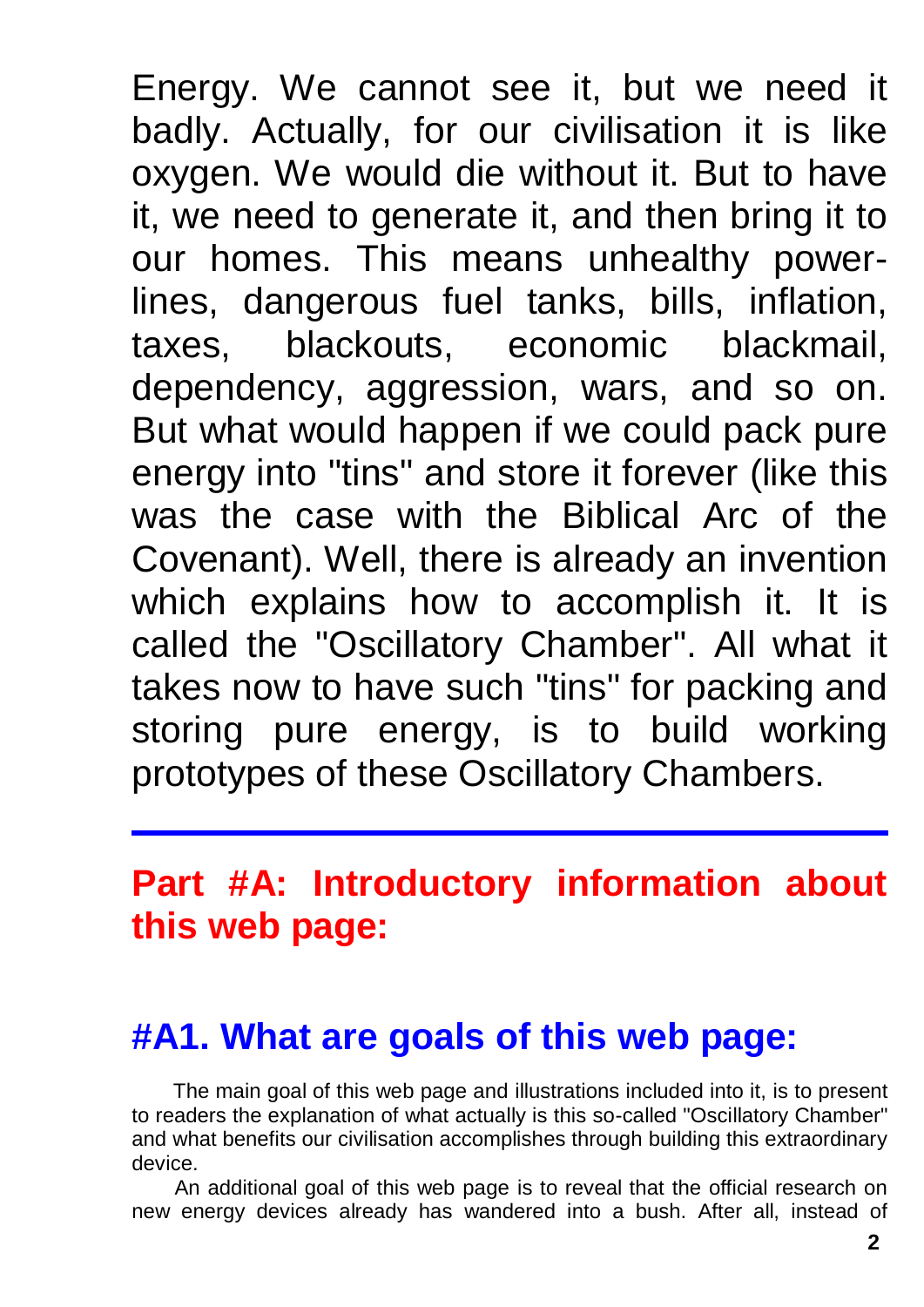"looking into the future", scientists who carry out this research lately "look into the past" - means they research, slightly improve, and seek further uses for exclusively old ideas and principles of operation which are known to the humanity already for many years. In turn they are scared to undertake any research on ideas which still await to be developed in the future. Thus, this web page illustrates that it would be highly beneficial for the humanity to open a "competition" for energy sciences, in the form of a "public domain" research on energy - similar to this which in recent years caused an immense progress in informatics and in internet (for details see item #M1 below). As it is explained already in items #A1 and #A2 of the totaliztic web page **[boiler.htm](http://tornado.zxq.net/boiler.htm)**, such "public domain" research and development of energy devices would boil down to unleashing of creativity and research inclinations of ordinary people, through the scientific guiding and coordinating of interested hobbyists from the entire world to research and to develop unknown earlier energy devices similar to the "Oscillatory Chamber" described on this web page.

#### **Part #B: Let me introduce the device presented on this web page:**

#### **#B1. What is this "Oscillatory Chamber":**

Imagine a transparent cube of perfect form which represents a new device for producing a super-powerful magnetic field. It looks like a crystal of a regular shape made of some transparent mineral, or like a cube cut beautifully from shiny glass and showing its content through transparent walls. For dimensions not larger than those of a Rubik's cube it could produce a magnetic field exceeding thousands of times the power of fields able to be produced on Earth, including fields from the most powerful magnetic cranes and fields from the largest electromagnets in leading scientific laboratories. If we took this cube in our hands, it would demonstrate extraordinary properties. For example, in spite of its small dimensions, it would be unusually "heavy" and at its full magnetic output even the strongest athlete would not be able to lift it. Its "heaviness" results from the fact that the magnetic field it produces would attract the cube in the direction of Earth's centre, thus the force of the magnetic attraction created would add to its real weight. The cube would also oppose our attempts to rotate it, and similarly like a magnetic needle it would always try to point out in the same direction coinciding with the magnetic north-south meridian. However, if we somehow could manage to turn it into orientation exactly opposite to this natural alignment like a magnetic needle, then to our surprise it would take off and begin lifting us into space (i.e. it would "levitate" us in exactly the same way as the biblical "Arc of the Covenant" used to levitate priests who carried it from place to place and thus who used to be called "Levites"). In this way just on its own this cubical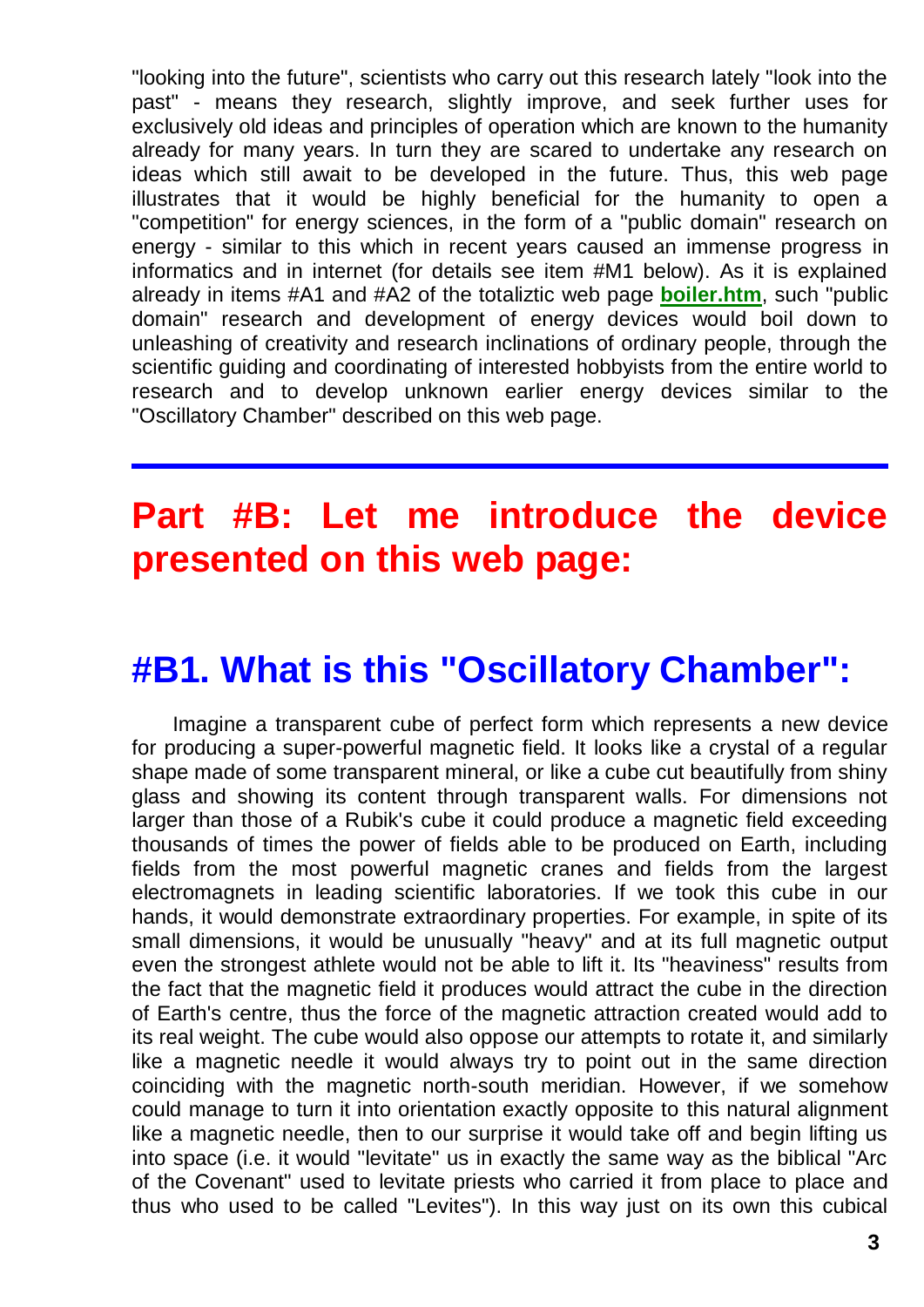"crystal" would be capable of propelling our space vehicles. This extraordinary device is named the "Oscillatory Chamber". It is described comprehensively in volume 2 of my newest **[monograph \[1/5\]](http://tornado.zxq.net/text_1_5.htm)** and my slightly older **[monograph \[1/4\]](http://tornado.zxq.net/text_1_4.htm)** - both entitled "Advanced Magnetic Devices" and available free of charge through this web site. Alone, it can perform a number of very vital functions which presently are performed by a whole range of other technical devices. For example, it can serve as an energy storage of enormous capacitance. It can be used as a propelling device for magnetic space vehicles called the Magnocraft. It can also replace our present combustion engines, air conditioners, power-lines and energy transmission appliances, and many more.

The "Oscillatory Chamber" is an extremely powerful device definitely worth our attention. It is described on this web page. I recommend to have a look at this extraordinary device, as perhaps in a not-too-distant-future it will fulfil technical destiny of the human race. This web page summarises the most vital information about the Oscillatory

Chamber.



**Fig. #B1** (S6 (left) from [1/5]): The general appearance of the Oscillatory Chamber. Shown above is the Oscillatory Chamber of so-called "first generation", which is shaped like a transparent cube empty inside. With broken line are indicated two square columns of the invisible magnetic field which gushes from the floor and ceiling of this transparent cube. This field expands along the magnetic axis "m" of the Oscillatory Chamber. Letters N, S mark the polarity of this field. Originally the above drawing was presented on the left part of "Fig. S6" from monograph [1/5].

At our present level of technological development this device can be constructed entirely out of transparent materials. For example, already for a long time are available transparent non-conductors, which are also excellent robust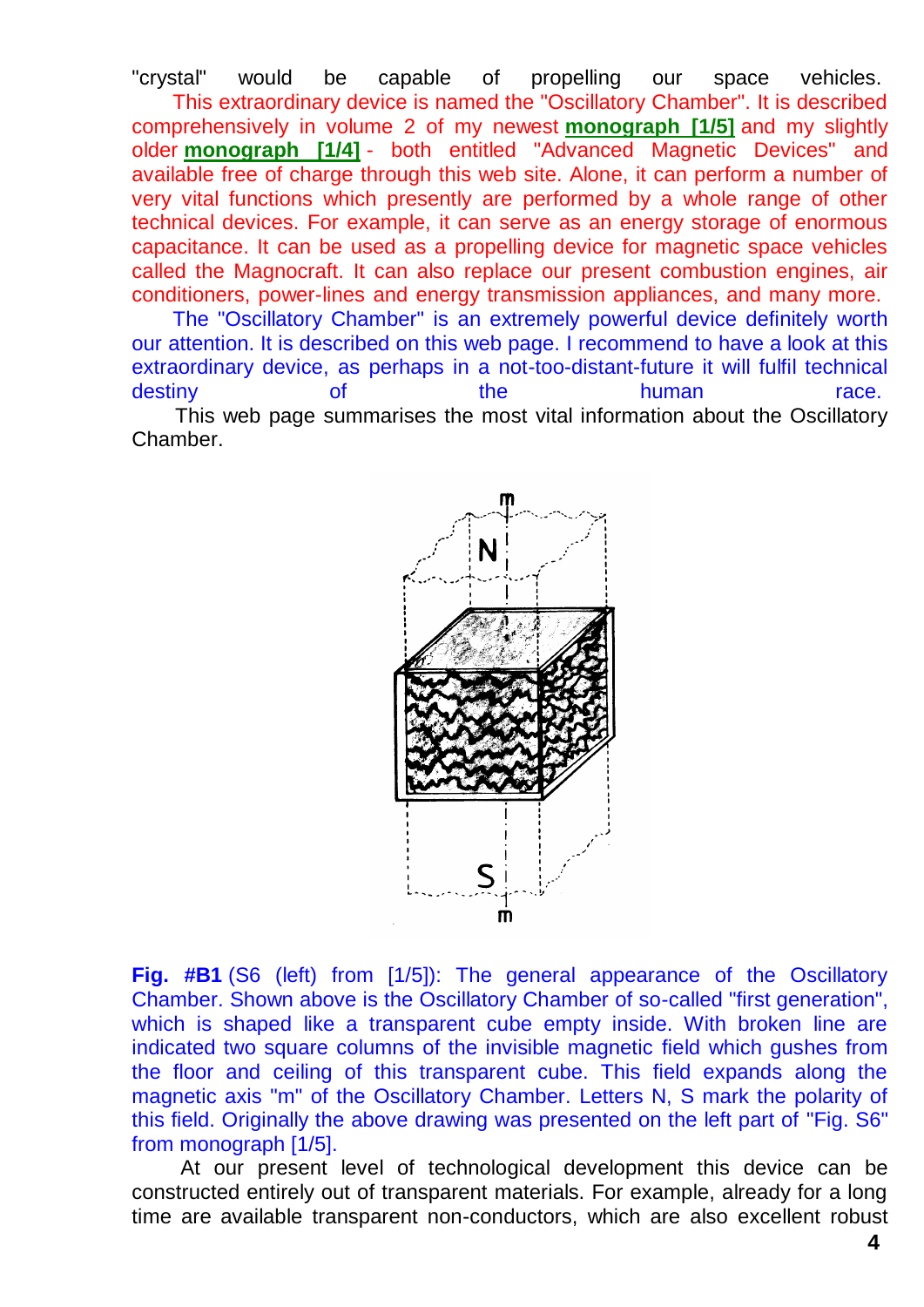construction materials and are magnetically neutral. One of the most frequently used examples of them is an ordinary glass or plexiglass. If all six walls of the Oscillatory Chamber are made of glass, then this device would look like a transparent cube. It would reveal to the observer the processes occurring in the interior of this device, e.g. the jumps of electric sparks, the density of energy, the operation of control devices, etc. Contemporary electronics has also created a high demand for transparent conductors, which can already be found in some watches and calculators. The quality of these conductors will gradually improve and we may soon expect their properties to be comparable to those of metals. Let us assume that the Oscillatory Chamber will be made wholly of such transparent materials (i.e. both conductors and non-conductors). Therefore the casual observer of the chamber in operation will notice a typical transparent "crystal" lying in front of him or her. It will take the form of a shiny transparent cube nicely cut from a glassy material - see "Fig. #B1" above or "Fig. #K1" below. Along the inner surfaces of the plain side walls of this crystal cube, bright gold shimmering sparks will flash horrizontally. Although these sparks will flicker, they will appear to be frozen in the same positions. From time to time they will make rapid movements like tumbleweed of sleeping fiery snakes. Their paths will closely follow the inner surface of the side walls, because of the electromagnetic containment forces pushing the sparks against the sides of the chamber (these deflecting forces are described in item #C1 below - see in there sub-item #1). The inside of the cube will be filled with a dielectric gas and an extremely concentrated magnetic field. This field, when observed from the direction perpendicular to its force lines, will be impenetrable to light, looking like dense black smoke which fills the interior of this transparent crystal.

It is very noticeable in any scientific exhibition or "open day" in a laboratory, that when a demonstrator starts up an apparatus producing sparks, for example a Tesla coil, an Induction coil or a Van de Graff machine, spectators irresistibly gravitate towards the display. Claps of thunder and lightning flashes have always possessed a kind of mysterious, hypnotic power which acts on everyone and which provides memorable experiences. The power emanating from inside the Oscillatory Chamber will similarly capture the attention and imagination of people witnessing it. Future observers of the operation of this device will have the impression that they are facing an unknown living creature, absorbed in the fulfilment of its own fascinating and mysterious physiological functions, rather than seeing a piece of machinery engaged in its ordinary process of operation. The wealth of energy, trapped, curbed and waiting within the walls of the chamber will fascinate witnesses, leaving them with a multitude of vivid impressions, indelibly etched on their memories.

Observing this transparent cube, one will find it difficult to imagine that to reach the point of its creation, this device, so simple in structure, required the accumulation of over 2000 years of human knowledge and experience.

\* \* \*

#### \* \* \*

Notice that you can see the **enlargement** of each illustration from this web site, simply by **clicking** on this illustration. Most of the Internet browsers that you may use, including the popular "Internet Explorer", allow also to **download** each illustration to your own computer, and then look at it, reduce or enlarge the size of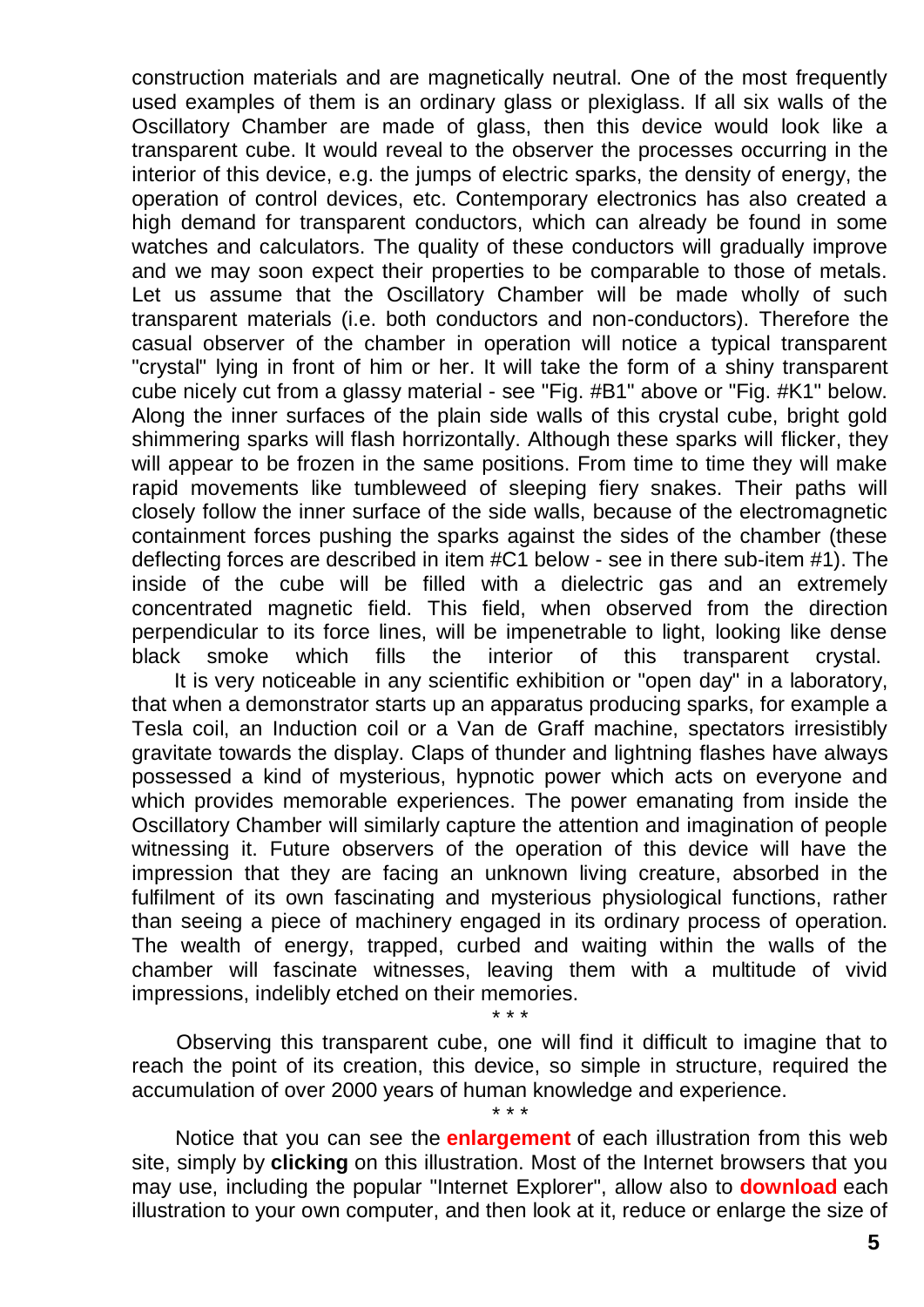#### **#B2. Monographs and source materials that describe the "Oscillatory Chamber":**

At this moment in time, detailed descriptions of the Oscillatory Chamber are disseminated in three different generations of monographs about this device. Because each one amongst these generations of monographs was written in a different time, while the Oscillatory Chamber kept evolving and developing, the level of novelty of these generations is different.

The newest, and thus also the most current generation of monographs on the Oscillatory Chamber, is the series of scientific monographs which in all references is labelled with the symbol **[\[1/5\]](http://tornado.zxq.net/text_1_5.htm)**. It is entitled **Advanced Magnetic Devices.** (The symbol [1/5] explains that monographs from this series belong to the group [1] of my most important publications, and that in this group [1] they are already the fifth edition [/5].) Monographs from the series [1/5] went into updating and amending in 2007, while the process of their improvement lasts until today. In this series [1/5], the most important monograph about the Oscillatory Chamber is the monograph no 2 entitled "The Oscillatory Chamber" - which explains all technical details of this extraordinary device. Some topics of that monograph no 2 are additionally extended in monographs no 11 (the use of Oscillatory Chambers in time vehicles), no 10 (the use of these devices for energy generation), and no 3 (the use of Oscillatory Chambers for propelling interstellar spaceship).

Slightly older generation of monographs on the Oscillatory Chamber is the previous edition of my most important monograph labelled with the symbol **[\[1/4\]](http://tornado.zxq.net/text_1_4.htm)** and also entitled **Advanced Magnetic Devices**. It represents the previous, fourth edition for my newest monograph [1/5]. That monograph [1/4] is disseminated since 2001. Because its organisation is symmetrical (and very similar) to the organisation of the newest monograph [1/5], the part which describes the Oscillatory Chamber is also contained in volume 2 of that [1/4]. In turn descriptions which complement and extend main topics from volume 2, are also contained in volumes 11, 10 and 3 of it.

The most old generation of monographs on the Oscillatory Chamber includes my old scientific monograph labelled with the symbol **[\[2e\]](http://tornado.zxq.net/text_2e.htm)** - and entitled **The Oscillatory Chamber, Arkway to the Stars** (ISBN 0-9583380-0-0). Originally monograph [2e] was prepared as the first official textbook (monograph) for this device It was disseminated since 1994. The Oscillatory Chamber was also described in another my old monograph labelled with the symbol **[\[1e\]](http://tornado.zxq.net/text_1e.htm)** - and entitled**Advanced Magnetic Propulsion Systems** (ISBN 0-9597698-9-7). It was disseminated since 1990. So when, in future, the update of the entire series of monographs [1/5] is completed, the Oscillatory Chamber by then will evolve so significantly, that these [2e] and [1e] will require a revision and update.

All these monographs on the Oscillatory Chamber can be downloaded free of charge from this web page, and also from any other totaliztic web page. In order to download them it is enough to click on their (green) links in the text of this web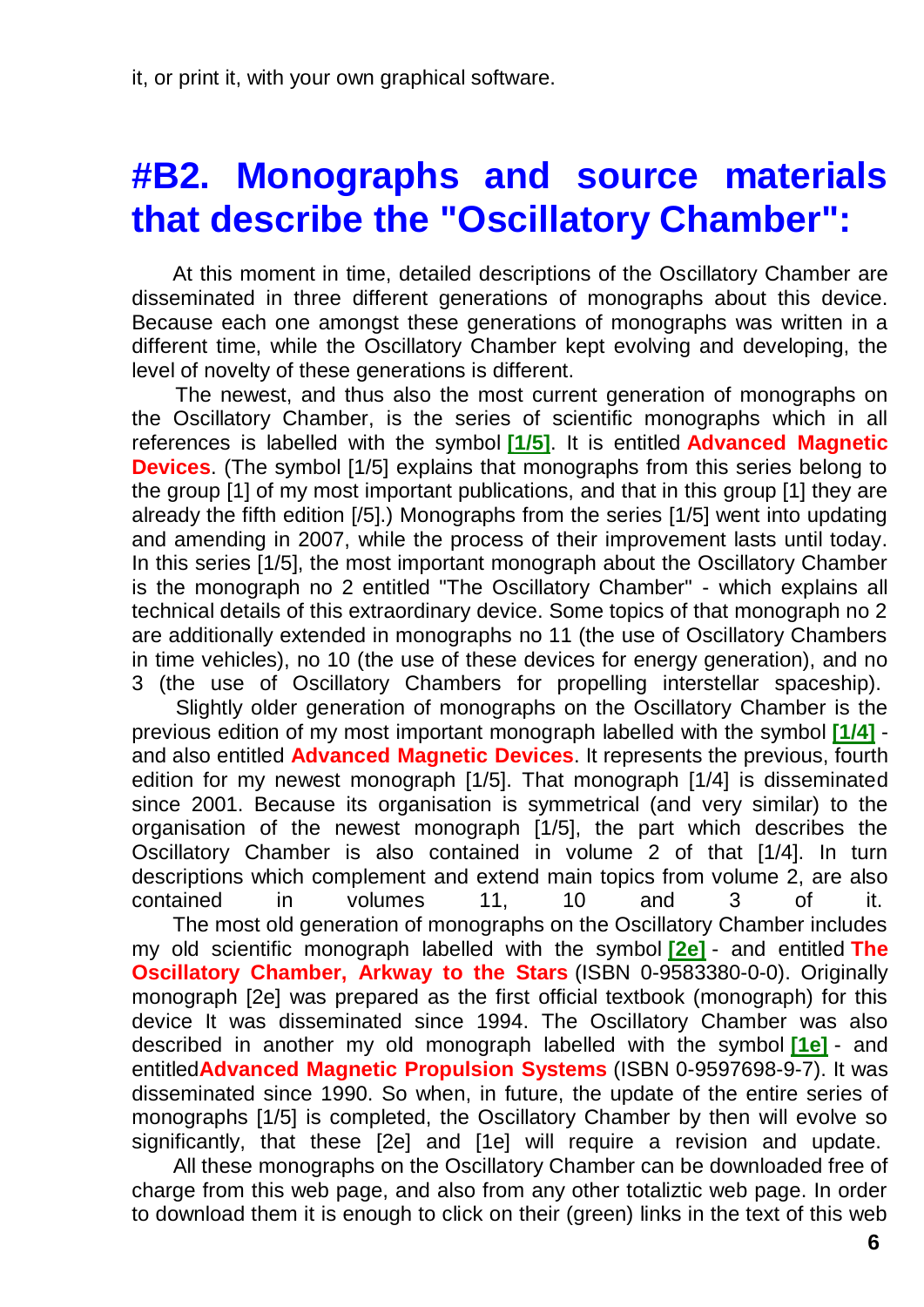page, or click on their items in the menu, and then follow the instructions which are to appear on the screen.

The Oscillatory Chamber is also described on numerous web pages. If there are NO handy links to these web pages, then they can be easily found through providing key words "Oscillatory Chamber" to the search engine **[Google.com](http://www.google.com/search?q=oscillatory+chamber)**. Apart from this web page **[oscillatory\\_chamber.htm -](http://tornado.zxq.net/oscillatory_chamber.htm) about the Oscillatory [Chamber](http://tornado.zxq.net/oscillatory_chamber.htm)**, the largest amount of information on this subject is contained also on totaliztic web pages **eco\_cars.htm - [about pollution-free cars of our](http://tornado.zxq.net/eco_cars.htm)  [future](http://tornado.zxq.net/eco_cars.htm)**(see over there items #D1 to #D5), **[immortality.htm -](http://tornado.zxq.net/immortality.htm) about the [immortality and everlasting life accomplishable already at our level of](http://tornado.zxq.net/immortality.htm)  [development](http://tornado.zxq.net/immortality.htm)** (see over there items #E1 to #G2), and **[propulsion.htm -](http://tornado.zxq.net/propulsion.htm) about [advanced magnetic propulsion systems for flying vehicles](http://tornado.zxq.net/propulsion.htm)** (see over there items #D1 and #D2).

Still another source of visual information about the Oscillatory Chamber is the video-report prepared by the Italian developmental team which works on research and development of the Oscillatory Chamber. This video-report can be viewed, amongst others, at the Internet address **<http://video.google.it/videoplay?docid=-6524822319379322289&hl=it>**.

#### **Part #C: Justification for the absolute need to build the "Oscillatory Chamber" for our civilisation:**

#### **#C1. Why Oscillatory Chambers must replace electromagnets:**

When we observe the blinding achievements in one discipline, without a delay we assume that our progress is equally spectacular in all directions. However, if we examine the matter closely, we may discover areas where almost no progress has been achieved in the last two centuries, and where we are still treading in the same place. In order us to realize one of the most frequently encountered areas of such an inventive stagnation, let us ask now the following question: "What progress has been achieved recently in the area of principles of the controlled magnetic field production?". To our surprise the answer is "none". At the beginning of the Mars exploration era we still use exactly the same principle of the magnetic field production, as that one which was used over 180 years ago, i.e. the principle discovered in 1820 by the Danish professor, Hans Oersted, and depending on the application of the magnetic effects created by an electric current flowing through the coils of a conductor. The device utilizing this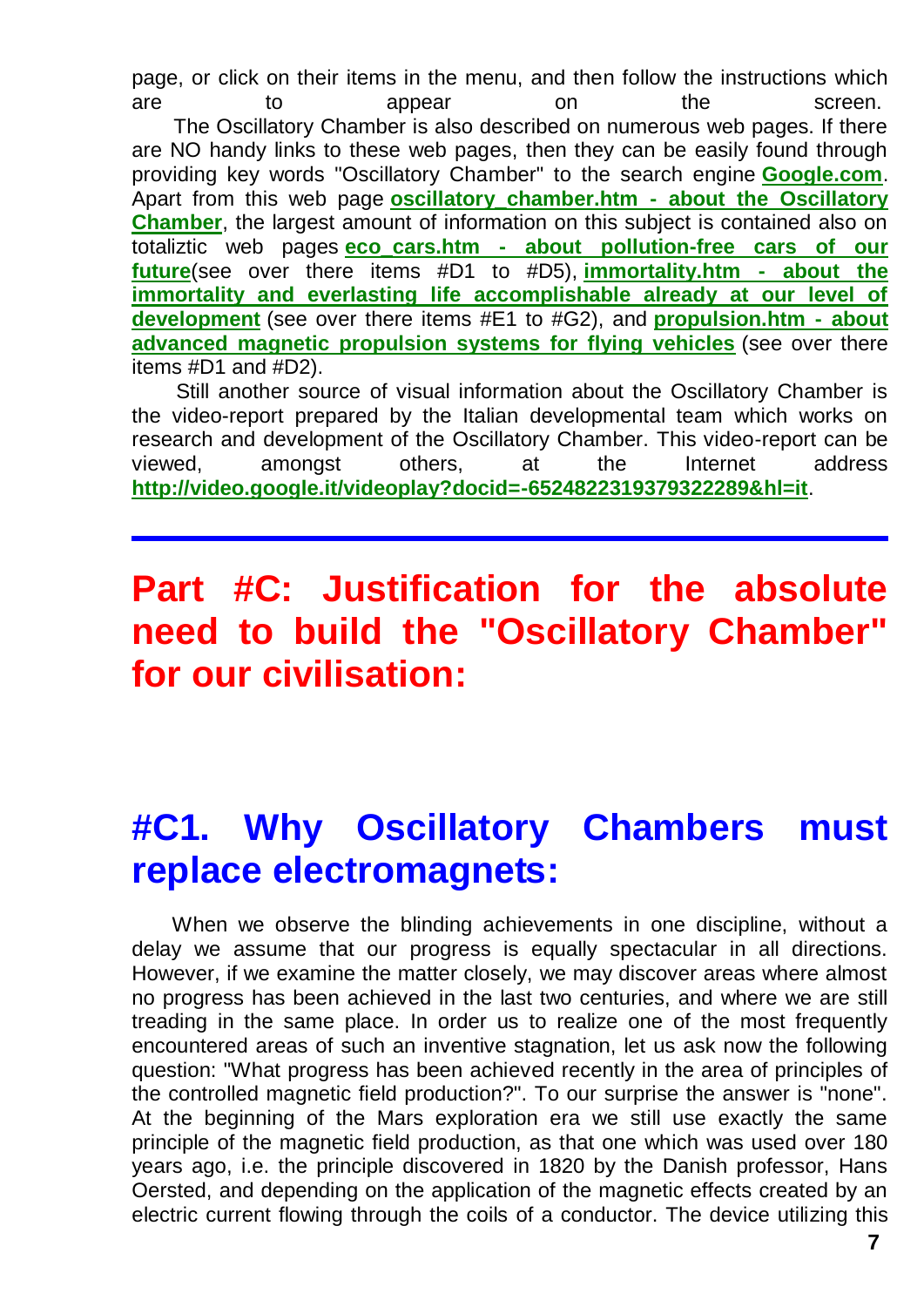principle, called an "electromagnet", is now one of the most archaic inventions still in common use because of the lack of a more suitable solution. We can realize how outdated its operation is from the following example: if the progress in propulsion systems were equal to that of magnetic field production devices, our only mechanical vehicle would still be a steam engine. Electromagnets possess a whole range of inherent drawbacks, which make it impossible to raise their output above a particular - and not very high - level. These disadvantages can in no way be eliminated, because they result from the principle of operation of these devices alone. Below the most significant of these inherited and thus totally irremovable drawbacks of electromagnets are listed. Their explanation with more details is provided in subsection F6 from volume 2 of monograph [1/5]. (That subsection F6 from [1/5] presents the way in which each of these drawbacks is eliminated in the operation of the Oscillatory Chamber.)

**#1. Electromagnets create powerful deflecting forces**. These forces in turn tense their coils in the radial direction trying to tear these coils apart. These forces are produced as the result of mutual interaction between the magnetic field generated by an electromagnet, and the same coils of the conductor which created this field. The field tries to push these coils out from its own range (according to the action of the "left-hand rule" often called the "motor effect"). Thus the deflecting forces so formed in coils are of a type identical to the ones utilized in the operation of electric motors. In order to prevent the electromagnet from being torn apart, these electromagnetic containment forces must ultimately be opposed by some form of physical structure. The mechanical strength of this structure counter-balances the deflecting forces resulting from the output of a given electromagnet. Of course, this structure significantly increases the weight of any really powerful steady-field magnet. Furthermore, when the current's flow in electromagnets exceeds a certain level, the deflecting forces grow to such an extent that they are not able to be balanced further by the mechanical strength of the structure. Thus, **the gradual increase in output of electromagnets eventually causes coils to explode**. In this way too high an increase in the output of electromagnets results in their self-destruction via an explosion. Such explosions of electromagnets are quite frequent occurrences in scientific laboratories, therefore the most powerful electromagnets must be placed in special bunkers which confine their possible explosions.

**#2. Electromagnets require the continuous supply of electric energy if they are to produce a magnetic field whose all parameters are controllable**(i.e. a field whose parameters can be changed in accordance with the application requirements). If continuous energy supply is cut off, the control over the electromagnet's field finishes. This requirement of controllability causes that during the production of powerful magnetic fields, a single electromagnet consumes the output from a whole electricity plant.

**#3. Electromagnets cause significant energy losses**. The electric current flowing through coils of a conventional electromagnet releases a vast amount of heat (see Joule's law of electric heating). This heat not only decreases the energetic efficiency of the magnetic field production, but also, when the energies involved are high, it leads to a melting of the coils.

The superconductive electromagnet removes the heating from a current flowing through resistance. However, it introduces another loss of energy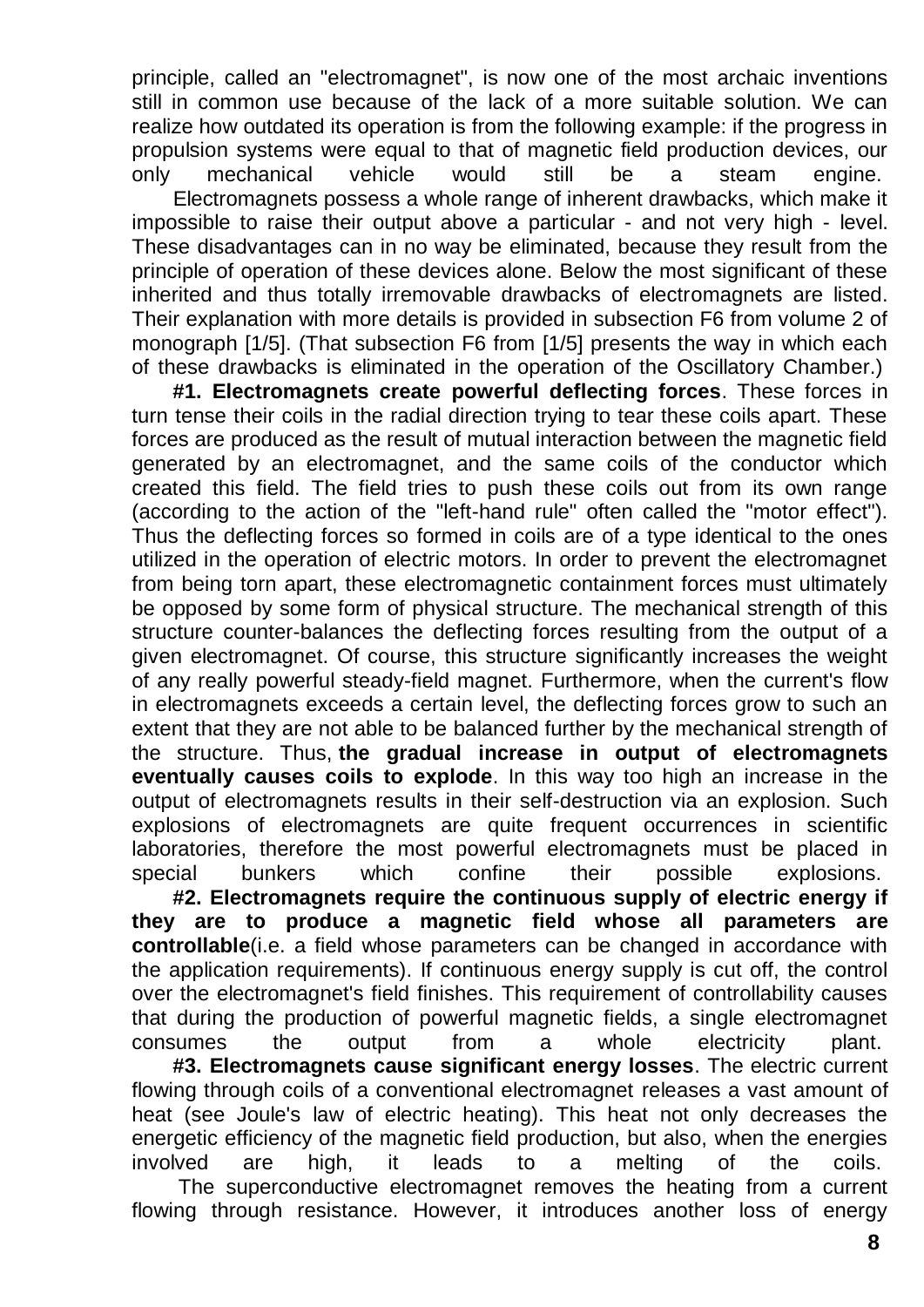resulting from the necessity to maintain a very low temperature of the coils. This also causes a permanent consumption of energy which decreases the efficiency of such a magnet. Moreover, it should be noted here that the **high density of magnetic fields cancels the effect of superconductivity** and thereby restores a resistance to the coils. Thus the superconductive electromagnets are only capable to produce magnetic fields the density of which is lower than the threshold value causing the return of electric resistivity to their coils.

**#4. Electromagnets are prone to electric wear-out**. The geometrical configuration of electromagnets is formed in such a way that the direction of the greatest electric field strength does not coincide with the path of the conductor through the coil (i.e. forces of this field try to short-cut the flow of current across coils, whereas the layer of insulation channel the current to flow through the coils and along a spiral). This directs the destructive action of electric energy into the insulation, causing its eventual damage (i.e. short-circuit followed by an electric breakdown) which initiates the destruction of the entire device.

**#5. Electromagnets have a limited controllability**, e.g. can not be controlled by weak signals. The parameters of their magnetic field can be controlled only through the changes in the power of the electrical energy supply. Therefore controlling the electromagnets requires the same powers as those powers involved in the production of a magnetic field. The only way to eliminate the five disadvantages of electromagnets listed above is to apply a completely different principle of magnetic field production.

Such a principle, invented by myself (i.e. **[Dr Jan Pajak](http://tornado.zxq.net/pajak_jan_uk.htm)**), is presented in later part of this web page. Because this new principle utilizes the mechanism of oscillatory discharges occurring inside a cubical chamber, it is called an "Oscillatory Chamber".

#### **Part #D: Principles of operation utilised in the "Oscillatory Chamber":**

#### **#D1. Principles of the Oscillatory Chamber's operation:**

Principle of operation of the Oscillatory Chamber is based on a well-known oscillatory circuit with a spark gap. The discovery of such oscillatory circuit with a spark gap was achieved in 1845 by the American physicist, Joseph Henry. He noticed, that when a Layden jar was discharged through coils of wire, the discharge and a spark were oscillatory. A few years later Lord Kelvin, the great English physicist and engineer, proved mathematically that the discharge in a circuit so constituted must manifest itself in the oscillatory form.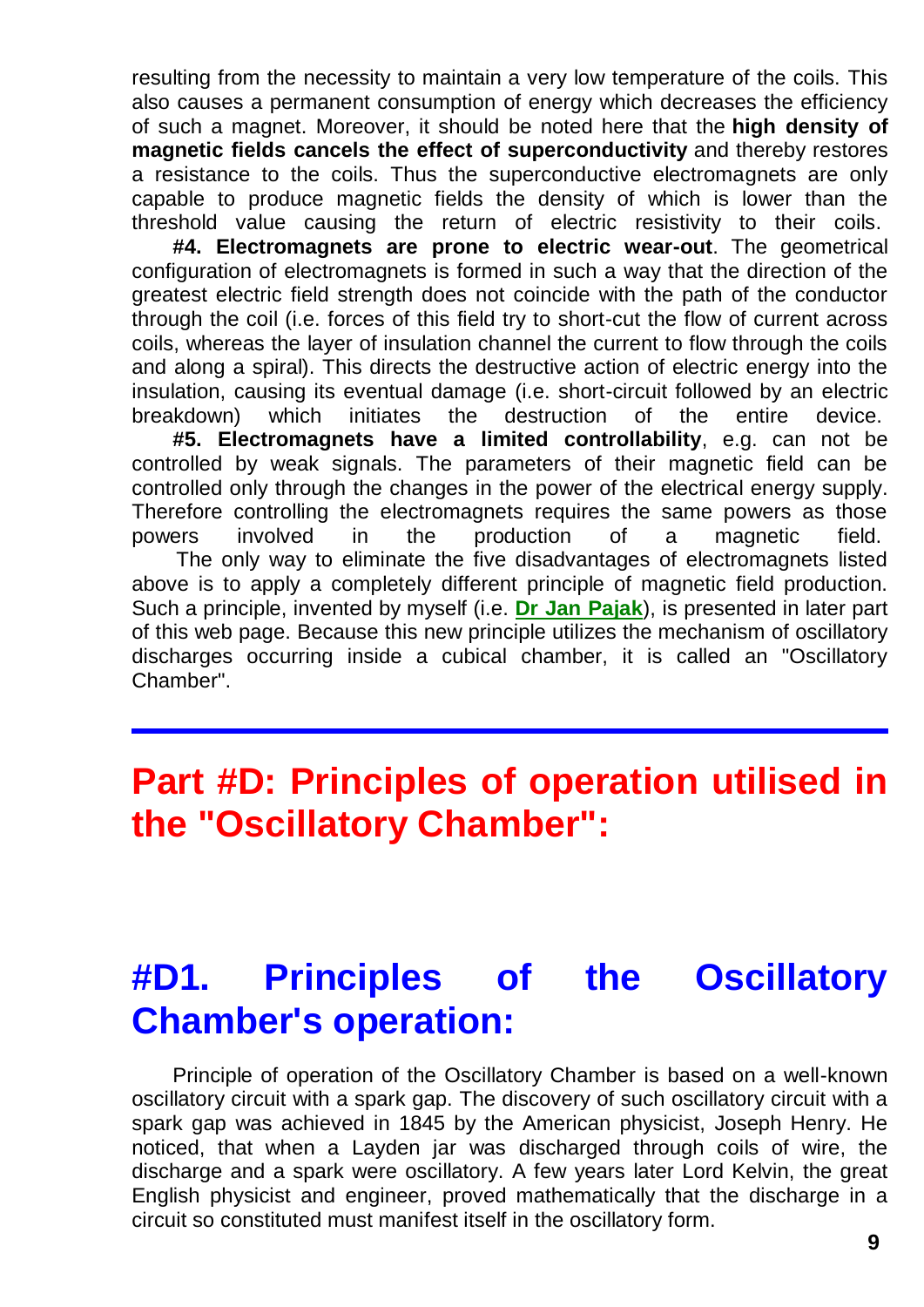"Fig. #D1" below illustrates a conventional configuration of the oscillatory circuit with a spark gap, i.e. the configuration discovered by Joseph Henry. The most distinctive characteristic of this configuration is that it is constituted by connecting together into one closed circuit the configuration of three vital elements, namely L, C1 and E, which have the form of separate devices. These elements are:

(1) **Inductor** "L", containing a long wire wound into many coils, which provides the circuit with the property called an "inductance".

(2) **Capacitor** "C1", whose property, called a "capacitance", allows the circuit to accumulate electric charges.

(3) **Electrodes** "E". Their two parallel plates "ER" and "EL", separated by a layer of gas, introduce a "spark gap" to the circuit (through this "spark gap" sparks "S" are jumping).

The oscillatory circuit with a spark gap represents an electric version of the device which produces one of the most common phenomena of nature, namely an "oscillatory motion". The mechanical analogy of this device, well-known to everyone, is a common "swing". In all devices of that type, the occurrence of oscillations is caused by the action of the Conservation Energy Principle. This principle compels the initial energy provided to such an oscillating system to be bound in a continuous process of repetitive transformations into two forms: potential and kinetic. In the case of an oscillatory circuit the "potential energy" is represented by the opposite electric charges "+q" and "-q" carried within both plates of a capacitor - see "Fig. #D1". The electric potential difference introduced by the presence of these charges causes the flow of an electric current "i" through the circuit. In a swing, the same potential energy is introduced by slanting the arm of it away from the vertical position. As a result, a load (e.g. a swinging child) is raised to a particular height, later forcing its own acceleration down into the equilibrium position. The second from of energy, the "kinetic energy", within the oscillatory circuit manifests itself in the from of a magnetic flux "F" produced by the inductor L. In a swing this kinetic energy appears as the speed of a load's motion.

\* \* \* It is known that an electric spark alone introduces a high electric inertia. Therefore a spark is able to replace the inductor in providing the inductance to the oscillatory circuit. But there are two conditions of such a replacement, i.e. (1) that the spark must possess the appropriate active length, and also (2) that its path must follow a course within the range of its own magnetic field. To achieve both these conditions, it is impossible to repeat the solution used in the inductor, for the simple reason that an electric spark is reluctant to wind itself into the form of consecutive coils. However, the same effect can be achieved in another way. The required inductance can be supplied by a whole stream of sparks jumping simultaneously along parallel paths. Each single spark in such a stream will be the equivalent of one coil of wire within an inductor. Therefore, if the number of sparks reaches the required level, all sparks will together provide the necessary inductance to the oscillatory circuit.

In "Fig. #D2" below my modified version of the oscillatory circuit with a spark gap is illustrated. This modified version makes the use of the electrical inertia of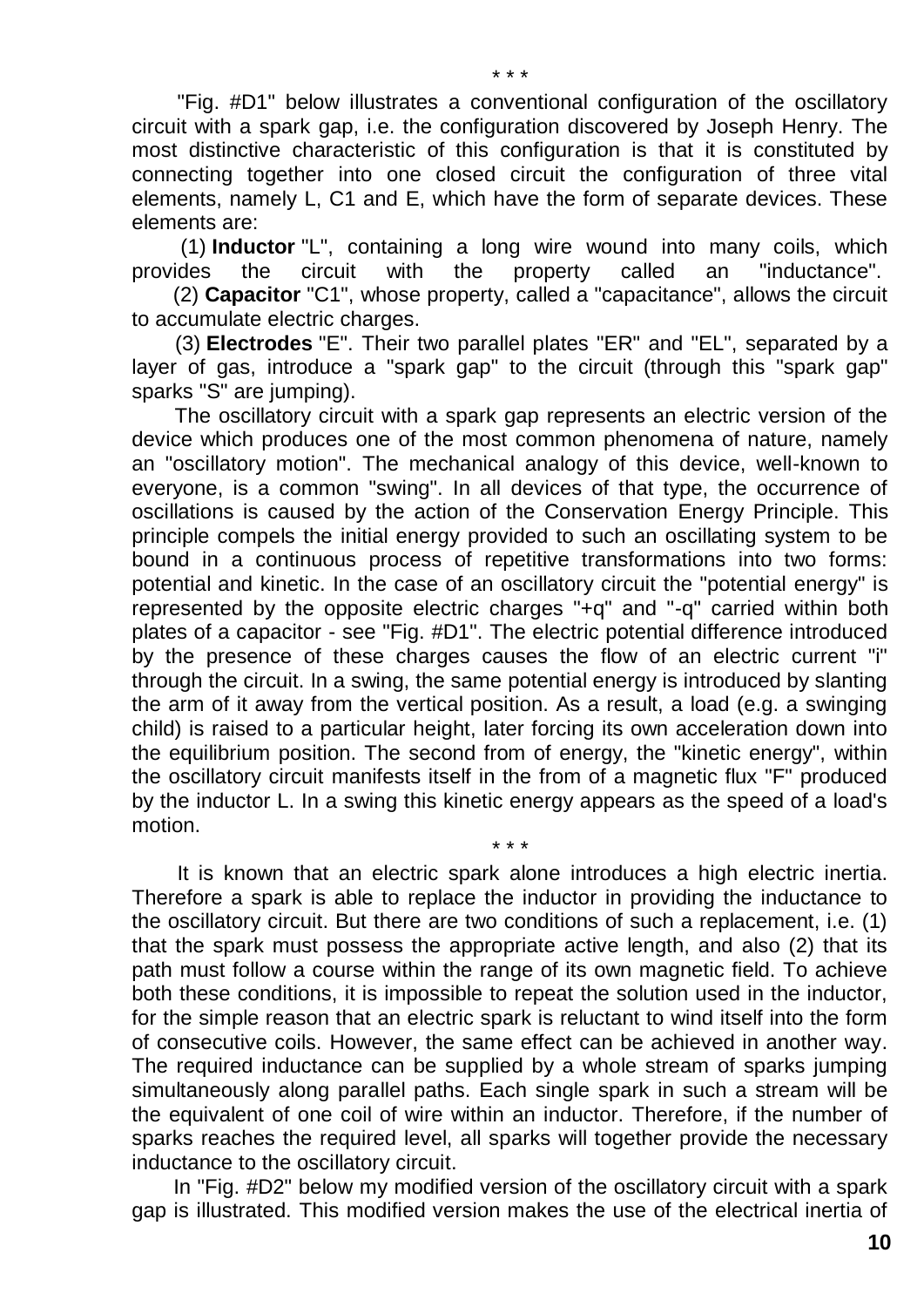the stream of parallel jumping sparks. The most distinctive characteristic of this version is that all three vital components of Henry's circuit, i.e. inductance L, capacitance C1 and spark gap E, are now provided by a single physical device, which simultaneously performs three different functions. The modified device consists of only a couple of conductive plates PF and PB, attached to the inner surfaces of two opposite walls of a cubical chamber made of an electric insulator and filled with a dielectric gas. Each of the plates is divided into a number of small segments, each segment insulated from the other ones (in the diagram from "Fig. #D2" these segments are marked by 1, 2, 3, ..., p). Each pair of facing segments marked by the same number, e.g. "3" or "p", forms a single elementary capacitor. In turn, after receiving a sufficient electric charge, this capacitor transforms itself into a couple of electrodes exchanging the electric spark, e.g. "S3" or "Sp". The total number of all electric sparks jumping simultaneously in the form of a single compact stream provides the device with the required inductance.

To summarize the modification described above, one can say that the three separate devices, each of which has provided the conventional circuit with one selected property, are now replaced by the single device (i.e. a pair of plates each subdivided into a number of small segments) simultaneously providing all three vital properties, i.e. L, C and E.

\* \* \* The final form of the circuit considered here is shown in "Fig. #D3" below. This is the form to which the name "Oscillatory Chamber" has been ascribed. The Oscillatory Chamber is constituted by combining together two modified oscillatory circuits indicated as C1 and C2, both identical to the one presented in the previous paragraph and illustrated in "Fig. #D2". Therefore the Oscillatory Chamber consists of four segmented plates, i.e. twice as many as in the modified oscillatory circuit in "Fig. #D2", indicated here as PF, PB, PR and PL (i.e. plates: front, back, right and left). Each of these plates contains the same number of segments "p", and faces the other identical plate, together with this other plate forming one of the two cooperating oscillatory circuits. Both of these circuits produce the four streams of sparks marked as SR-L, SF-B, SL-R, and SB-F, which oscillate between opposite plates. These sparks appear in succession, one after the other, having the mutual phase shift between them equal to one quarter (1/4) of a period " $\overline{T}$ " of their entire sequence of pulsations (i.e. "(1/4) $T$ ").

Let us assume that the initial charging of the Oscillatory Chamber is provided in such a way that at the moment of time t=0 the stream of sparks marked as "SR-L" will occur first, and then after a period of time equal to  $t = (1/4)T - t$  he stream "SF-B" will follow. Let us also assume that right from this initial time t=0, along the vertical (magnetic) axis "m" of the chamber already prevails the magnetic flux "F" produced by this device. This flux pushes sparks against the wall located at their left sides. After the initial charging of the C2 capacitor, at the time t=0, the active stream of sparks "SR-L" will appear, which will jump from plate PR to plate PL. These sparks produce their own magnetic flux "ΔF" which is totalled to the flux "F" already existing in the chamber. The flux "F" bends the paths of all these sparks, pushing them close to the surface of their left plate PF. At time  $t = (1/4)T$  the potentials of plates PR and PL reach an equilibrium, but the inertia of sparks "SR-L" still continues transporting charges from PR to PL, at the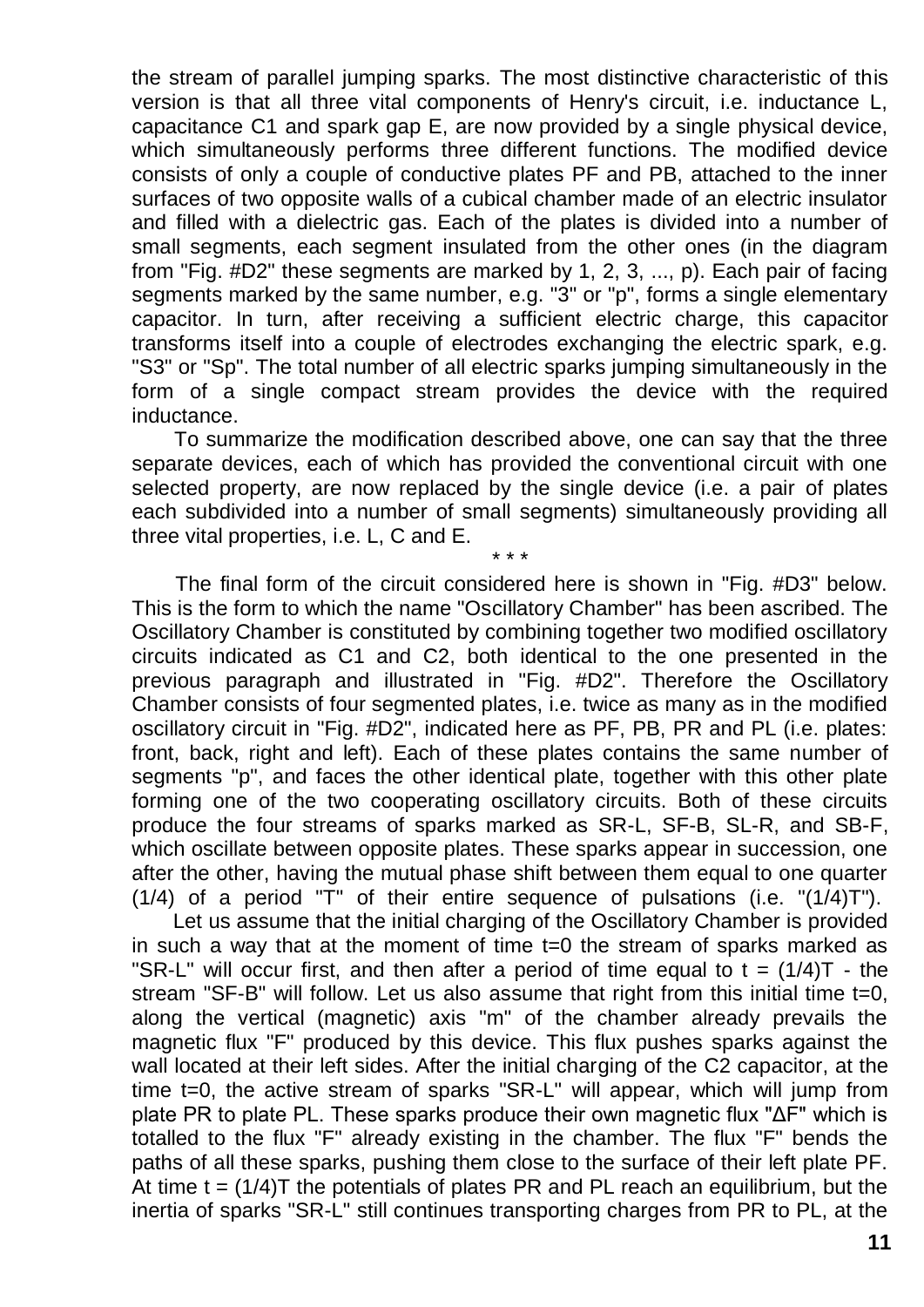cost of the kinetic energy accumulated in the magnetic field. Thus the stream of sparks "SR-L" enters its inertial stage. At the same instant  $(t = (1/4)T)$  the operation of the second circuit begins, and the active jump of the "SF-B" stream of sparks is initiated. Similarly this stream produces its own magnetic field "ΔF" which adds to the entire flux "F" already prevailing in the chamber. The flux "F" pushes sparks against the surface of the plate PL located on their left side. So in the timespan t =  $(1/4)T$  to t =  $(2/4)T = (1/2)T$ , there are two streams of sparks present in the chamber ("SR-L" and "SF-B"), the first of which (inertial) transfers energy from the magnetic to the electric field, whereas the second (active) one transfers energy from the electric to the magnetic field. At time  $t = (2/4)T = (1/2)T$ the plates PL and PR reach a difference of potentials equal to the initial one (at t=0), but with the opposite location of charges. Therefore the stream of sparks "SR-L" disappears, whereas the stream "SL-R" jumping in an opposite direction is now initiated. This stream is pushed by field "F" to the surface of plate PB. At the same instant (t =  $(2/4)T = (1/2)T$ ) the plates PF and PB reach the equilibrium of potentials, so that the stream of sparks "SF-B" passes into its inertial stage. In the timespan "t =  $(2/4)T = (1/2)T$ " to "t =  $(3/4)T$ " there are again two streams of sparks, i.e. "SF-B" and "SL-R", the first of which - inertial consumes the magnetic field, whereas the other - active produces it. At the instant  $t = (3/4)T$  the sparks "SF-B" disappear and the sparks "SB-F" are formed (pushed against plate PR), whereas the sparks "SL-R" are passing into their inertial stage. At time  $t = (4/4)T$ = 1T the sparks "SL-R" also disappear and the sparks "SR-L" are created (pushed against the plate PF), whereas the sparks "SB-F" pass into their inertial stage. With this the whole cycle of the sparks' rotation is closed, and the situation at time  $t = (4/4)T = 1T$  is identical to the one at the initial moment t=0. The process that follows will be a repetition of the cycle just described.

The final effect of such a way of sparks' jumping, is that a kind of rotary electric arc is produced within the Oscillatory Chamber. This arc is composed from 4 bursts of sparks that jump in succession around peripherals of a square. It is this rotating electric arc that produces a powerful magnetic field which constitutes the output from this chamber.

#### **#D2. Evolution of oscillatory circuits into Oscillatory Chambers:**

The Oscillatory Chamber in fact represents only an altered version of an old oscillatory circuit that was discovered by Joseph Henry in 1845. Here is how this old circuit used to look like: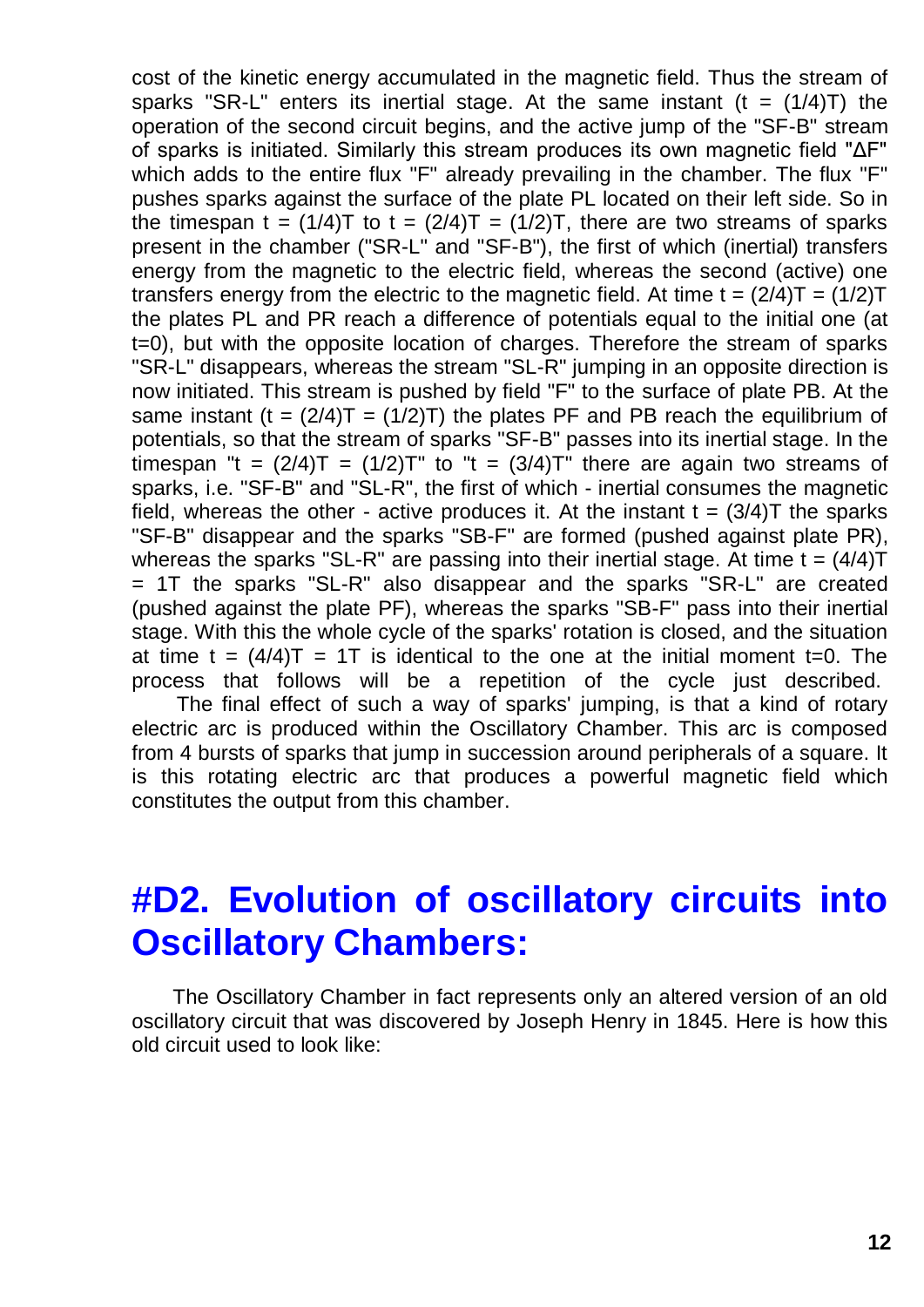# a)



**Fig. #D1** (F1(a) in [1/5]): It shows a conventional form of an oscillatory circuit with a spark gap, as it was discovered by Joseph Henry in 1845. Its three vital elements (i.e. capacitance "C1", inductance "L" and spark gap "E") are provided by three separate devices, i.e.: by a capacitor "C1", by a coil "L", and by a pair of electrodes marked "E". Originally this drawing is shown as part (a) from Figure F1 in monograph [1/5].

This conventional Henry's oscillatory circuit can evolve into the Oscillatory Chamber. The first phase of this evolution is the replacement of all three vital elements with only a single device, i.e. a couple of conductive electrodes "PF" and "PB" joined to the inner surfaces of the two opposite walls of a cubical chamber made of an electric insulator. Here is how the same Henry's oscillatory circuit looks like, if it is transformed into such a modified circuit (chamber):

\* \* \*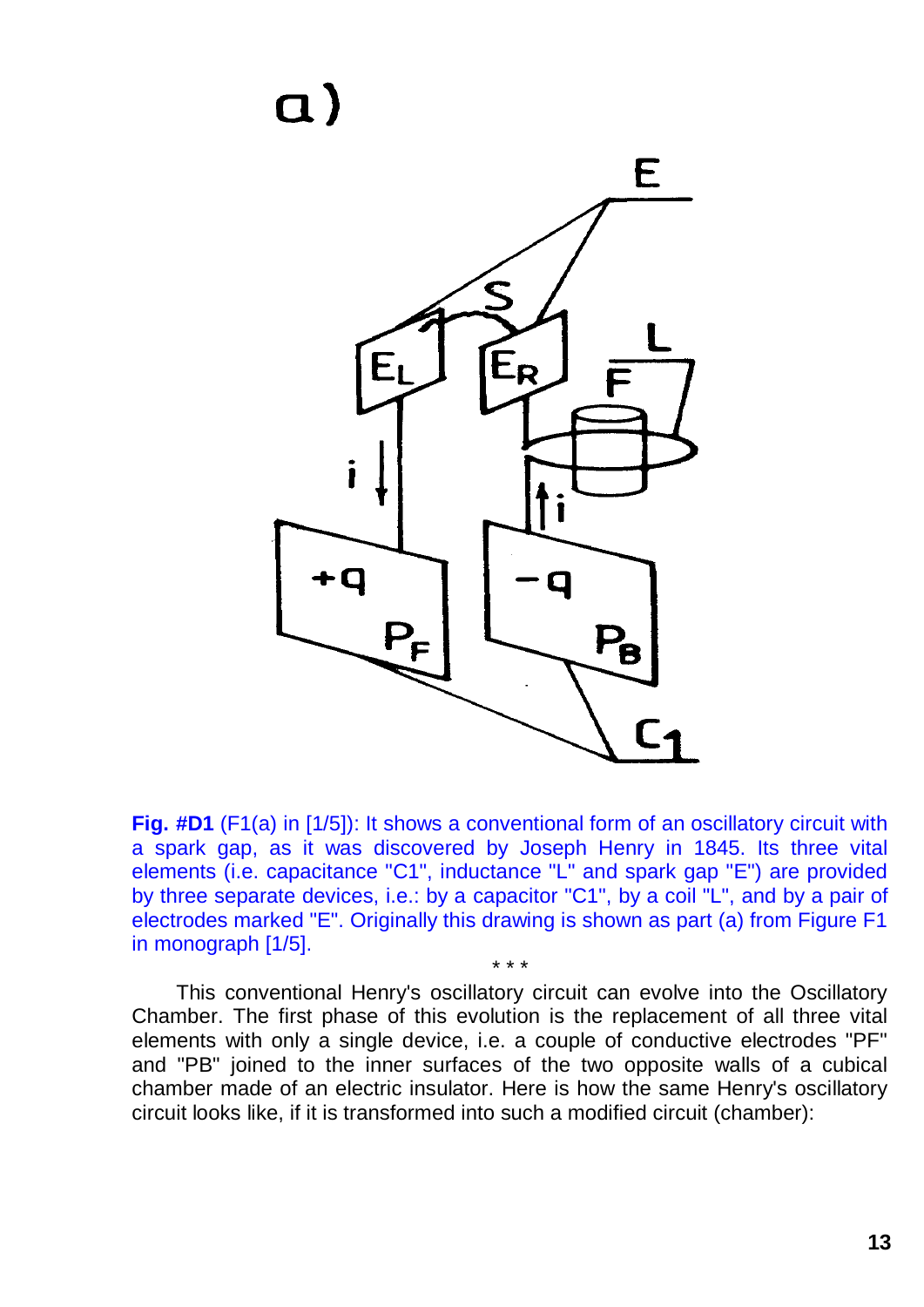

**Fig. #D2** (F1(b) in [1/5]): It shows two flat electrodes marked "PF" and "PB" assembled on opposite sides of a cubical chamber, and performing all functions of the Henry's oscillatory circuit. Originally it is shown as part (b) from Figure F1 in [1/5]. These "PF" and "PB" electrodes are subdivided into several separate segments, marked "1, 2, ..., p". In the real chambers these segments are reduced to thin conductive needles insulated from each other. The side dimension of the cube is marked by "a".

If two such modified oscillatory circuits, shaped like two opposite walls of such a cubical chamber are joined together, we receive an Oscillatory Chamber. Here is how this chamber looks like and operates.

\* \* \*

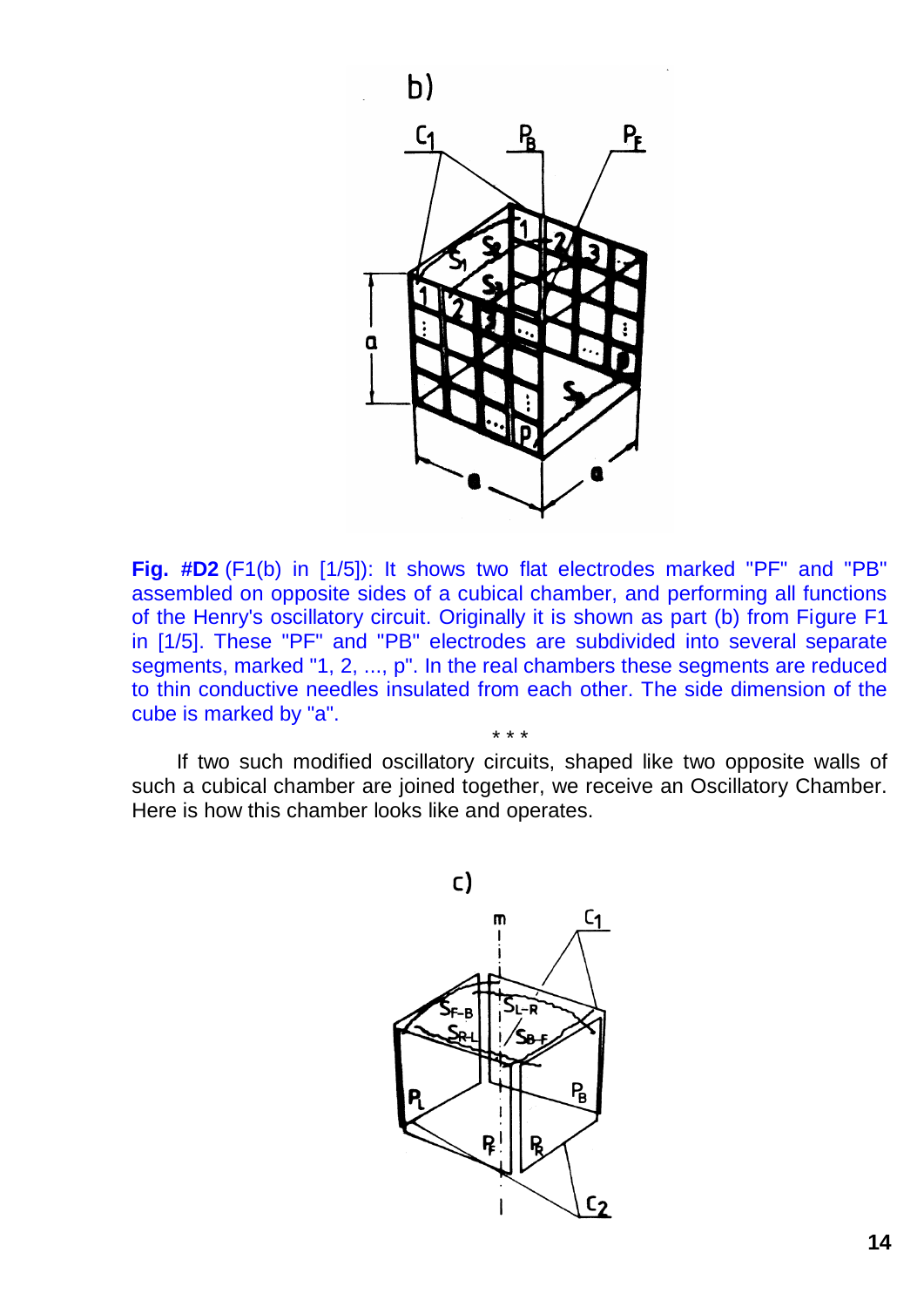**Fig. #D3** (F1(c) in [1/5]): It shows an Oscillatory Chamber formed by combining together two modified oscillatory circuits "C1" and "C2" identical to that one presented in "Fig. #D2" above. Originally this drawing is shown as part (c) from Figure F1 in [1/5]. The consecutive appearance of sparks labelled as "SR-L", "SF-B", "SL-R", "SB-F" oscillating along the surface of the left-side walls creates a kind of electric arc circulating around the inner perimeter of this chamber. In turn this rotary electric arc produces a powerful magnetic field.

#### **Part #E: Attributes of the cubical "Oscillatory Chamber" of the first generation:**

#### **#E1. Why Oscillatory Chambers are better than electromagnets:**

The complete elimination of drawbacks inherent in the electromagnets is ensured by the following attributes of the Oscillatory Chamber:

1.The neutralization of electromagnetic forces acting on the structure of the chamber.

2. Leaving to the user's choice the time and amount of energy supply (i.e. each portion of energy, whatever its amount and whenever it is delivered, is collected by the chamber, stored, converted into a magnetic field and released when  $w$  is a set of  $w$  is a set of  $w$  is a set of  $w$  is a set of  $w$  is a set of  $w$  is a set of  $w$  is a set of  $w$  is a set of  $w$  is a set of  $w$  is a set of  $w$  is a set of  $w$  is a set of  $w$  is a set of  $w$  is a

3. The recovery and conversion back into electricity of all the energy dissipated by sparks.

4. The channelling of the destructive consequences of the accumulation of huge electric charges into the direction which reinforces the chamber's proper operation.

5. The independence of the power of control devices from the power involved in field production (i.e. a weak control signal causes a change in the enormously powerful field produced by the chamber).

\* \* \* The Oscillatory Chamber displays also the following unique advantages unknown in any other appliance built by man to date:

A. Producing the kind of magnetic field which does not attract, nor repel, ferromagnetic objects (i.e. which behaves like a kind of "antigravity field", not a magnetic one).

B. The ability to absorb and store theoretically unlimited amounts of energy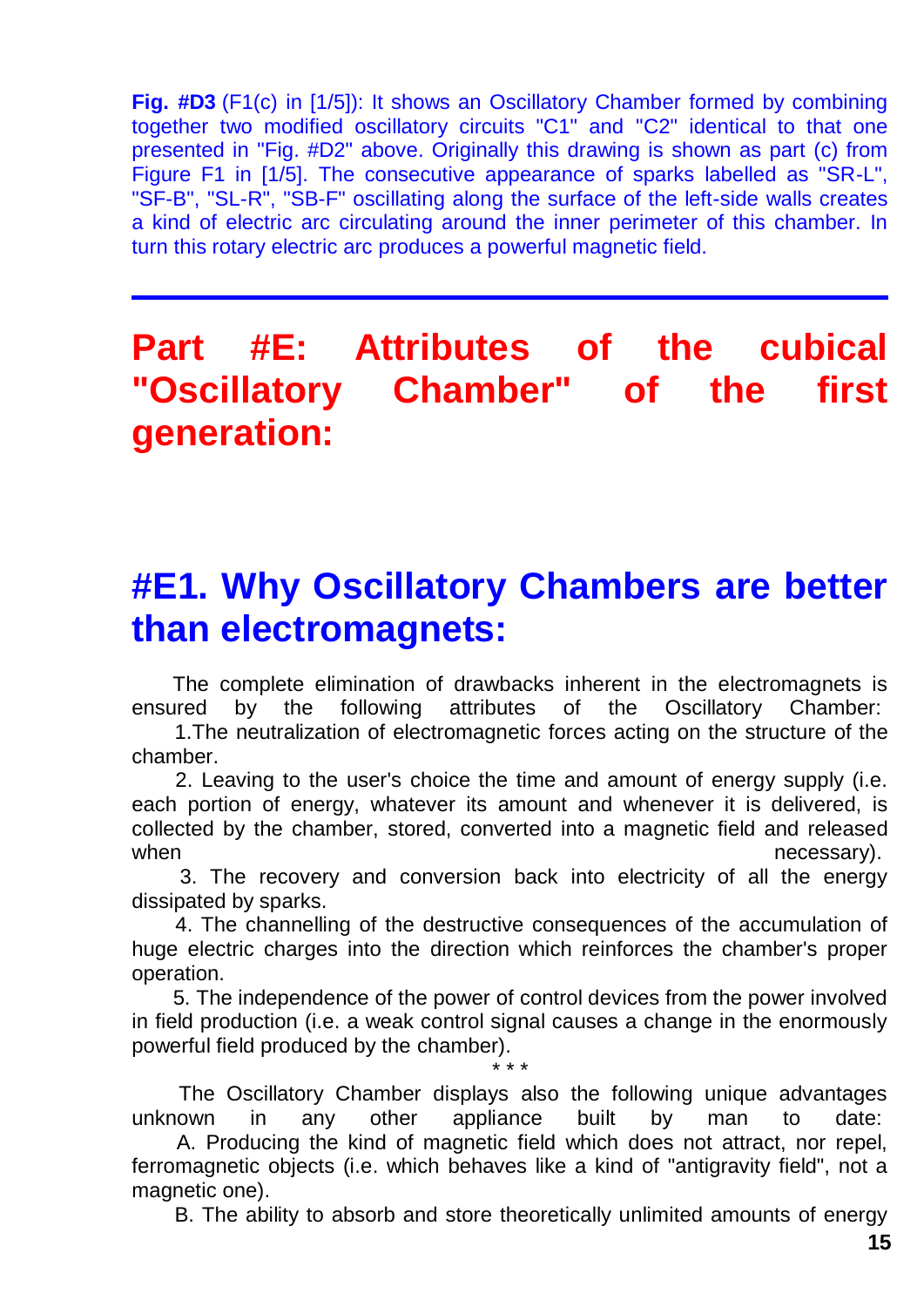(accomplished due to the so-called "perpetual oscillations"). C. Full control over all properties and parameters of the field produced,

achieved without any change in the level of energy contained in it. D. Multidimensional transformations of energy (e.g. electricity - magnetic field - heat) which allow the Oscillatory Chamber to take over the function of almost every other conventional energy-converting device (e.g. electromagnets, transformers, generators, accumulators, cells, combustion engines, heaters, air conditioners, and many more).

As the final result of such a formation of the Oscillatory Chamber, this device, when completed, will be able to raise the value of a produced magnetic flux to a level unlimited by theoretical premises. Practically it also means that this source of field will be the first one able to lift itself as the effect of a repulsive interaction with the environmental magnetic field (i.e. the field of Earth, Sun, or Galaxy). Thus the Oscillatory Chamber become our "arkway to the stars".

#### **#E2. Why the Oscillatory Chamber does not attract ferromagnetic objects:**

We are accustomed with the fact that every source of magnetic field should attract ferromagnetic objects. Thus, when we realize the power of the field produced by every Oscillatory Chamber, immediately comes to mind the picture of our kitchen appliances, shavers and coins flying to our neighbour because he/she decided to switch on a powerful chamber just purchased. At this point it is the right time to expel our fears: **one of the most unusual properties of the Oscillatory Chambers is that they are able to produce a magnetic field which does not attract ferromagnetic objects**, even if their output reaches the full power required. This property causes the field produced by such configurations of Oscillatory Chambers to behave rather like a kind of "antigravity" described by authors of science fiction books, not like a magnetic one. The following descriptions explain how it is possible to achieve this unusual property of the magnetic field generated by Oscillatory Chambers.

The framed part in "Fig. #E2" below (which originates from Figure F12 in chapter F of monograph [1/5]) shows approximately the curve of variation in time for the typical field produced by a "twin-chamber capsule", i.e. a configuration of Oscillatory Chambers which is explained in item #F1 below and illustrated in "Fig. #F1" or "Fig. #L1a" from this web page. It takes the course of a "beat-type curve", containing the constant component "Fo" and the varying component "ΔF" (compare the framed part of "Fig. #E2" below, with "Fig. #E3" on the web page **immortality.htm - [about the immortality and everlasting life](http://tornado.zxq.net/immortality.htm)  [accomplishable already at our level of development](http://tornado.zxq.net/immortality.htm)**). It is widely known that the source of a constant magnetic field attracts the ferromagnetic object in its vicinity. Therefore it is obvious that the constant "Fo" component of the chamber's output will also cause such an attraction. However, not many people are familiar enough with magnetodynamics to know that a field varying in time with sufficient frequency "f" induces in conductors the so-called eddy currents. These currents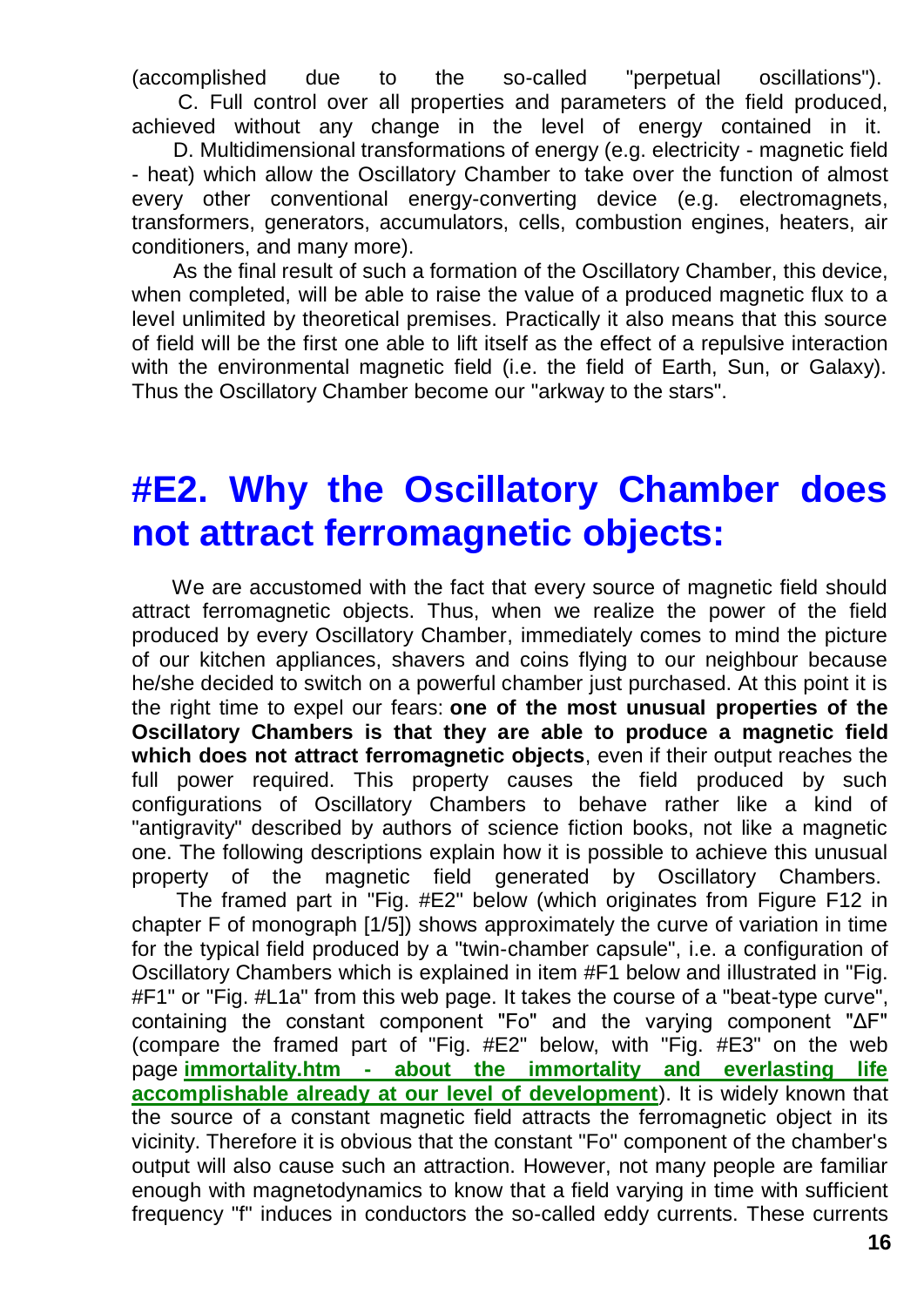produce their own magnetic fields which, according to the "contradiction rule" applicable to electro-magnetism, are repelled from the original field which induced them. As a result, **fields of sufficiently high variation in time repels metallic ferromagnetics**. Therefore, the varying component "ΔF" of the chamber's output causes repulsion of all ferromagnetic objects found in the vicinity. This repelling force grows with the increase of amplitude "ΔF" and also with the increase of frequency "f" of the field variations. Therefore, if the control of a configuration of Oscillatory Chambers changes the ratio "ΔF/Fo" of the output, holding constant the frequency "f" of pulsations, then three different kinds of force interaction with ferromagnetic objects can be achieved - as these are illustrated on the diagram from "Fig. #E2" shown below:

(1) When the varying component "ΔF" dominates over the constant "Fo" one, then the total interaction with such objects is repulsive.

(2) When the constant component "Fo" is the dominating one, then the resultant interaction is an attraction.

(3) However, if balance between both these components is reached, then the attraction and repulsion come into equilibrium and neutralize each other. In this case no action of any magnetic force is affecting ferromagnetic objects from the environment of a given configuration of Oscillatory Chambers.

The curve of equilibrium between the attraction and repulsion, shown in "Fig. #E2" below, frames the main parameters of work of configurations of Oscillatory Chambers. It is expected that in the majority of cases the field produced by the Oscillatory Chambers will lie on this curve. Such a field will not influence in any noticeable way the ferromagnetic objects within its range, but will still be able to perform all work imposed on it. When used e.g. for propelling flying vehicles of the Magnocraft type, such a field will cause their flight, but will prevent any force interactions between these vehicles and nearby ferromagnetic objects. Because of this property, outside observers of such vehicles, who have no knowledge of this equilibrium of their magnetic interactions, will probably be convinced that the propulsion of these vehicles utilizes some kind of "antigravitational" field instead of a magnetic one.

In special circumstances, however, the field produced by a configuration of Oscillatory Chambers can be redirected into a chosen interaction. For example, if a militarily oriented magnetic vehicle is chasing a missile or aeroplane, to intercept it, it will change its neutral field into an attracting one. Thus, its attraction force will disable and overpower the object pursued. Similarly, when a magnetically propelled flying vehicle intends to abduct a motor car and its occupants, it could simply pick it up from the road by changing its own magnetic interaction from that of equilibrium into an attraction. Of course, there will also be situations when a repulsive magnetic interaction will be used. For example, in free space the production of a repelling force should be dominant. Then all dangerous objects, such as meteorites (in most cases containing iron), cosmic dust, missiles or satellites, will be repelled from the path of magnetic vehicles. Also, while flying above a hostile planet where inhabitants are known to shoot and launch missiles at any foreign vehicle, the crew of a magnetically propelled vehicle could switch on the repulsive action of its field. Then all bullets and missiles would be repelled from the vehicle without having a chance of reaching and damaging it.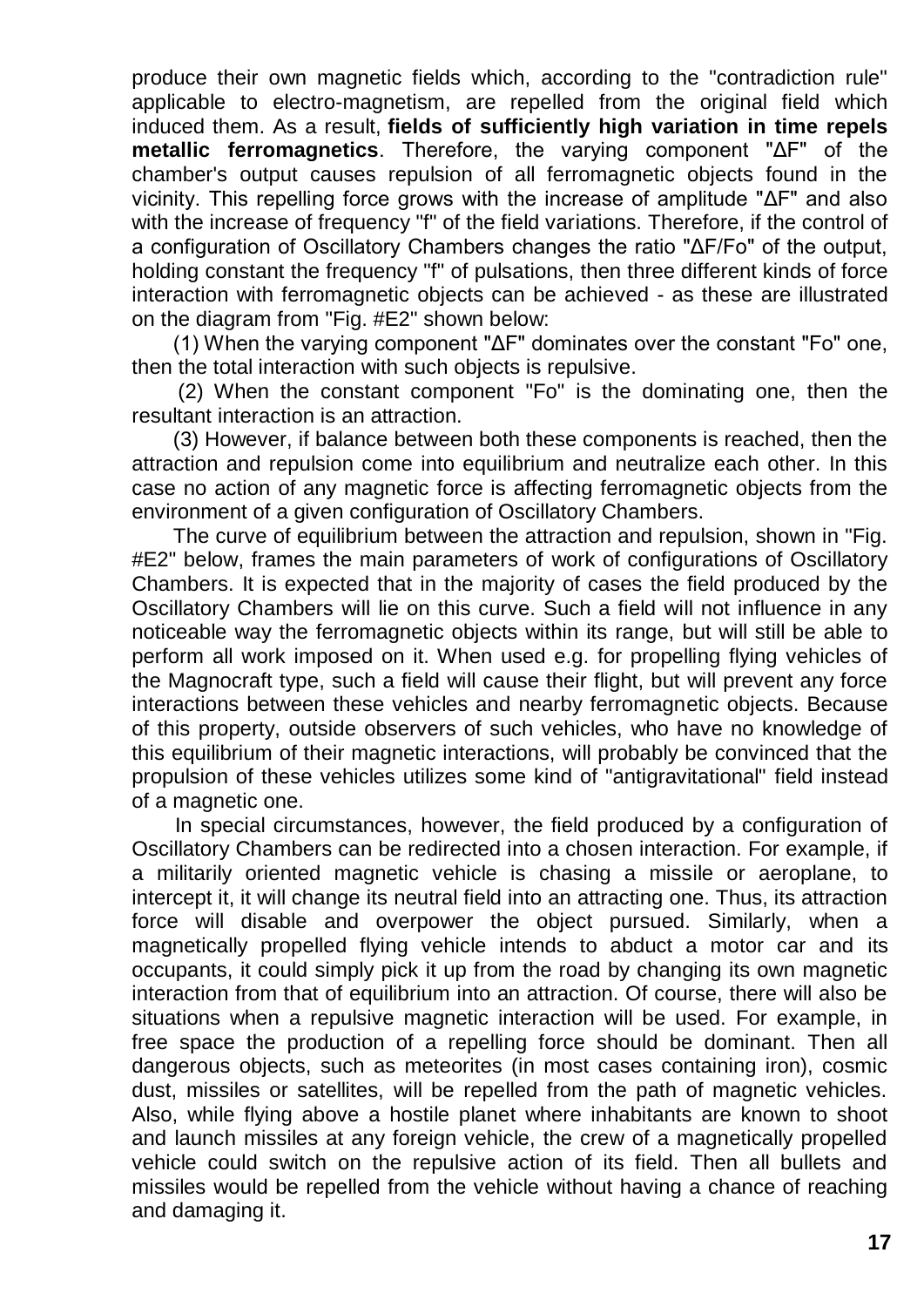

**Fig. #E2** (F12 z [1/5]): The curve of the magnetic "interactions in equilibrium" between the magnetic field produced by a twin-chamber capsule (of Oscillatory Chambers) and all the ferromagnetic objects found in the range of this field. Originally this curve is shown in "Fig. F12" from monograph [1/5] and in "Fig. C12" from monograph [1/4].

As it is known, the constant magnetic fields attract ferromagnetic objects. Therefore all fields in which the constant (Fo) component dominates over their pulsating (ΔF) component must attract ferromagnetic objects. The parameters of fields whose constant component dominates lie under the curve from this diagram. It is also known that pulsating magnetic fields repel all conductive (ferromagnetic) objects found in their range. So the fields which the pulsating component "ΔF") dominates over the constant one (Fo) will cause the repulsion of all ferromagnetic objects. The fields with the dominating pulsating component (ΔF) lie above the curve from "Fig. #E2". For the parameters of fields lying exactly at the curve, the attraction and repulsion components mutually neutralize each other. Thus such fields neither attract nor repel any ferromagnetic objects in their vicinity. These fields behave more like an "antigravity field" than a magnetic one.

The frame contains the interpretation of all parameters of the pulsating magnetic fields involved in formation of the curve of magnetic "interactions in equilibrium". (Note that the symbol in text shown as ("Δ" in "ΔF") on the diagram is illustrated as the Greek letter "delta".)

#### **#E3. "Perpetual oscillations" - the key to**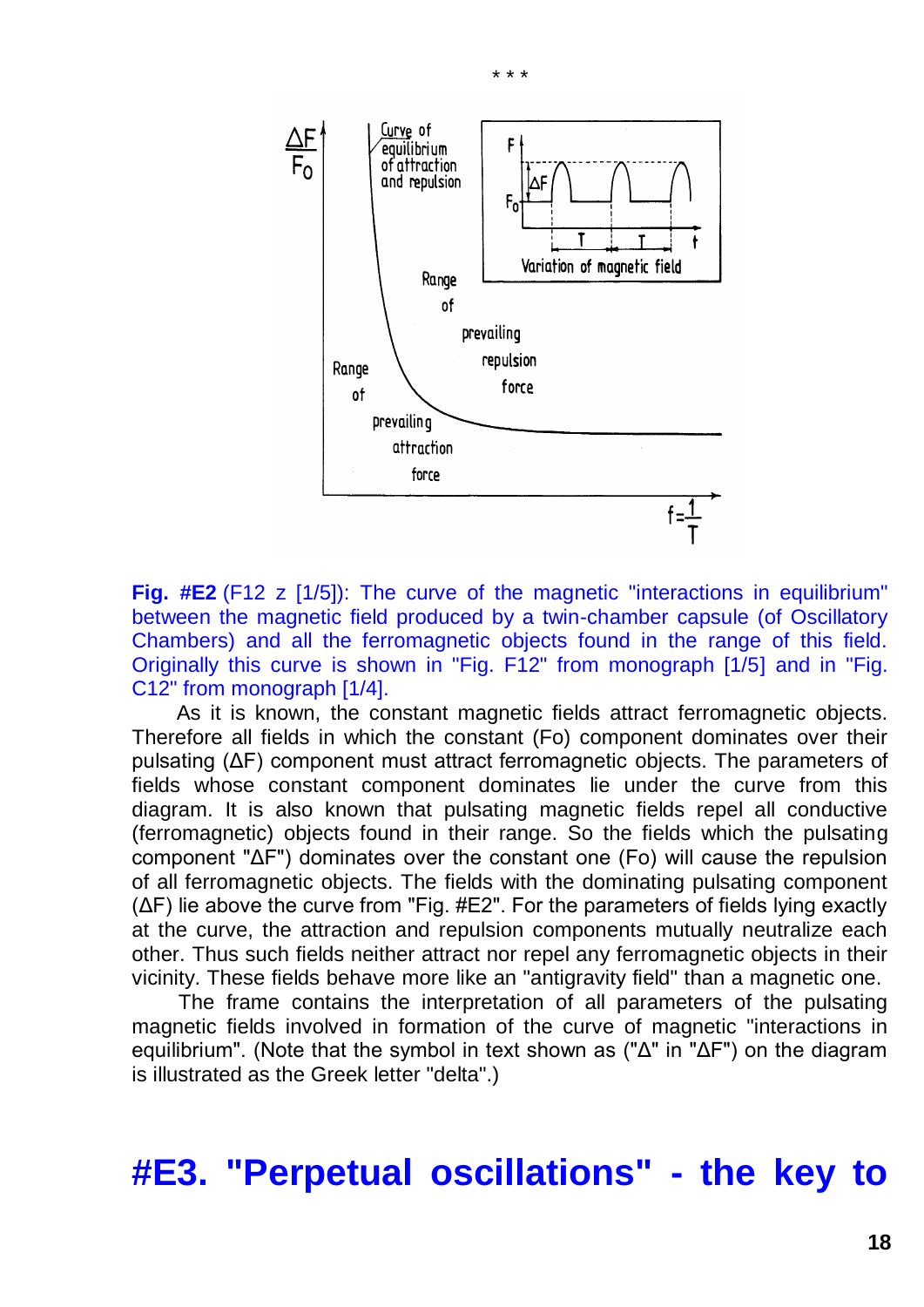#### **unlimited energy capacitance:**

Let us return to the example of a swing metioned earlier, and consider what happens when we increase the kinetic energy supplied to this device. The amplitude of oscillations increases proportionally to the energy supplied. We may intensify this process to the point when the top horizontal bar will prevent any further increase of amplitude. If we still keep providing energy beyond this point, the conventional swing will be destroyed, as its arm will hit the top horizontal bar and one of these two parts must break. The above design limitation in the amount of kinetic energy that a conventional swing can absorb has already found a technical solution. Someone has already dropped into the idea of building a swing without a horizontal bar. Thus if we use a modified swing of appropriate design (without a top horizontal bar, but having a rotary horizontal axle instead), a further increase of energy will lead to a unique phenomenon of "continuous oscillating" (which, because of its uniqueness, in chapter F from monograph [1/5] is called "perpetual oscillating"). Swings built especially for high performance usually achieve this. In the "perpetual manner of oscillating" the modified swing's arm follows a circular course, instead of slanting back and forth like in a conventional swing. The energy transformations still exist in it, but the whole oscillating phenomenon obeys different kinds of laws. Thus, the most important attribute of systems capable of perpetual oscillations is that their capacitance for potential energy does not limit the amount of kinetic energy absorbed by them.

If we now analyse the work of a conventional oscillatory circuit with a spark gap, we notice that it behaves in a way identical to the conventional swing described above. Thus such a conventional circuit is the equivalent of the swing with a top horizontal bar. If we start adding magnetic energy to its inductor, then the growing amplitude of oscillations will lead to breakdown within the capacitor and to the destruction of the circuit. The Oscillatory Chamber, however, is the equivalent of the modified swing allowing for perpetual oscillations. If we add further magnetic energy to the energy contained in a stream of sparks (jumping let us say from plate "PR" to plate "PL") then this stream will not terminate at the moment when the opposite plates reach the breakdown difference of potentials "U". This is because the inertia of the stream will still keep "pumping" electrons from plate "PR" to plate "PL", until all the magnetic energy transforms itself into the electric field. However in this instant both plates also start a discharge in the opposite direction, i.e. from "PL" to "PR". Therefore there will be a period of time when two sparks jumping in opposite directions will appear simultaneously between the same pair of segments. The first of them - inertial - will jump from plate "PR" to "PL", whereas the other one - active - will jump from plate "PL" to "PR". This simultaneous appearance of two sparks jumping between the same pair of electrodes will be the electromagnetic equivalent to perpetual oscillating. Because the completion of this unique phenomenon is only possible if various rigorous design conditions are met, the Oscillatory Chamber is the first and so-far the only circuit which allows for the appearance of such phenomenon.

In general we can assert the definition that "the perpetual type of oscillations are attributed only to those oscillating systems whose ability to absorb the kinetic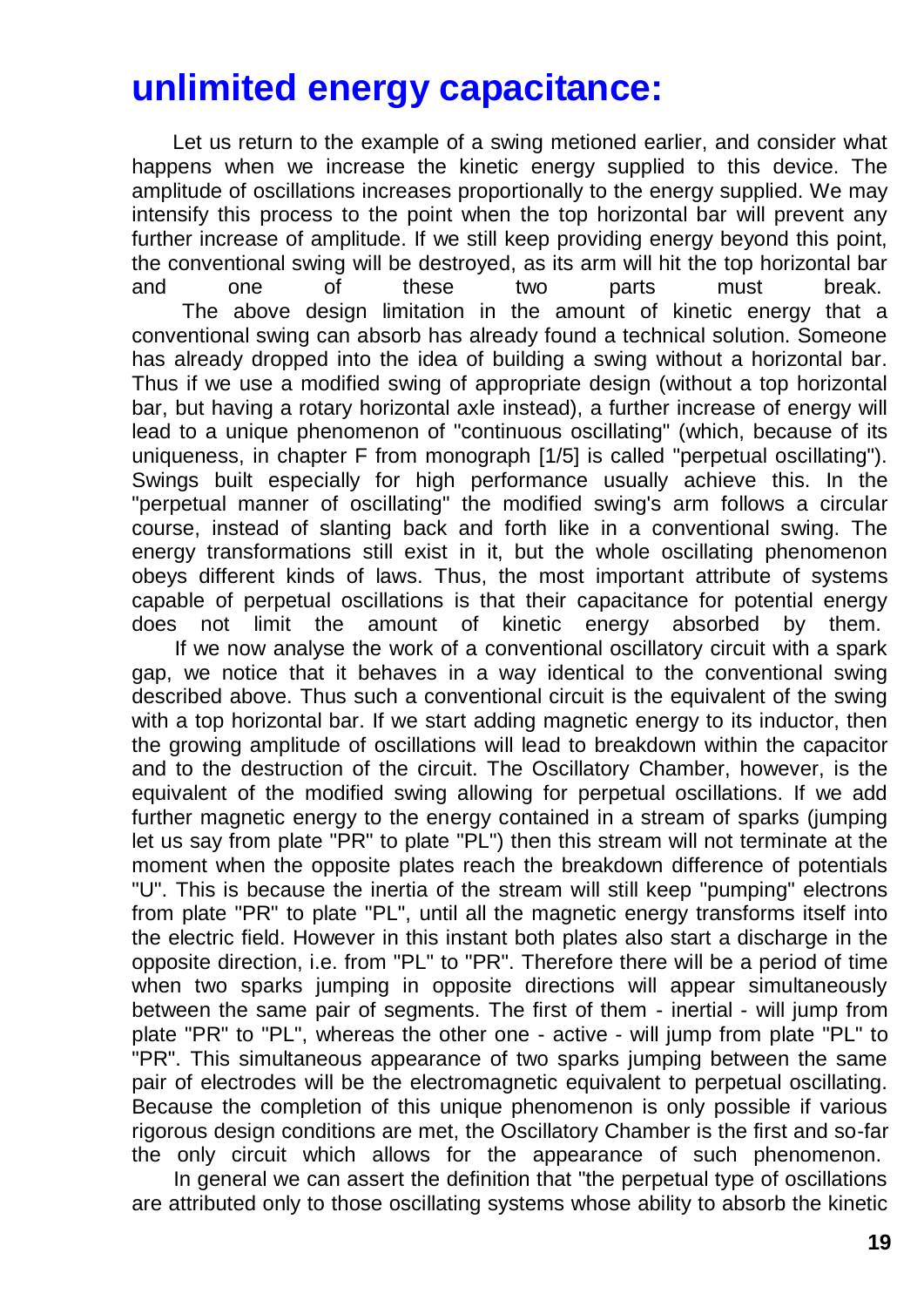form of energy significantly overcomes their capacitance for potential energy". Such an ability is purely an attribute of design. It is conditioned by the selected parameters and the appropriate structuring of the system. In the case of the Oscillatory Chamber it will be determined by the number of sparks which the device is capable of creating. This number in turn depends on the number of segments "p" separated within the plates.

#### **#E4. Unlimited energy capacitance of the Oscillatory Chamber:**

The perpetual oscillating described in item 13 above introduces the ability of the chamber to absorb theoretically unlimited amounts of energy. This property, combined with the capability of the twin-chamber capsule to extinguish completely the produced field (i.e. to turn its entire magnetic energy into the circulating flux - as described before), enables Oscillatory Chambers to be enormously capacious accumulators of energy. The appropriate calculations completed for the Magnocraft can be useful for illustrating what level of capacitance this device provides. For example, the author has determined the amount of energy contained in the field of the Magnocraft type K3 (compare subsection G5.5 from monograph [1/5]). The result, obtained on the assumption that this vehicle produces only the starting flux, was 1.5 TWh (Tera-Watt-hours) i.e. the present equivalent of two months' energy consumption for a whole country such as New Zealand. Because in the K3 type of Magnocraft the total volume of its Oscillatory Chambers is about 1 cubic meter, this enormous energy will be stored in a device approximately one cubic meter in size. If such a capsule measuring one cubic metre explode by accident, then the destruction caused by the release of magnetic energy it stores would be en equivalent to the exploding of one megaton of TNT.

The magnetic field is already recognized as a perfect means of collecting and storing a large amount of electrical energy. By using cryogenically cooled conductors, even contemporary inductors can store huge amounts of energy for a relatively long period of time. There are a number of research projects investigating this possibility (e.g. Australia National University in Canberra, The University of Texas at Austin, USA). One of the commercial applications seriously considered was to build a heavy cryogenic electromagnet near Paris, which would accumulate electric power in no-load hours and release it to the city at peak-consumption hours.

The ability of the Oscillatory Chamber to store energy completely resolves the problem of energy supply during its operation. For the majority of applications it will be sufficient to charge it fully at the moment of production, and then simply use the device until this energy is fully withdrawn. The amounts of energy able to be stored in such devices allow them to be continuously operative for hundreds of years without the need for recharging.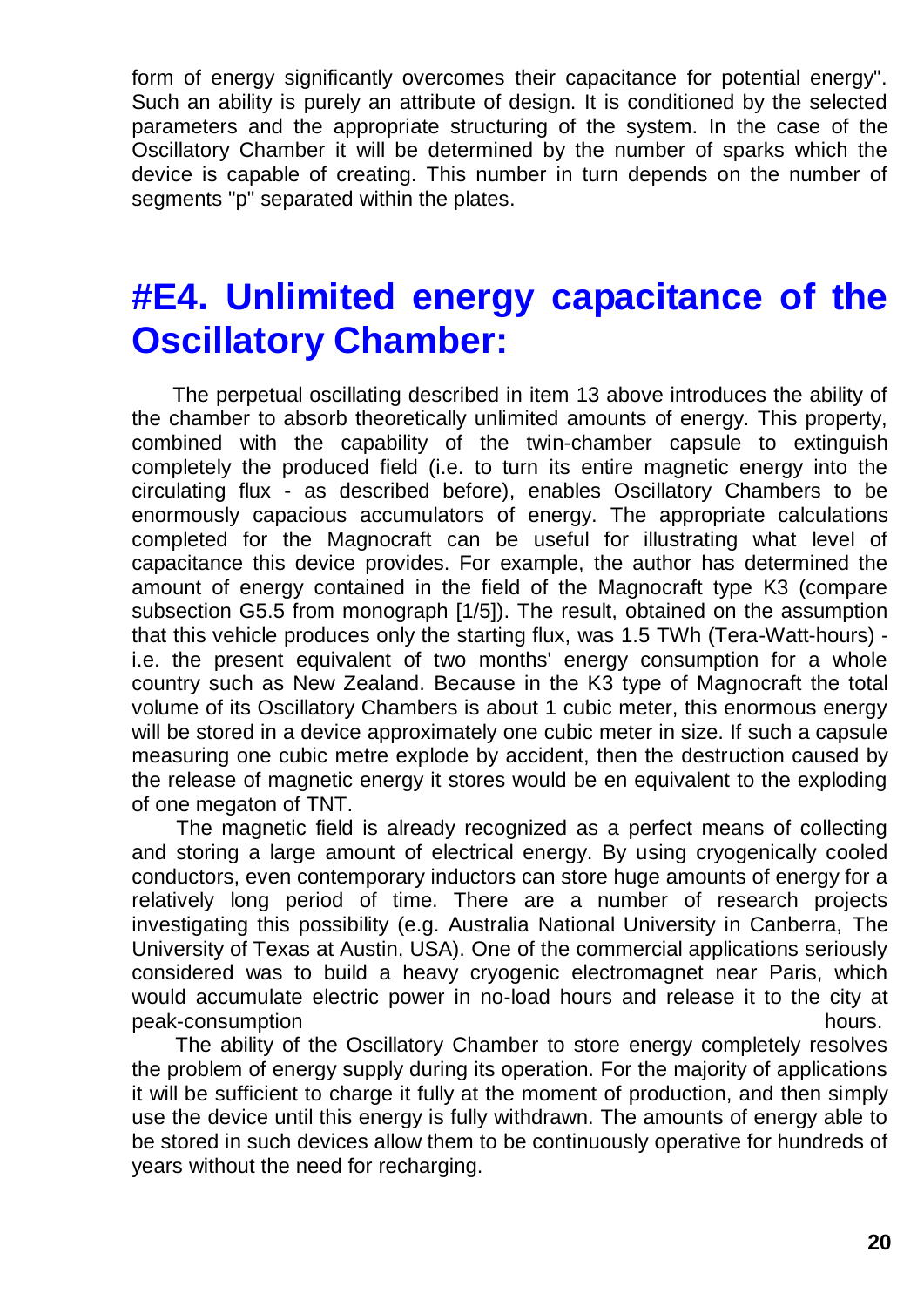#### **#E5. Multidimensional transformation of energy:**

The energy within the Oscillatory Chamber co-exists in three different forms as: (1) an electric field, (2) a magnetic field, and (3) heat (i.e. a hot dielectrical gas filling the inside of the chamber). These three forms are in a state of continuous transformation from one into the other. Furthermore, the Oscillatory Chamber is able to: (4) produce and absorb light, and (5) produce or consume motion (i.e. mechanical energy). Finally the chamber can also (6) accumulate and store huge amounts of energy for any length of time (i.e. work as an enormously capacious accumulator of energy). Such a situation creates a unique opportunity for the chamber to be utilized in many different ways (not just only as a source of magnetic field), while one type of energy is supplied to it, another type is obtained from it. The following kinds of energy can be supplied to, or obtained from, the Oscillatory Chamber: (a) electricity transferred in the form of an alternating electric current, (b) magnetic energy transferred through the pulsations (changes in density) of a magnetic field, (c) heat accumulated in a hot gas, (d) mechanical energy transferred in the form of the motion of the chamber in relation to another chamber or in relation to the environmental magnetic field, and (e) light which either can be absorbed by the circulating flux of the chamber (see the description of astronomical "black holes" provided in subsection JB6 of monograph [1/5]) or produced after turning the Oscillatory Chamber into a kind of a fluorescent bulb (see descriptions in subsection G1.3 of monograph [1/5]). Depending on which one of these forms of energy is supplied to the chamber, and which one is drawn from it, the Oscillatory Chamber can act as almost any energy producing (or converting) device built to date, e.g. as a transformer, generator, electric motor, combustion engine, heater, photo-cell, searchlight supplied with its own battery lasting for thousands of years, etc. Table F1 from monograph [1/5] combines the most utilitarian applications of the Oscillatory Chamber, exploiting its capacity for multidimensional transformations of energy.

#### **#E6. Amplifying control of the period of field pulsation:**

The Oscillatory Chamber will manifest a very high controllability. As in more details this is explained in subsection F7.1 of monograph [1/5], the key to controlling the entire chamber's operation is the period "T" pulsations of its output. Through changing this period also all other parameters of the chamber's operation can be altered. Practically the whole activity of controlling the Oscillatory Chamber will be reduced to influencing the value of period "T" of the chamber's field pulsations.

The final equation (F7) discussed in subsection F5.6 of monograph [1/5]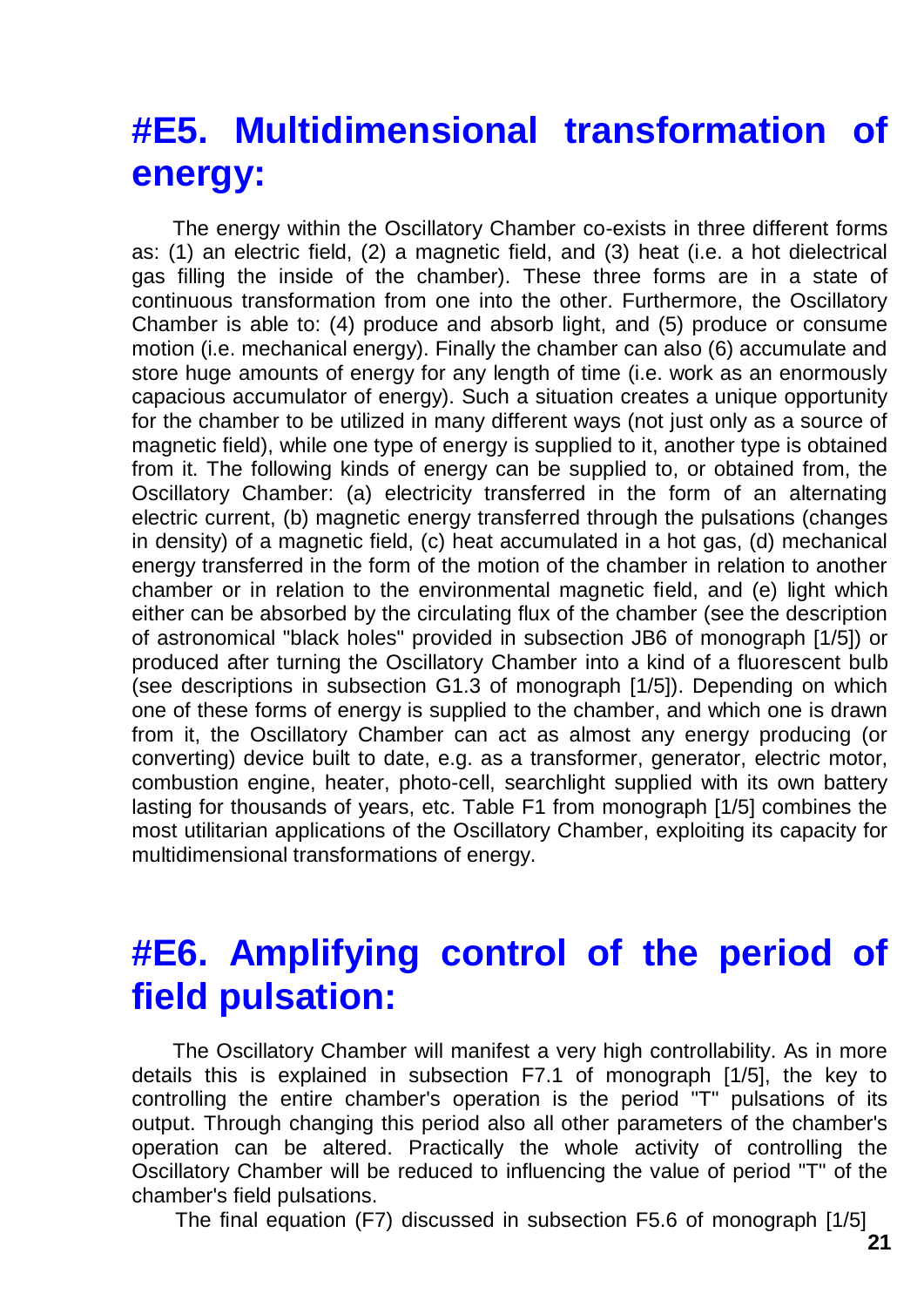shows how easily the value of "T" can be controlled in the Oscillatory Chamber. At the exploitation stage it is sufficient to limit the entire controlling activities to the change of the "s" factor. By changing the pressure of the gas filling the chamber, or by altering its composition, the "s" factor is influenced. The change in "s" factor in turn introduces the changes in period "T" of the field's pulsations.

To illustrate the essence of the above principle of the chamber's output control, we would need to imagine a hypothetical electromagnet in which all configuration parameters, i.e. the resistivity of wire, the number of coils, and also the geometrical make-up of a conductor, could easily be changed during its operation. Only such an imaginary electromagnet would allow for the output control in a manner used by the Oscillatory Chamber, i.e. through the appropriate manipulation of its configuration parameters, and without the necessity of controlling the power of a current supplied to it. Of course, in reality such an electromagnet is impossible to build. This in turn realizes how much better is the principle employed in controlling the Oscillatory Chamber in comparison to that employed in controlling electromagnets.

The above illustration shows that the chamber uses a very different (and much more convenient) control of oscillations than the one used in real electromagnets. In the Oscillatory Chamber the changes of the dielectric gas constants:  $O$ ,  $\mu$  and  $e$  - causing the change of "s", are not dependent on the necessity to manipulate the amounts of energy contained in the electric and magnetic fields. Therefore in this device all controlling activities no longer involve wrestling with the power contained inside the chamber. As a result, the power of the control devices is independent from the power of the produced field (i.e. weak control devices can effectively alter the parameters of a powerful field). But in electromagnets every change in a magnetic field requires manipulations to be conducted on highly energetic currents. Thus control of electromagnets involves the same powers as that required for the field production.

### **#E7. Independence of the magnetic field production from the continuity and efficiency of the energy supply:**

One of the most basic attributes of the oscillating systems is their capability for the discrete absorption of the energy supplied, which is then bound into a continuous process of oscillations. An example of this is a child on a swing, which, once pushed, then swings a long time without any further work. Practically it means that energy once supplied to the Oscillatory Chamber will be tied up within it for a period of time until circumstances occur which will cause its withdrawal. As is explained in subsection F6.3.1 of monograph [1/5], such withdrawal can appear only when the chamber is involved in performing some kind of external work.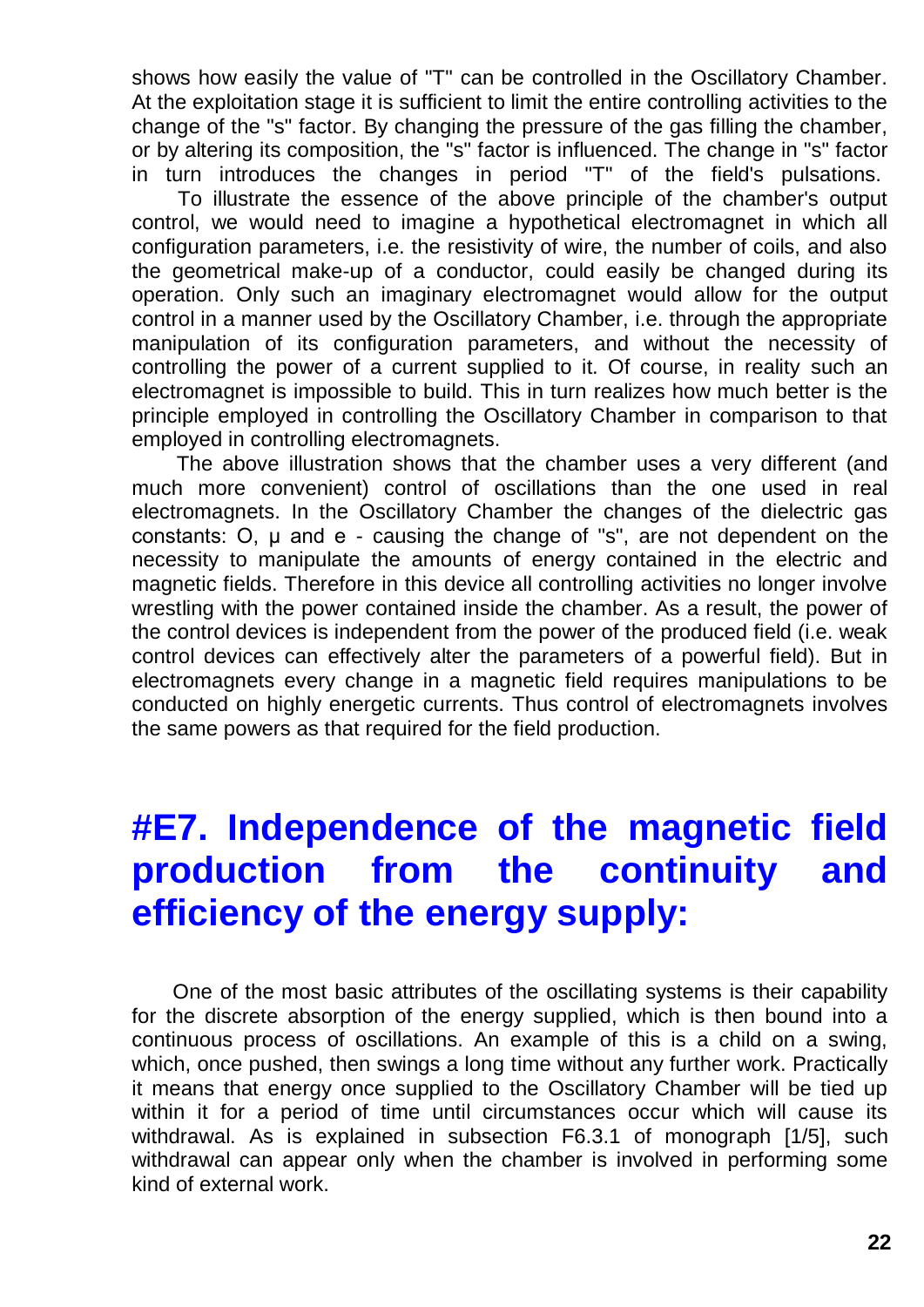The other attribute of the oscillating systems is their ability to change the level of energy accumulated in them by periodic totalling of further portions of energy to the resources already stored. In the previous example of a swing, to cause the slanting of a child at a particular height, it is not necessary to apply all effort at once. It is sufficient to keep pushing gently over a longer timespan to periodically maintain this addition of energy. The consequence of this attribute will be that the Oscillatory Chamber will not require the supply of its full reserve of energy at once. The energy supply to this device can be gradual, spread over a very long period of time.

Together both of these attributes give us a practical chance to supply any quantity of energy that may be required for the production of a magnetic field, without introducing any requirements or limitations concerning the source and the channel which provide this supply.

To help us realize the advantage of the above method of supplying energy to the Oscillatory Chamber over the one used in electromagnets, we should consider the following example. A child on a swing and an athlete both try to lift a heavy load to a specific height. The child does it almost without effort by accumulating the energy during consecutive oscillations, whereas the athlete needs to use all his/her strength and still may not achieve his/her aim.

#### **Part #F: Configurations of "Oscillatory Chambers" formed to increase their controllability:**

# **#F1. The "twin-chamber capsule" - the most important configuration of Oscillatory Chambers:**

The output from a single Oscillatory Chamber would be quite difficult to control. After all, such a chamber is filled up with enormous amount of magnetic energy. Therefore, for the purpose of better controllability, two unique arrangements of Oscillatory Chambers, are used. These are called (1) the "twinchamber capsule", and (2) the "spider configuration". A "twin-chamber capsule" is shown here in "Fig. #F1", while described in subsection F7.1 of monograph [1/5] and in subsection F6.1 of monographs [2e]

and [1e]). Such a capsule is composed of a larger outer (O) Oscillatory Chamber, inside of which a smaller inner (I) Oscillatory Chamber is freely floating. Magnetic poles N/S of the inner chamber (I) are reversed in relation to magnetic poles of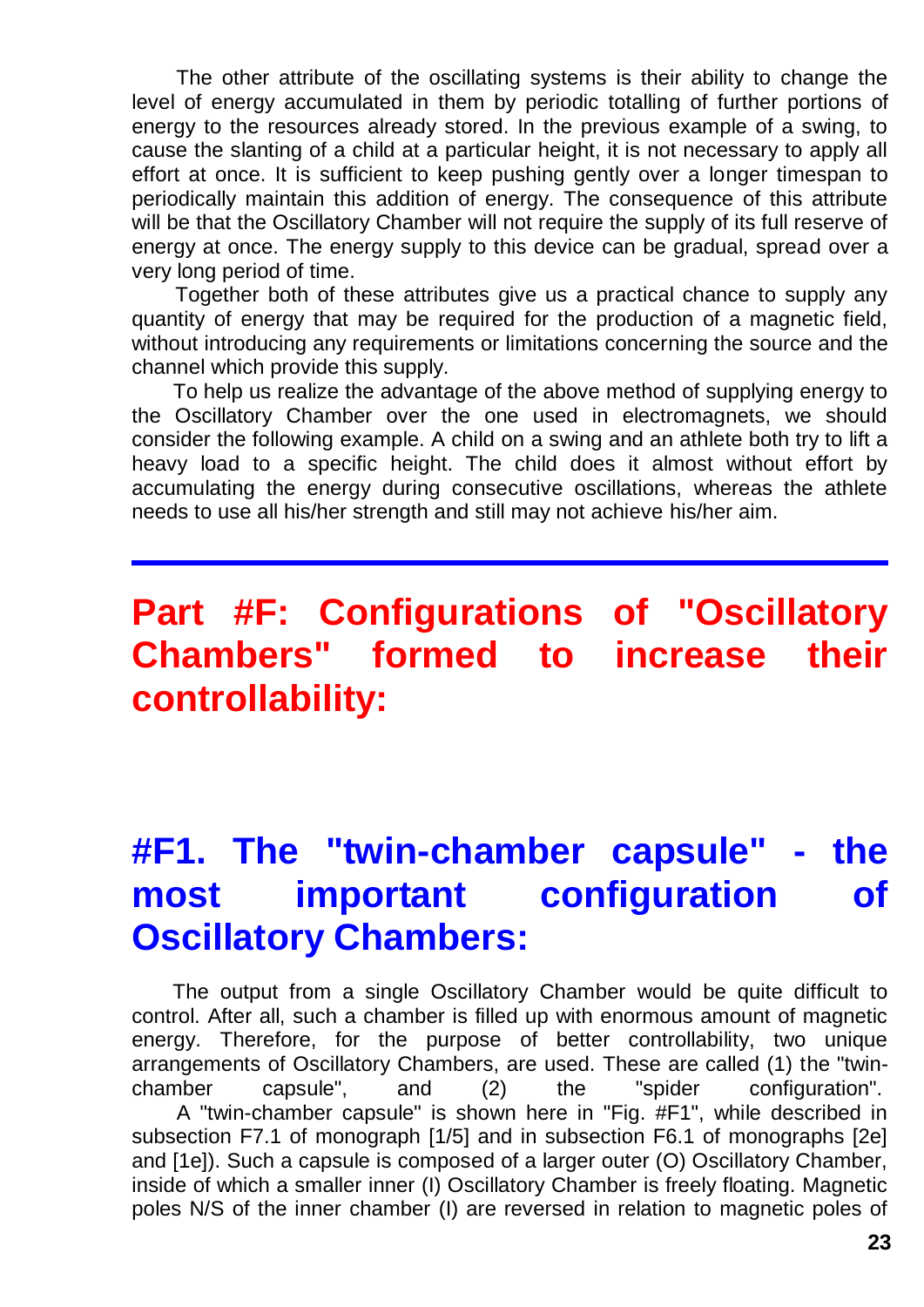the outer chamber (O), so that outputs from both these chambers mutually subtract from each other. In the result, the part of the output (C) from the chamber with the larger output, is bend back and circulated as input directly to the smaller output chamber, thus forming the so-called "**circulating flux**" (C) that never leaves the interior of the twin-chamber capsule. Only the excess of the output from the chamber with larger yield is forwarded to the environment, thus forming the so-called "**resultant flux**" (R) that represents the useful output from this capsule. The division of the magnetic energy contained in such a capsule into the "resultant flux" (R), and the "circulating flux" (C), allows the extremely fast and effective control over the output from such a capsule, without the need to change the amount of energy contained in such a capsule. This control depends on the simple change of mutual proportions between the flux (C) that is circulated inside of such a capsule, and the flux (R) that is directed to the environment from this capsule. Thus, there is a possibility to control the operation of this capsule, so that to the outside is directed no output at all (this happens when the entire magnetic field produced by both chambers of such a capsule is trapped in the "circulating flux"), or to cause that the entire magnetic energy of the capsule is directed outside. It is also possible to accomplish fluently any state between these two extremes. In turn this effective control over the output from such a capsule, allows to precisely control the flight of the vehicle that is propelled by the "resultant magnetic flux" (R) directed by this capsule to the environment.



**Fig. #F1** (F5 and C1(c) in [1/5]): A configuration of two Oscillatory Chambers of the first generation called a "twin-chamber capsule". Originally this configuration is shown and explained on "Fig. F5" and "Fig. C1(c)" from monograph [1/5]. This is the basic arrangement of two Oscillatory Chambers, formed to increase their controllability. The twin-chamber capsule is formed from two oppositely oriented chambers placed one inside the other. Because of the need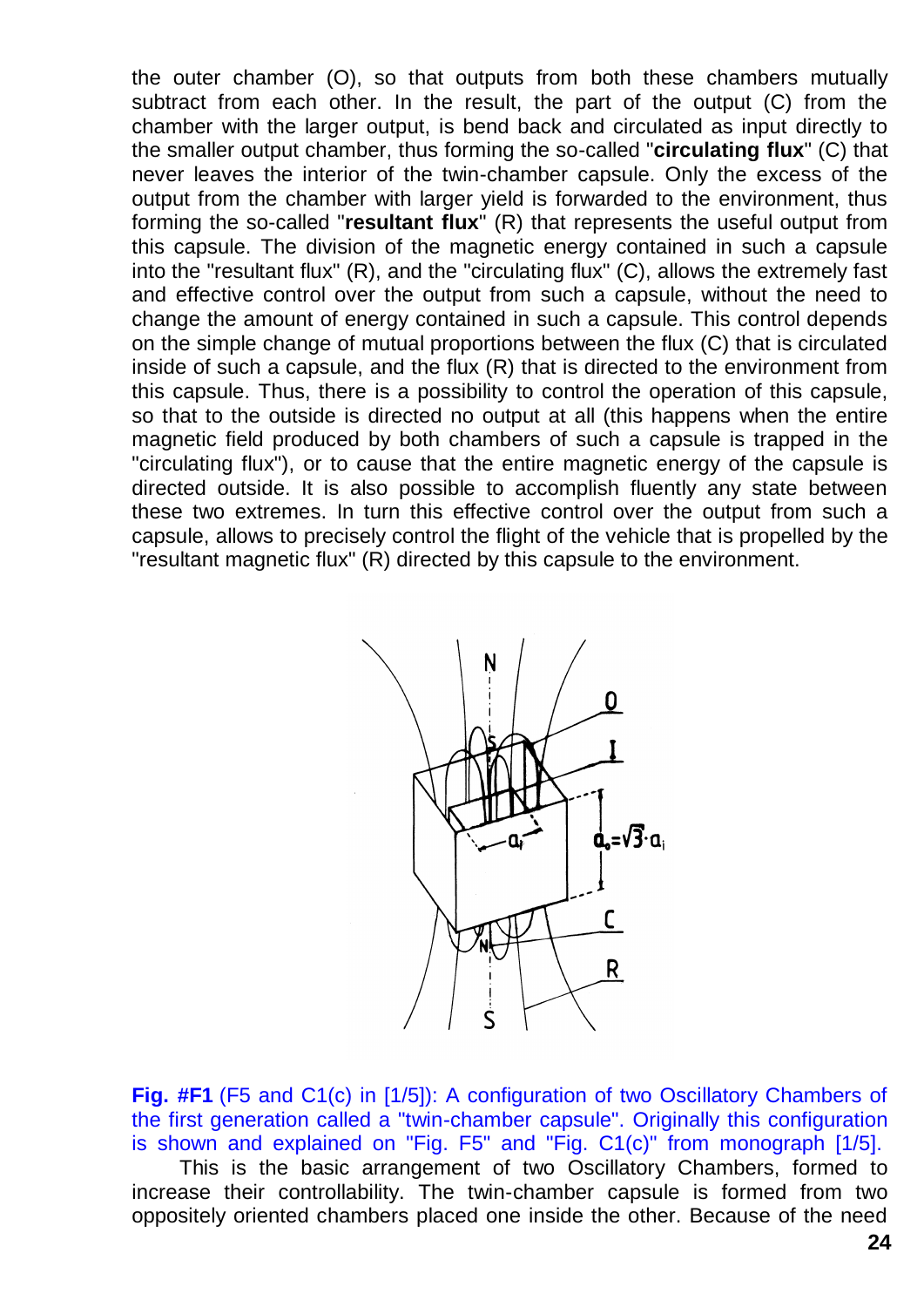for free floating of the inner (I) chamber suspended inside of the outer (O) one, the side edges "a" of both Oscillatory Chambers must meet the equation: ao=ai(sqrt(3)) - see equation F9 in [1/5]. The "resultant magnetic flux" (R) yield to the environment from these arrangements is obtained as a difference between outputs from chambers having opposite orientation of poles. The principles of forming this "resultant flux" are illustrated in "Fig. #E3" from the web page **immortality.htm - [about the immortality and everlasting life](http://tornado.zxq.net/immortality.htm)  [accomplishable already at our level of development](http://tornado.zxq.net/immortality.htm)**. The twin-chamber capsule allows full control over all the attributes of the produced magnetic field. The subjects of control are the following properties of the "resultant flux" (R): (1) strength of the field (fluently controlled from zero to maximum), (2) Period (T) or frequency (f) of pulsations, (3) ratio of the amplitude of the field's pulsations to its constant component (ΔF/Fo - see "Fig. #E2"), (4) character of the field (i.e. constant, pulsating, alternating), (5) variation in time (i.e. linear, sinusoidal, beattype curves), (6) polarity (i.e. from whichever side of the arrangement the N and S poles prevail).

Symbols: O - outer chamber, I - inner chamber, C - "circulating flux" trapped inside the capsule, R - "resultant flux" yield from the capsule to the environment.

### **#F2. The "spider configuration" - still another configuration of Oscillatory Chambers that allows for easier control over all parameters of these devices:**

The twin-chamber capsule is not the only configuration into which a number of Oscillatory Chambers can be arranged in order to increase the controllability of their "resultant flux" (R). The other configuration displaying even wider possibilities is the so-called "**spider configuration**", shown below in "Fig. #F2". In the spider configurations the chambers are arranged so that one of them, called the main chamber (M), is surrounded by the four side chambers indicated by the letters U, V, W, and X. Each of these five chambers possesses the same cross-section, but the volume (thus also the length) of the main one is equal to the sum of the volumes of all four side ones. The magnetic poles in the main Oscillatory Chamber (M) are directed in opposition to the orientation of the poles in the side chambers (U, V, W, X).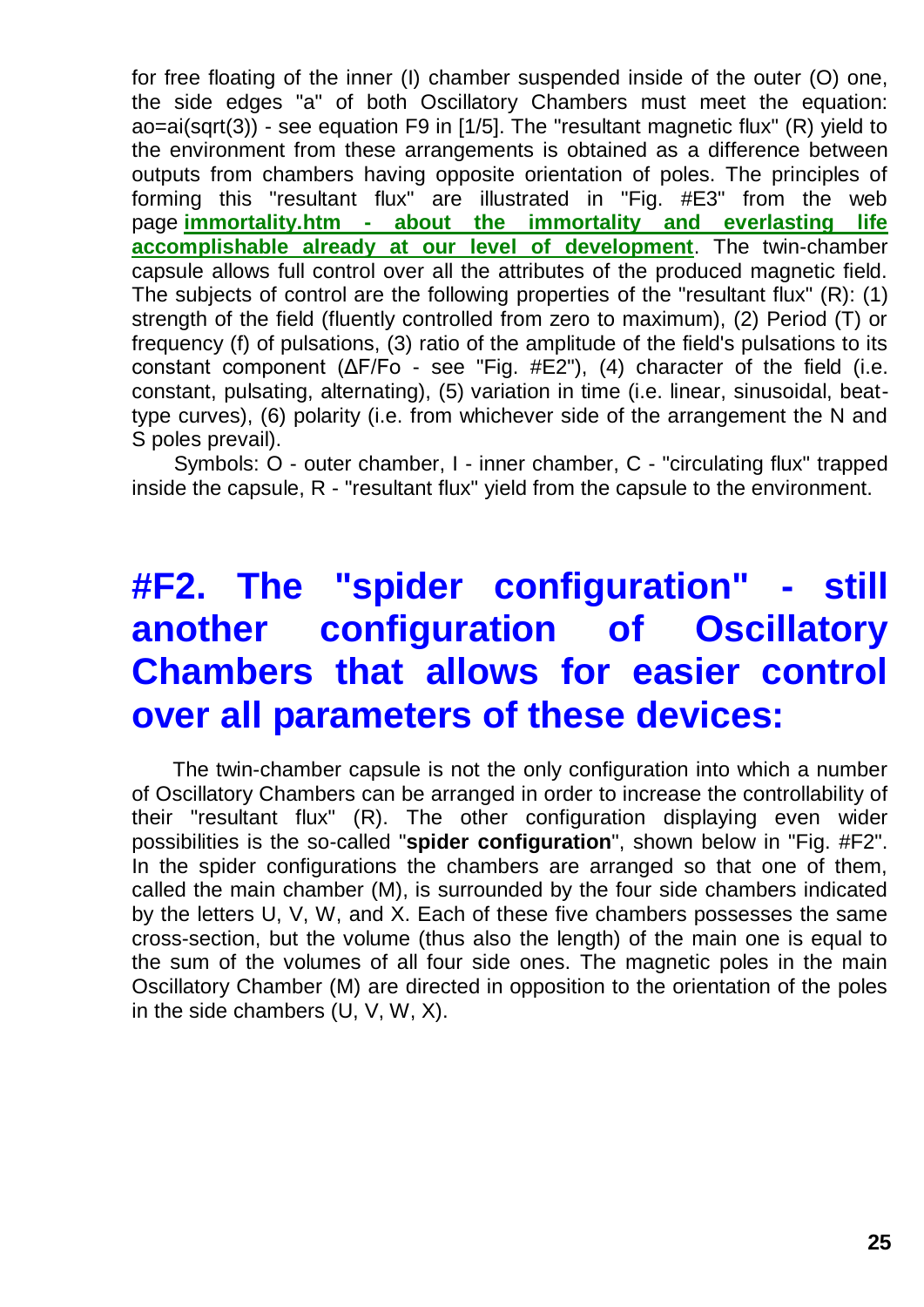

**Fig. #F2** (F9 in [1/5]): A standard arrangement of five Oscillatory Chambers of the first generation, called the "spider configuration". This configuration is mainly used as a propulsor for the four-propulsor spacecraft (shown in monograph [1/5] as Figure D1). It is formed from five Oscillatory Chambers having the same cross area. The four cubical side chambers (marked U, V, W and X) surround the oppositely oriented main chamber (marked M) which is four times longer. The total volume of all four side chambers must be equal to the volume of the main one. This arrangement is the simplified model of the Magnocraft's propulsion system. The resultant magnetic flux (R) yield to the environment from the spider configuration is obtained as a difference between outputs from the main chamber and the oppositely oriented side chambers. The principles of forming this resultant flux are similar to those illustrated in "Fig. #E3" from the web page **[immortality.htm -](http://tornado.zxq.net/immortality.htm) about the [immortality and everlasting life accomplishable already at our level of](http://tornado.zxq.net/immortality.htm)  [development](http://tornado.zxq.net/immortality.htm)**.

The control over the value of a field produced by the spider configuration is almost the same as it is in the twin-chamber capsule. In a similar manner this configuration will produce a circulating flux (C) and a resultant flux (R). Both these fluxes are circulated through the environment and thus the only difference between them depends on the paths their force lines cross, and on the number of chambers they circulate through (a circulating flux "C" loops through two chambers - main and side, whereas a resultant flux "R" through the main chamber only - see "Fig. #F2"). Therefore the magnetic field yield from the spider configuration also displays the same control over all its properties and parameters as the field from the twin-chamber capsule. The only additional capability of spider configurations which does not appear in twin-chamber

\* \* \*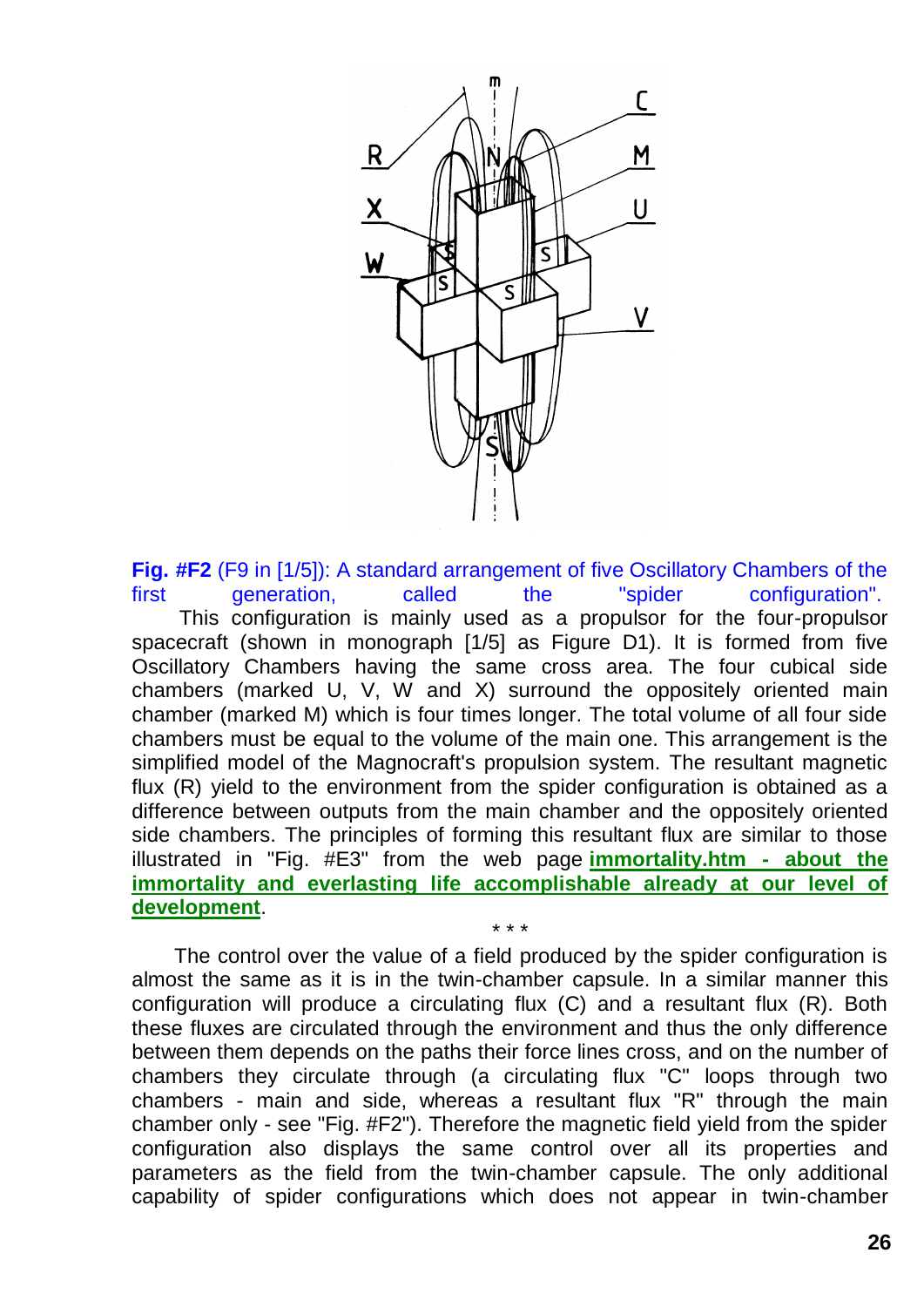capsules is that spider configurations are able to produce a whirling magnetic field, whose axis of rotation lies on the magnetic axis "m" of the main chamber (M). The production of such a whirling field is explained for the Magnocraft in subsection G7 of monograph [1/5], therefore this explanation will not be repeated here.

The spider configurations, however, display a significant drawback in comparison of the twin-chamber capsules, which will decide their limitations. This drawback is that the magnetic field they produce can not be "extinguished" entirely and must be circulated through the environment. Therefore, even if the entire output of a spider configuration is bound in the circulating flux "C", this flux is still looped through the environment (i.e. can not be locked inside the configuration as is the case with twin-chamber capsules). For this reason spider configuration cannot be used in numerous applications in which the presence of the magnetic field is undesirable (e.g. as energy accumulators or energy supply).

**Part #G: Experimental development of the "Oscillatory Chamber":**

#### **#G1. Accomplishments in the development of a working model:**

Since the Oscillatory Chamber was invented on the night from 2nd to 3rd January 1984, numerous R&D attempts were undertaken to complete this wonder device. Although these R&D attempts always were carried out exclusively by enthusiastic hobbyists, and so-far no research or scientific institution got involved into the development of this chamber, still - as for hobbyists, accomplishments in the completion of this device are amazing. By now already several prototype models of this device were completed, and many key features of the operation of it were tested in practice. Below some photographs from volume 2 of monograph [1/5] are shown, which report on accomplishments in completing this device to-date.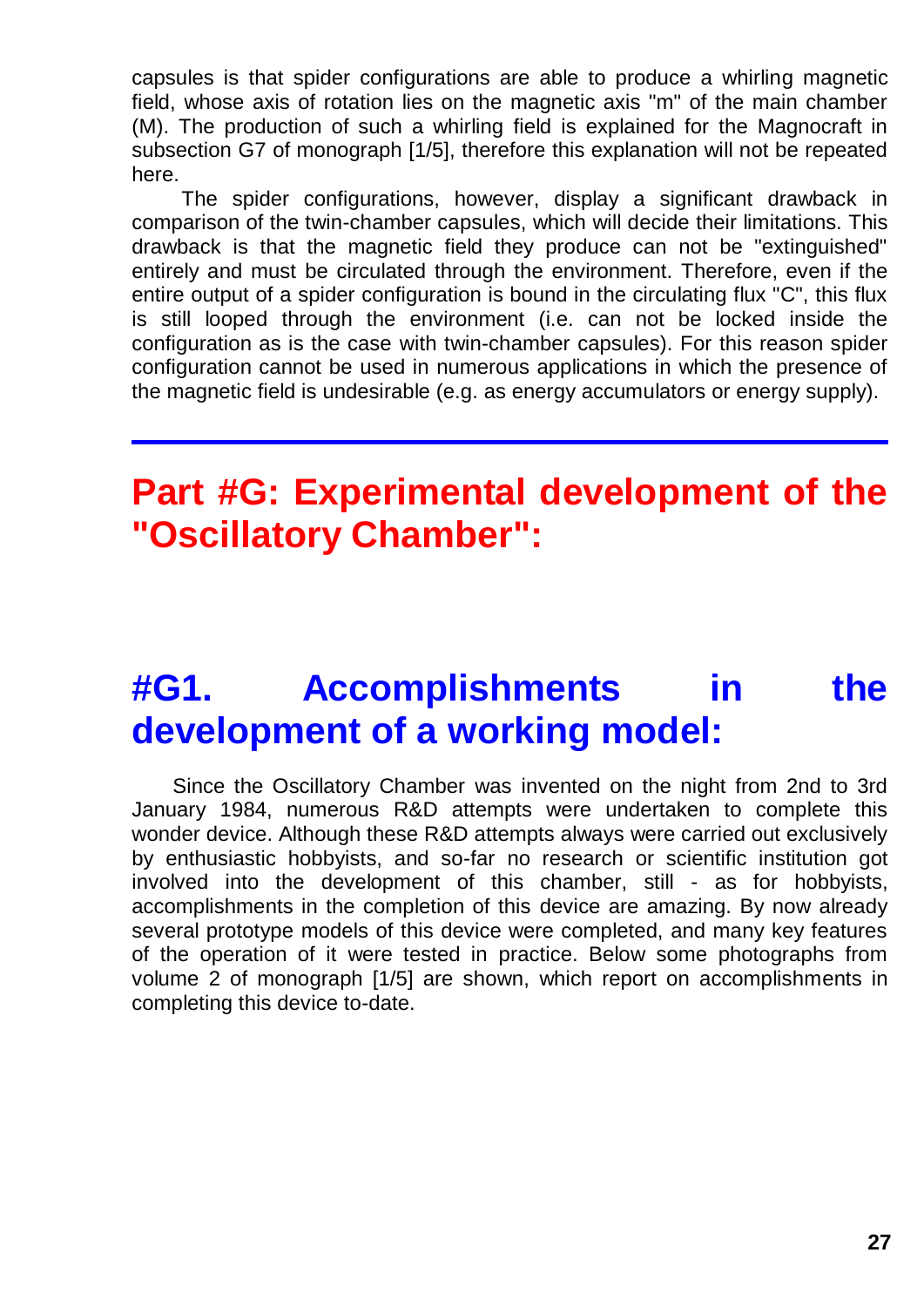

**Fig. #G1** (F13(a) in [1/5]): It shows one of models of the Oscillatory Chamber photographed in darkness. It reveals the fascinating appearance of streams of rotating electric sparks. This photograph was taken in May 1987. Originally this photograph is presented in part (a) from Figure F13 in [1/5].



**Fig. #G2** (F13(b) w [1/5]): It shows a Polish hobbyist who worked on the research and development of the Oscillatory Chamber, together with his experimental research station composed of: one of his prototypes of the Oscillatory Chamber, an impulse generator (of his own construction) that supplies electric power to the chamber, deflecting electromagnet, and the measuring equipment. Photographed in August 1989. Originally this photograph is published as part (b) in Figure F13 from monograph [1/5].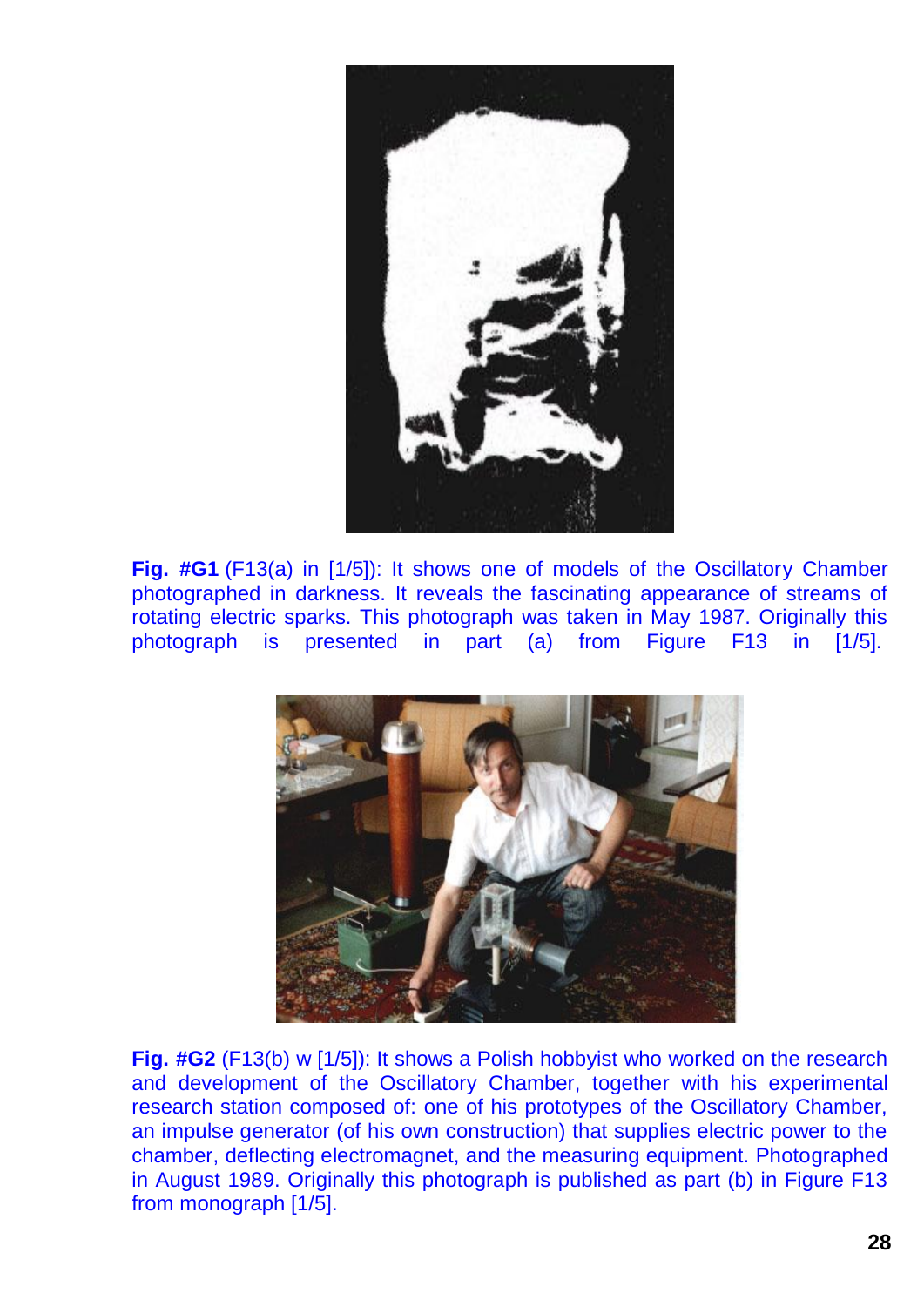As this is visible from the photograph, he did all his experiments in the livingroom of his city apartment, to the disgust of his wife. Later he ceased these experiments because his wife threaten him with a divorce. I am always wondering: if a single hobbyist could accomplish so-much in the practical development of this device, while all what he had in his disposal was just a set of kitchen knifes and a corner of his living-room, how much could be accomplished if this device is allowed to be completed officially in a well equipped scientific laboratory (unfortunately, so-far this wonder device never get a chance to be officially researched and developed).

#### **#G2. Accomplishments of an Italian developmental team:**

Intense research and development works aimed at building the Oscillatory Chamber carries out also the Italian team of researchers. This group also managed to accomplish the rotating electric spark that spins around peripherals of a cube.

Outcomes of research and development of this Italian team is shown on a whole series of videos. These videos in 2009 could be viewed in Internet, amongst others, at the following addresses **<http://video.google.it/videoplay?docid=-6524822319379322289&hl=it>** and **<http://www.youtube.com/watch?v=svbVqGFnkQQ>**.

#### **Part #H: Sources of technical information about "Oscillatory Chambers":**

#### **#H1. Oscillatory Chambers are already used on the Earth:**

On many totaliztic web pages, including into this such web pages as **ufo\_proof.htm - [about formal scientific proofs for the existence of](http://tornado.zxq.net/ufo_proof.htm)  [UFOs](http://tornado.zxq.net/ufo_proof.htm)**,**explain.htm - [about scientific interpretation of authentic photographs](http://tornado.zxq.net/explain.htm)  [of UFOs](http://tornado.zxq.net/explain.htm)**, or **evidence.htm - [about evidence of continuous activity of](http://tornado.zxq.net/evidence.htm)  [UFOnauts on the Earth](http://tornado.zxq.net/evidence.htm)**, I explained to all interested, that scientific research on UFO sightings can be a source of many precious data. These data in turn allow us (people) to build faster our own interstellar spaceship - for an example see "Fig. #H1" below.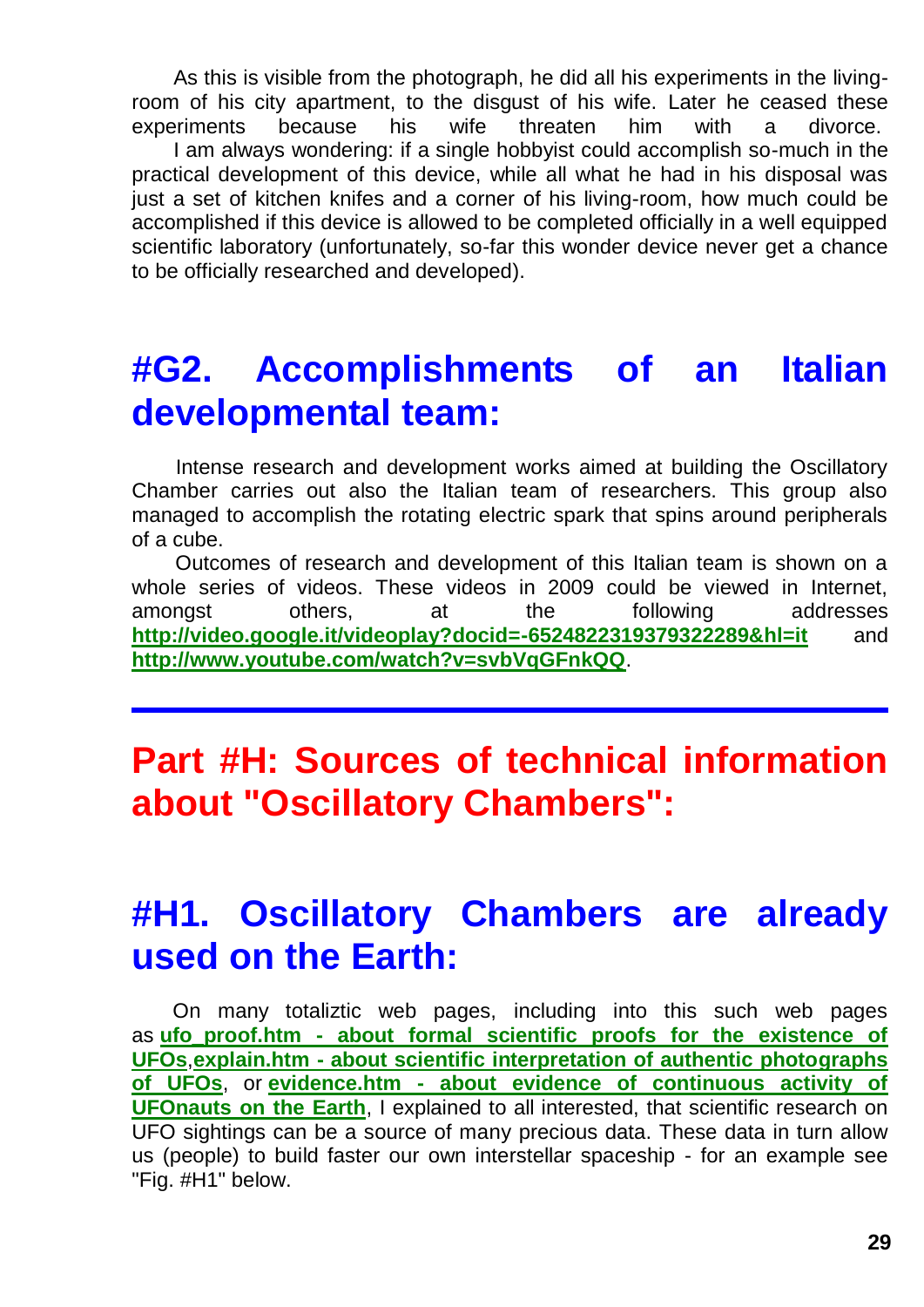

**Fig. #H1: A photograph which illustrates how scientific research on UFOs can help us in much faster completion of our own strategic devices - in this case in the completion of the [Oscillatory Chamber of the first generation.](http://tornado.zxq.net/magnocraft.htm) I have chosen this particular example, because it does NOT require much explanations to illustrate its high usefulness and to prove the direct link between UFOs and the subject of my research. However, photographs of UFOs working in the "convention of time vehicles" also hide numerous data and clues, only that explaining these here would require long descriptions and a lot of theory. (Click on the above photograph to see it enlarged.)**

The above photograph shows magnetically scorched grass from a "landing site" of a UFO of the first generation, type K5, oriented in a "hanging position" (i.e. with its dome directed towards the ground). In the centre of this UFO landing site is visible a square mark which perfectly illustrates parameters of the outlet from the twin-chamber capsule of central propulsor in this UFO. This capsule has the design explained in "Fig. #F1" and "Fig. L1a". In order to illustrate dimensions of this mark, near it is placed a white "reference ring" of an exactly one meter in diameter - the arrow of which points at the magnetic north. This square mark from the twin-chamber capsule of the first generation, scorched magnetically in the grass by the magnetic field bursting to the environment from outlets of this capsule, provides us with a whole range of quantitative data that allow us to verify the validity of my theories concerning the design and operation of the **[Oscillatory](http://tornado.zxq.net/oscillatory_chamber.htm)  [Chamber](http://tornado.zxq.net/oscillatory_chamber.htm)**, as well as the design and operation of the interstellar spaceship called the **[Magnocraft](http://tornado.zxq.net/magnocraft.htm)** - which utilises this Oscillatory Chamber for propelling purposes. For example, this mark allows to determine exact dimensions of the Oscillatory Chambers from the central capsule of this UFO type K5, it allows to determine that during the landing this capsule operated in so-called "mode of the outer chamber prevalence", and also allows to confirm that both Oscillatory Chambers from twin-chamber capsule used in this UFO fulfil the equation (F9) from "Fig. #L1a", of the form: ao=ai(sqrt(3)).

Please notice that the above photograph is also shown and explained on the web page **[ufo.htm](http://tornado.zxq.net/ufo.htm)**, in "Fig. #G2" from the web page **[immortality.htm](http://tornado.zxq.net/immortality.htm)**, as well as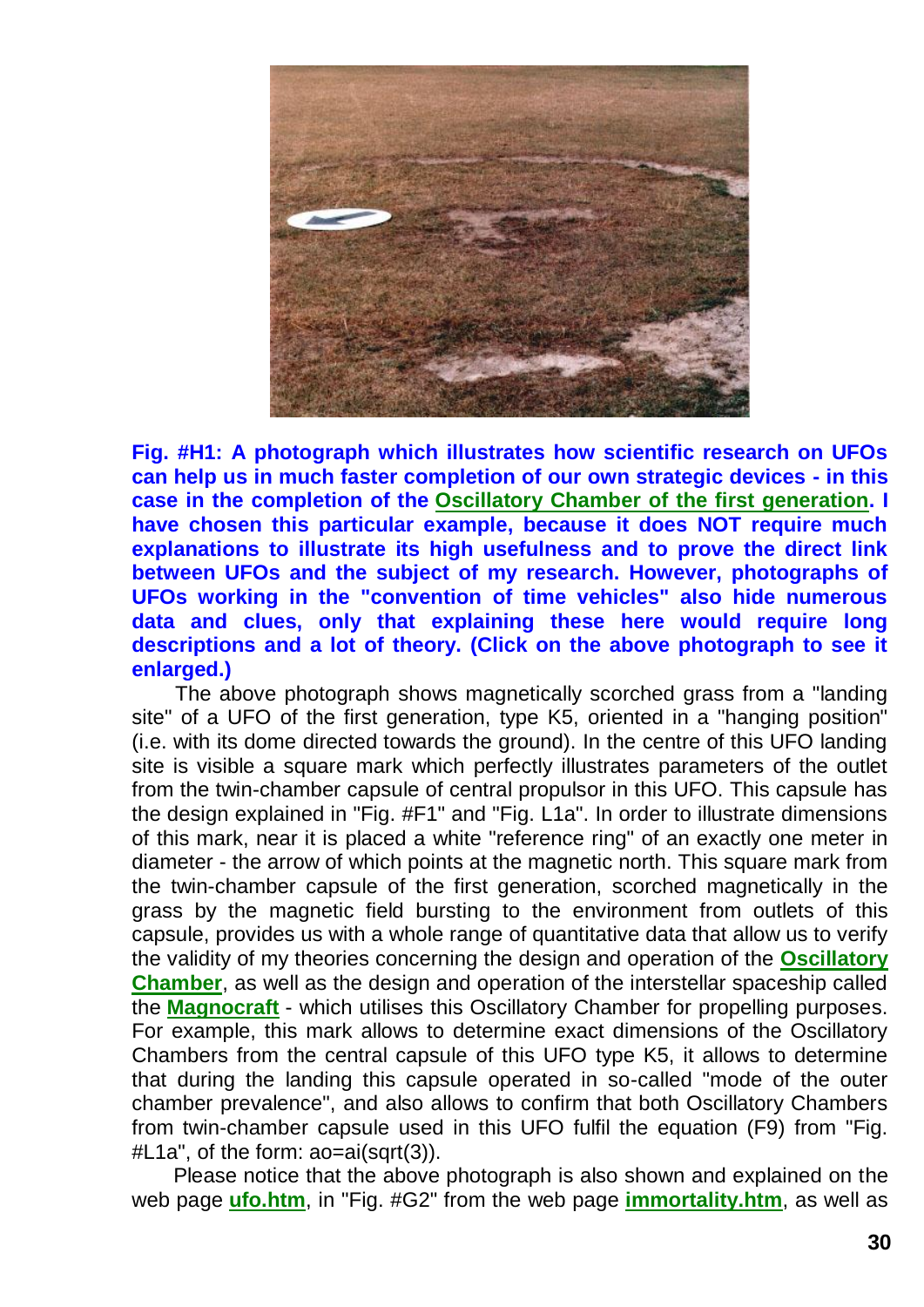in chapter S from volume 15 of monograph [1/5] and from volume 14 of monograph [1/4].

#### **#H2. Oscillatory Chambers were used on the Earth also in past:**

In subsection S5 from volume 15 of **[monograph \[1/5\]](http://tornado.zxq.net/text_1_5.htm)** is documented, that the ancient device called the "Arc of the Covenant" (that one described in the Bible) was in fact an Oscillatory Chamber. Oscillatory Chambers were also used in the Far East (i.e. in India and Tibet), as this is illustrated in item #D3 from the web page **[eco\\_cars.htm](http://tornado.zxq.net/eco_cars.htm)**, where until today survived technical drawings of these devices (e.g. consider the technical drawing of the ancient device called "thangka" shown in photographs from Figures #D2a, #D2b and #D2c of the abovementioned web page named "eco\_cars.htm").

#### **Part #I: Applications of "Oscillatory Chambers":**

#### **#I1. Huge scope of practical applications of the Oscillatory Chambers:**

There does not exist to-date any other technical invention which has altered the state of our technical environment to the same extent as the completion of the Oscillatory Chamber will. The impact this device will have on the materialistic aspects of human life can be compared only to the effect of the introduction of computers in the intellectual sphere. It is a high chance that by the year 2084 (i.e. in one hundred years after the chamber's invention) almost every active device used by people will consist of some form of the Oscillatory Chamber. Many structures which at present are passive, such as furniture, buildings, monuments, etc., will be transformed by the Oscillatory Chamber into active ones, i.e. moving, altering orientation and adjusting their location to the changing requirements of their users. Let us briefly review the main applications of the Oscillatory Chamber, trying to forecast what impact they will have on particular fields of human activity.

The area where the introduction of the Oscillatory Chamber will have the most significant impact, is our use of energy. This device will completely transform all present methods of energy production, storage, distribution, transformation, and consumption. After the Oscillatory Chamber if fully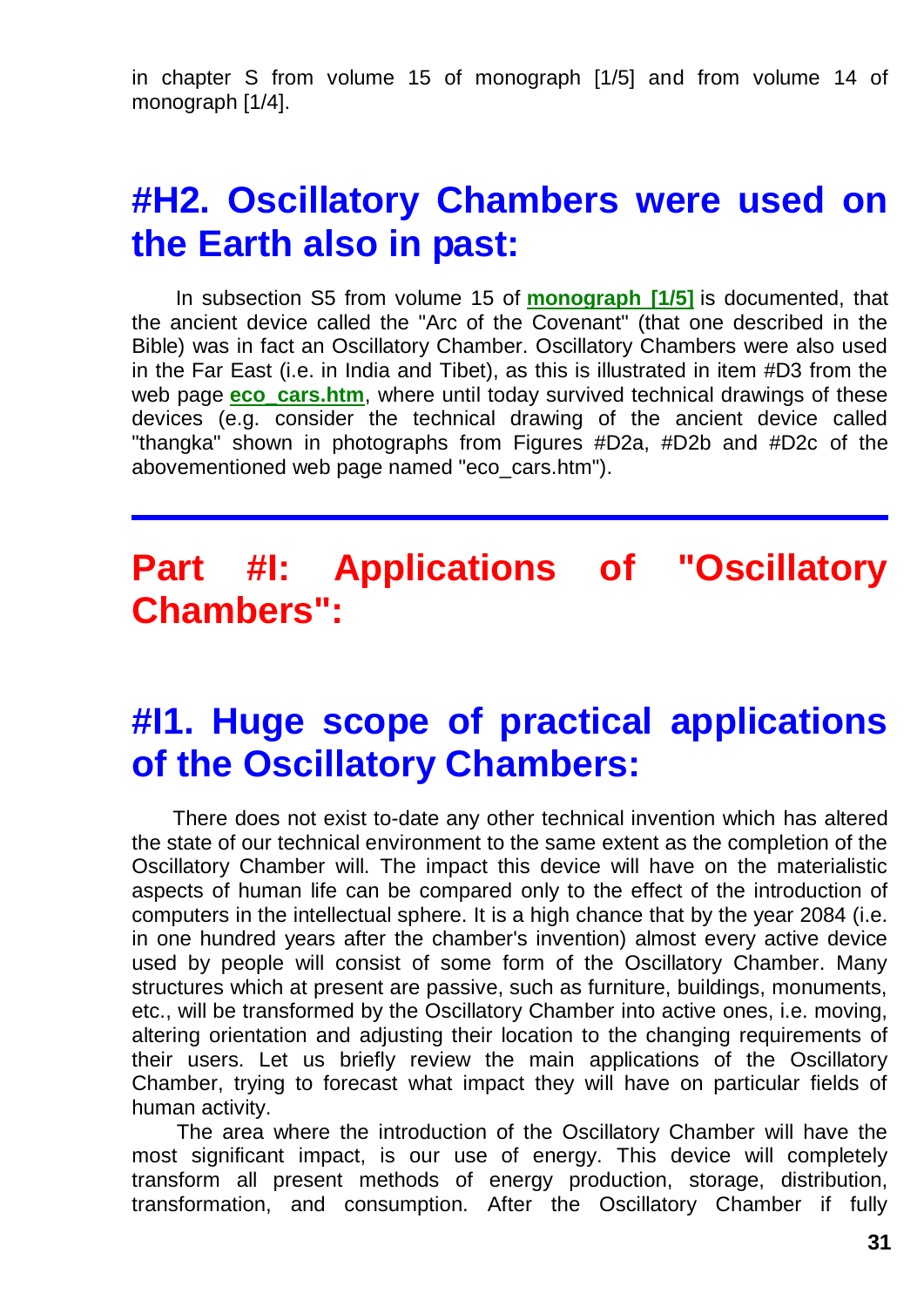developed, the vast range of different devices which are presently used for these purposes will be replaced by a single type of twin-chamber capsule which, after appropriate change in control, will be capable of performing numerous different functions. In order to realize the total transformation that the landscape of our planet will undergo after the introduction of these devices, it is sufficient to realize that for example all current powerlines (both, high and low voltage) will disappear completely, and the energy will be distributed directly to the consuming appliances after being packed into "tins", i.e. small, light, handy, and rechargeable twin-chamber capsules.

Totally new horizons in the energy production will be opened due to the potential of the Oscillatory Chambers for multidimensional transformation of energy. It can be predicted that systems of Oscillatory Chambers will replace all other present devices which serve the production or transformation of energy. So the present combustion engines, generators, photo- and thermo-cells, transformers, motors, etc. - all these will be replaced by systems of Oscillatory Chambers (as shown in Table F1 from monograph [1/5]).

Because of the high efficiency of these new devices (i.e. the operation almost without losses of energy), they will provide our civilization with the required energy in a manner much less destructive to the natural environment and much more efficient than currently.

The Oscillatory Chamber will also make possible and economically viable the development and the introduction to common use numerous new, "clean" methods of energy production. Such devices as telekinetic generators of free energy (described in chapter LA of monograph [1/5], and also on separate web pages) and generators of clean energy (making the use of solar radiation, wind, ocean waves, sea tides) can become extremely efficient and independent from the weather caprices if they employ Oscillatory Chambers as their energy gathering components. In effect the clean energy production most probably will be so effective that combustion engines and combustible fuels will be totally eliminated from use as damaging unnecessarily the natural environment.

Future numerous applications of the chamber can be predicted in the area of **energy accumulation**. These are connected with the ability of twin-chamber capsules to store huge amounts of energy. To get an idea of what kind of potentials are involved here, it is enough to realize that the energy needs for today's factories, towns, big ships or aeroplanes can be satisfied by a twinchamber capsule of a pin-head size - if, of course, this device could only be built in such small dimensions. All present batteries, accumulators and electricity transmission lines (powerlines) will be replaced with light, much more efficient, and rechargeable Oscillatory Chambers. Built as twin-chamber capsules, they will not yield any magnetic field when used for energy storage.

Because of the enormous potential to accumulate energy, Oscillatory Chambers will entirely change our system of energy distribution. Instead of the centralized energy distribution, as is used presently, the Oscillatory Chamber will make possible an individualized distribution. In this futuristic type of distribution twin-chamber capsules will be assembled directly inside of energy consuming appliances, thus saving on inconvenience (e.g. juggling with cords, using extensions), preparation time (e.g. plugging in, switching off), materials (e.g. cords, plugs, home wiring, powerlines), costs, maintenance, workmanship, etc.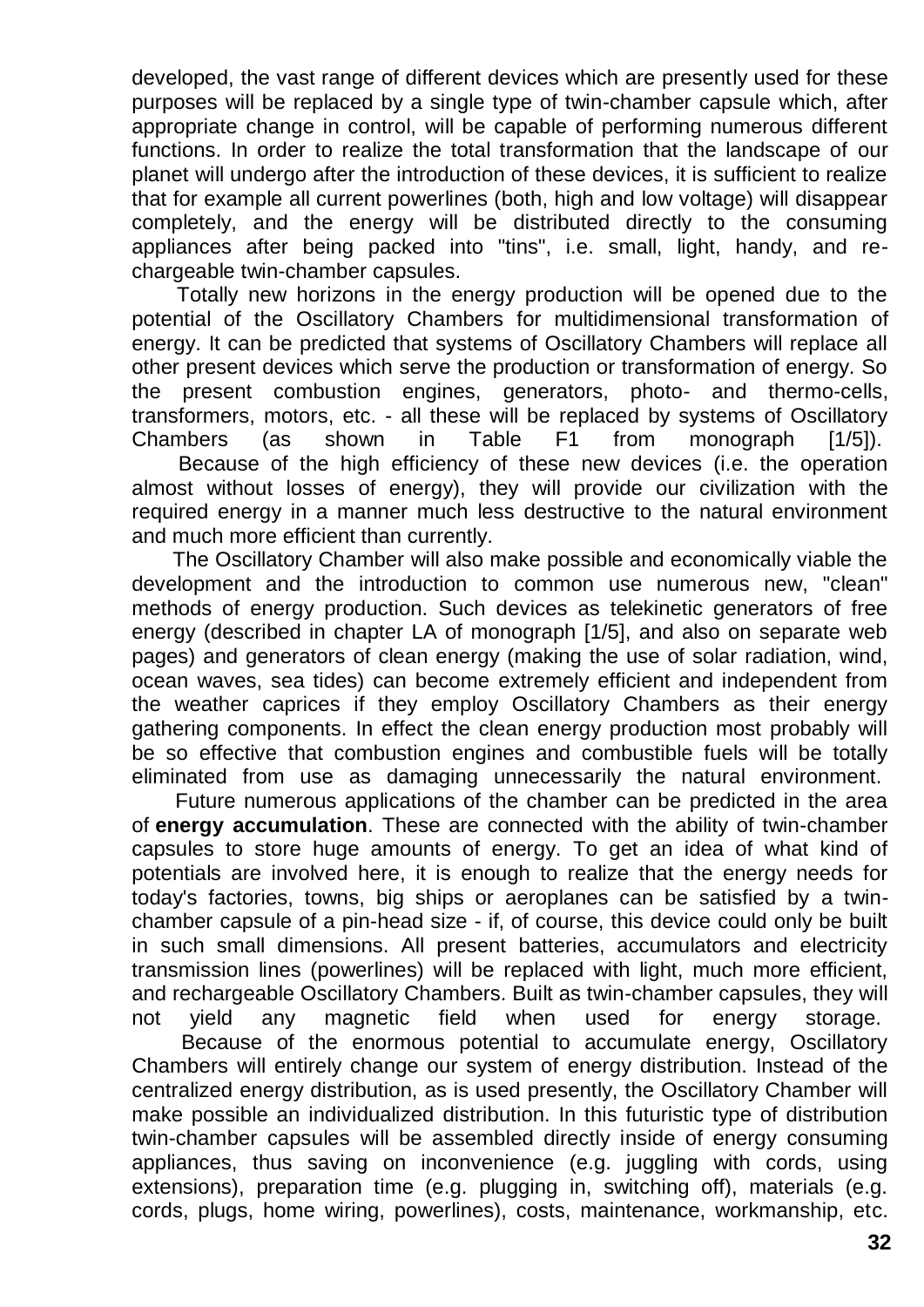As this already was mentioned before, the final effect will be that all our present means and types of energy supply will completely disappear, and only small, rechargeable Oscillatory Chambers will be used for this purpose.

The multidimensional energy transformation capabilities of Oscillatory Chambers will have a significant bearing on the methods of energy transformation utilized in the future. Almost all forms of energy transformation will then involve Oscillatory Chambers. This not only includes the replacement of present electrical transformers with two sets of independent twin-chamber capsules which exchange their stored energy directly from one to other, but also various other transformations, for example: magnetic field into heat (Oscillatory Chambers will be employed as ordinary heaters or air conditioners), magnetic field into light (Oscillatory Chambers will operate as fluorescent bulbs), magnetic field into motion (Oscillatory Chambers will operate as electric motors), and much more - see Table F1 in monograph [1/5].

Due to the Oscillatory Chamber the transformation of energy in the future will also replace today's transformation of motion. Future mechanisms will be much simpler and lighter, because they will be released from all the devices which presently produce and transform motion. The motion will be created in the location where the work is to be done and in the exact form that is required. For example if a future hobbyist were to build a copy of our present car, he/she would produce the motion right inside the wheels, therefore the whole engine, gears, and transmission would be eliminated.

The unique advantages of the Oscillatory Chamber will result in this device completely taking over the present functions of electromagnets. Research laboratories, capable of using magnetic fields of strengths unattainable today, will be able to wrest a number of secrets from nature, introducing a significant step forward in our science and technology. Industry, utilizing technologies that are based on the application of super-strong magnetic fields, will provide us with a number of products of as yet unattainable quality. For example, we could produce indestructible rubber and clothes, objects made completely of monocrystalls, concrete stronger than steel, etc. Also a new type of magnetoreflective material, suiting the magnetic requirements of the Oscillatory Chamber, will supersede those in use at present.

The Oscillatory Chamber will eliminate not only the electromagnets used as separate devices, but also all those which make up parts of other devices, e.g. from electric motors, electricity generators, etc. Advantages of the chamber, such as: high power-to-dimensions ratio, ability to introduce long gaps between the time of energy supply and the time of energy consumption, controllability; will result in the wide application of this device for building light vehicles, pumps and generators working far from an energy supply and civilization centres, ship and aeroplane engines, medical instruments, etc.

The twin-chamber capsule providing a constant magnetic field will replace some present-day permanent magnets. Therefore future models of our speakers, bearings, clutches, grapples, rails, etc., will all employ Oscillatory Chambers.

The Oscillatory Chamber will also introduce a completely new fashion, which at present has no appropriate technical back-up. It will be the fashion to suspend objects in space. It should be expected that future furniture, household devices, machines, and even buildings or elements of architecture will hang in space,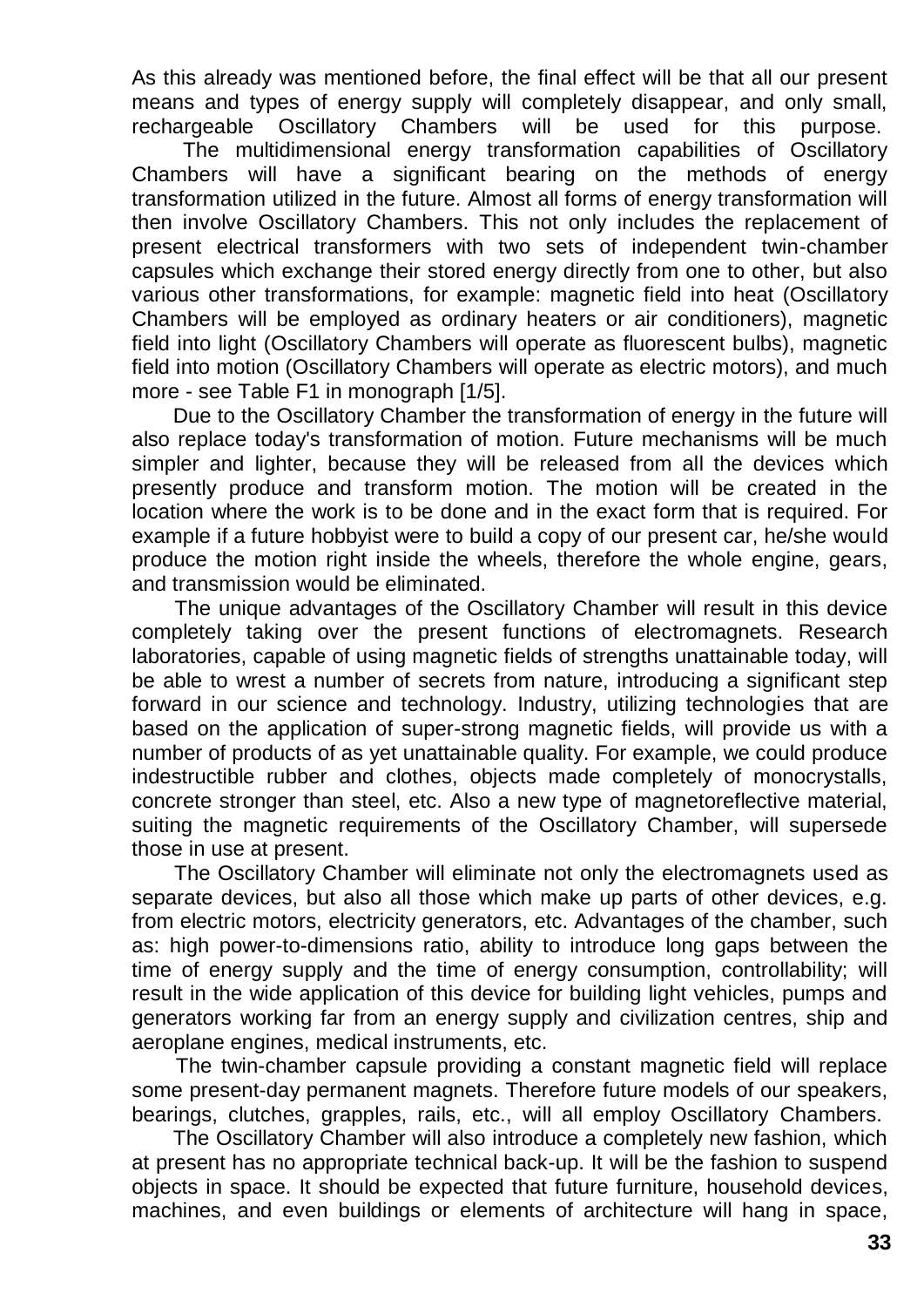supported by the invisible force lines of a magnetic field. For example, such a piece of furniture as a couch or a sofa in future will be floating in the air. A computer built into it for control will analyse the spoken commands given by a person who sits on it, shifting this person into the required place, changing his/her orientation, height and slanting, and adjusting the couch shape to the type of resting position that this person wishes to experience at a given moment. One of the consequences of this fashion will be the complete disappearance of the wheel, as all present rolling movements will then be replaced by soaring in space.

Of course, enormous potential is involved in the military applications of the chamber. This device can either enhance and multiply the capabilities of already existing weapons, as well as make new and yet unknown kinds of weapons. In order to illustrate the chamber's possible contribution to the already existing kinds of weapons it is sufficient to realize that the amount of energy accumulated in a twin-chamber capsule of a dice's size is sufficient to keep a bomber in the air for a number of years without the need for it to land and to refuel, to encircle our globe in a submarine a few hundred times without the need to emerge onto the surface, or to drive without stopping a military tank at a distance greater than the distance from Earth to Sun. In order to illustrate potentials of the Oscillatory Chamber to make a new types of weapons, it is sufficient to mention that a system of these devices producing whirling magnetic fields will be able to form barriers and mine fields which in seconds may explosively vaporize every object entering into their range made of a good electric conductor. Missiles containing systems of chambers may cause instant evaporation of huge constructions made of steel, such as bridges, factories, ships, aeroplanes, rockets, satellites, etc. The rapid release of the energy stored within a chamber (e.g. through its detonation for details see a separate monograph [5/3]) will cause an explosion comparable in effect to the use of a thermonuclear super-bomb. The only difference will be that the chamber will not pollute the environment by any radioactivity. Because of the capability of Oscillatory Chambers to pack huge amounts of energy in small spaces, the potentials for forming the devastation equal to that given by a huge thermonuclear bomb will be provided by a miniature chamber able to fit inside a rifle bullet. Of course, Oscillatory Chambers are not only capable to destroy, but also allow us to protect ourselves from being destroyed. The simplest of such protections would depend on providing our security objects or military vehicles with chambers the fields of which will form repulsive or attractive interactions with ferromagnetic objects in their vicinity (see "Fig. #E2" shown before). In this way our objects and vehicles will be able to repel (or - in the appropriate situations, also to attract, demobilize, and intercept) vehicles or missiles of the opposite side. Even the more unusual potentials of Oscillatory Chambers results from their ability to form a configuration of the magnetic field called the "magnetic lens" (see the description of this lens provided in subsection G10.4 of monograph [1/5]). Our soldiers, vehicles, aeroplanes, ships, and other objects which are wrapped with this lens become completely invisible to the opposite side.

The most promising prospects, however, are connected with using the Oscillatory Chamber for the purpose for which its principle was originally invented - i.e. for the magnetic propulsion of flying vehicles, called the **[Magnocraft](http://tornado.zxq.net/magnocraft.htm)**. Other pages of this web site available via "**[Menu 4](http://tornado.zxq.net/menu.htm)**", are devoted to the description of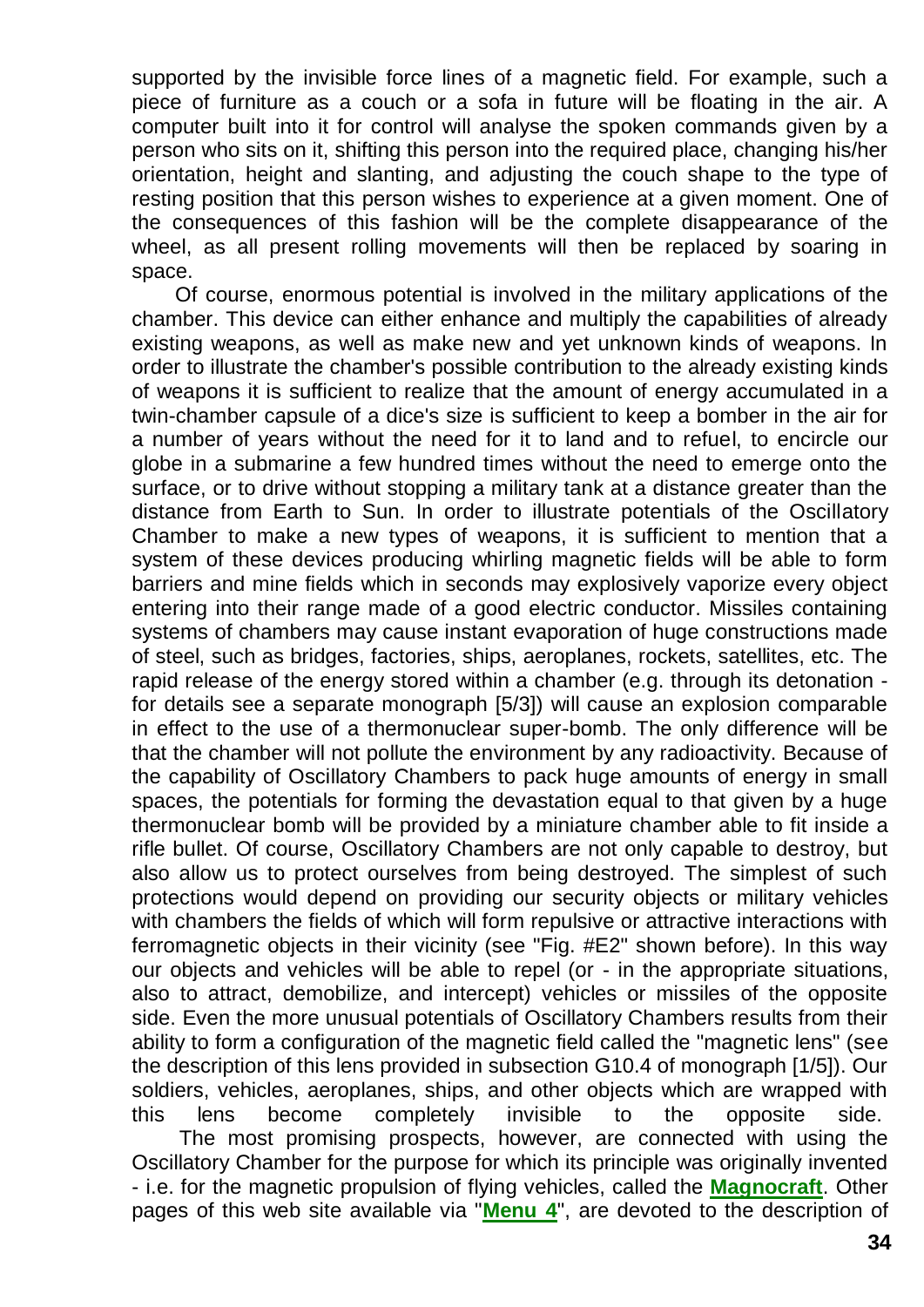just such applications of the chamber.

At the conclusion of this review of future applications of the Oscillatory Chamber it is worth stressing that all these different applications and functions can be fulfilled by the same twin-chamber capsule which depending on circumstances is only provided with a slightly different controlling system/program. Therefore in the sense of universality of applications the Oscillatory Chambers will resemble present computers in which a simple change to the program is able to transform them for example from a typewriter into a musical instrument, automatic pilot, road map, casino of games, or a measuring instrument.

Independently from the significance of the Oscillatory Chamber in practical applications (which is outlined above), the completion of this device will also have enormous exploratory meaning and learning consequences. This is because the Oscillatory Chamber is going to be the first "magnetic resonator" build on our planet. This resonator will be capable of producing its own magnetic oscillations (vibrations) as well as reacting to oscillations (vibrations) produced by other sources. Although the Earth's science is just at the beginning of learning about the capabilities and significance of magnetic oscillations, my own theory called the**Concept of Dipolar Gravity** (described in chapters H and I of monograph [1/5]) already realizes that they provide a key for enormously rich variety of phenomena still unknown for us. In order to list here some of these phenomena, they include the telekinesis and time travel described in chapters H, L and M, telepathy postulated by the Concept of Dipolar Gravity, control of people and animals' behaviour at a distance (e.g. instant paralysing someone's movements, instant hypnotizing with a device, erasing someone's memory, etc.), transformation of some elements into others, extraction of environmental energy described in chapter LA from volume 10 of monograph [1/5], and much more. Therefore, in the exploratory and learning sense, the Oscillatory Chamber will be the founder and a prototype for a whole series of incoming devices which are to produce, detect, process, and measure the magnetic oscillations. In this way in the future it will contribute to the formation of the whole new scientific disciplines and directions of technology. For the next generations of scientists and engineers on Earth the exploratory and learning significance of the Oscillatory Chamber will probably be equally important as the significance of Henry's oscillatory circuit was for today's electronics, cybernetics, and communication.

### **#I2. The use of Oscillatory Chambers for energy supply:**

Amongst numerous applications of the Oscillatory Chambers discussed near the end of this web page, probably the leading application is to be as a means of energy supply. After this chamber is development, it is going to eliminate and replace all old ways of energy supply that were used so-far. So it is to replace not only present power-lines and current mains in our homes, but also petrol from our cars and aeroplanes, diesel from our boats and trains, coal and gas from our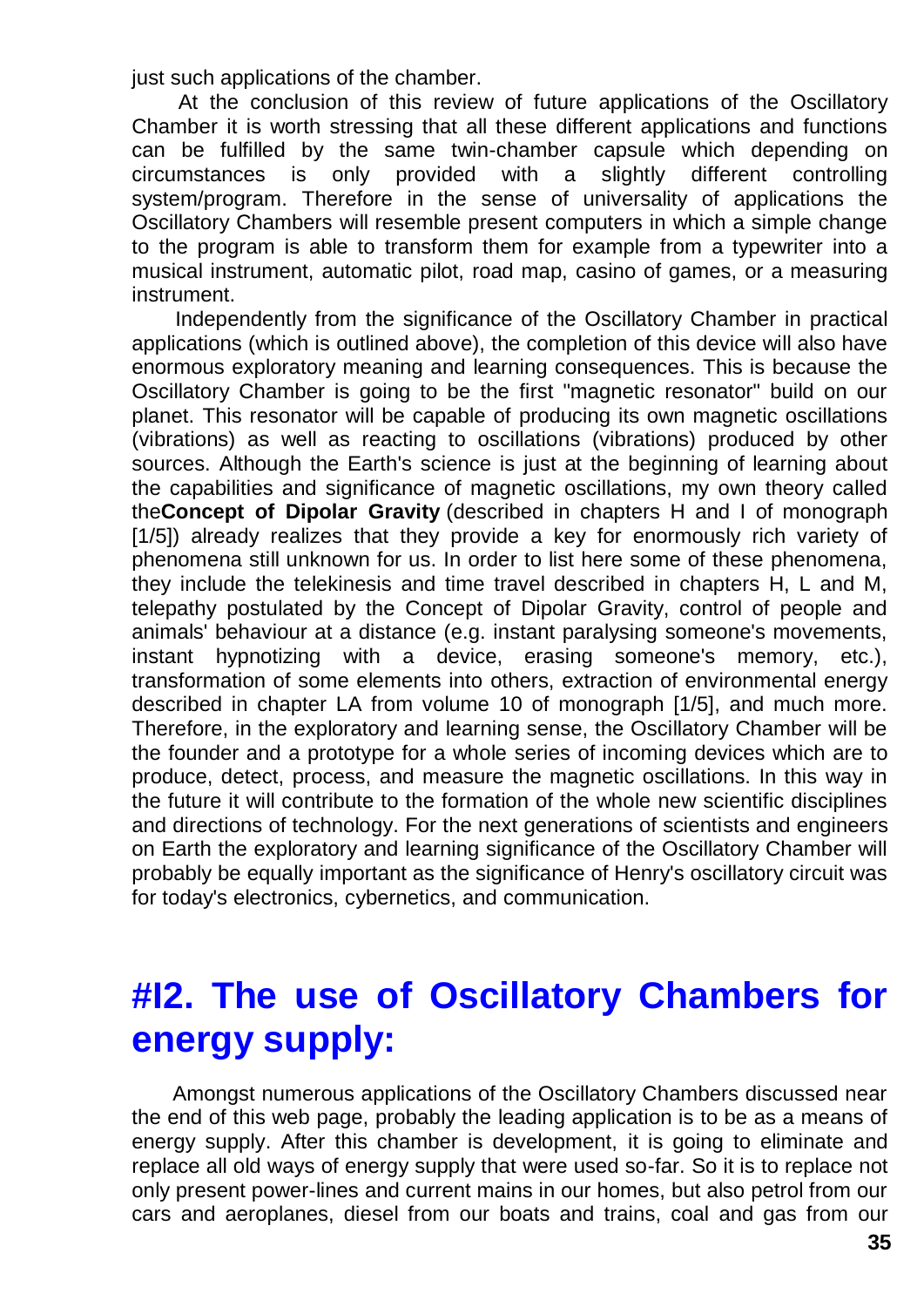burners, etc.

The use of Oscillatory Chambers for energy supply to pollution-free cars of our future are described in items #D1 to #D5 of a separate web page**[eco\\_cars.htm](http://tornado.zxq.net/eco_cars.htm)**.

#### **#I3. The use of Oscillatory Chambers as magnetic propulsors for space vehicles:**

If "twin-chamber capsules" are assembled into spherical casings, and furnished with appropriate control devices that allow to manipulate the direction and the amount of the magnetic output (and thus also the direction of magnetic thrust forces), we receive a "**magnetic propulsor**". Such a propulsor is simply a powerful magnet with a strictly controlled output, which is capable to lift itself into space simply due to repulsive interaction with the Earth's magnetic field. In turn if we assembly together several such magnetic propulsors, providing them with a crew cabin, we receive a space vehicle, which on this web page, and on other related pages is called the **[Magnocraft](http://tornado.zxq.net/magnocraft.htm)**. The complete description of the **[Magnocraft](http://tornado.zxq.net/magnocraft.htm)** is provided on separate web pages available via "**[Menu 4](http://tornado.zxq.net/menu.htm)**" from the left margin.

The principle of operation of Magnocraft is utilising mutual force interactions (i.e. attraction and repulsion) between two systems of magnetic fields. The first one, out of these two systems of fields, are natural fields that always exist in our environment, means Earth's magnetic field, or solar magnetic field, or galactic magnetic field, etc. In turn the second one out of these two systems of magnetic fields that can mutually repel each other, are technical fields produced by appropriately constructed magnetic propelling devices. These devices are Oscillatory Chambers described on this web page, while their version utilised for propelling of space vehicles is called here "magnetic propulsors". Here is how such a "Magnocraft" propelled by magnetic propulsors is going to look like:



**Fig. #13** (C1(b) in [1/5]): It shows the smallest discoidal Magnocraft, called the K3 type because the ratio factor "K" of its outer diameter "D" to its outer height "H"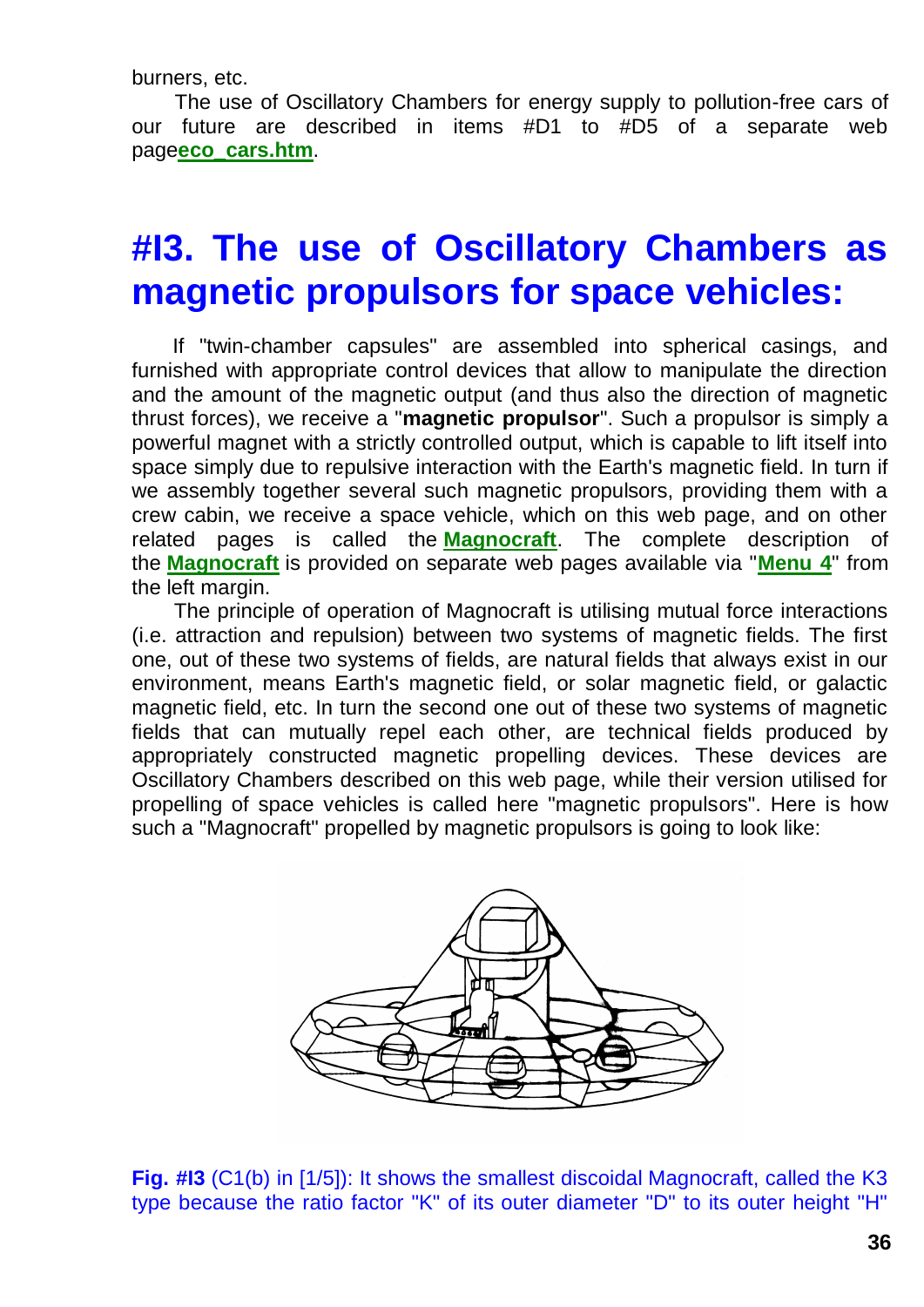amounts to  $K = D/H = 3$ . Originally this is part (a) in Figure C1 from monograph  $[1/5]$ .

The Magnocraft resembles an inverted saucer. Its propelling devices take the form of spherical "propulsors" which in Magnocraft of the first generation host cubical twin-chamber capsules. The Magnocraft type K3 has a single lifting propulsor located in its centre, and eight stabilizing propulsors placed in its side flange, all nine of them loaded with magnetic energy. The vehicle's shell is made of a mirror-like material whose degree of transparency and light reflectiveness can be strictly controlled. Thus, when the crew makes this shell transparent, elements of the internal structure (e.g. propulsors, compartments, separatory walls, etc.) can be seen by an outside observer. In the above illustration seven spherical side propulsors (out of a total number of n=8) placed in the horizontal flange are visible. Each of these side propulsors shows inside a cubical twinchamber capsule composed of two Oscillatory Chambers. The eight vertical partitions divide the vehicle's flange into eight separate chambers, each housing one side propulsor. The horizontal separatory ring placed at the top-half of the flange separates both magnetic poles (N and S) in each of these side propulsors, thus forcing the magnetic field which is produced to circulate through the environment. On the upper part of the flange three lamps of the SUB system (i.e. equivalent to the position lamps in present aeroplanes) are indicated. In the centre of the vehicle the single main propulsor and its twin-chamber capsule are also shown. Within the ring-shaped crew cabin a pilot's seat is visible.

#### **#I4. The use of Oscillatory Chambers as magnetic personal propulsion systems:**

It's easy to predict that one day Oscillatory Chambers will be miniaturized to the size of only a few millimetres, without any significant decrease in the output. Therefore, the propulsors of the Magnocraft can be built small enough to allow for their assembly into articles of human apparel (i.e. belts and shoes) without causing any noticeable discomfort or change in the size and weight of these articles. In this manner a new type of the propulsion system will be obtained, which is called here "**magnetic personal propulsion system**". This new propulsion system will provide all the advantages of the Magnocraft, simultaneously its propulsors hidden inside of the garment will remain almost unnoticeable for an outside observer. Thus, without the use of any visible vehicle, it will provide the wearer with the ability to fly in the air or space with a speed limited only by the performance of physiological functions (especially breathing), with enormous physical strength, with invisibility, and with protection from the action of any weapon that could be used against him/her.

The following elements compose a standard garment of a personal propulsion system. Shoes (1) contain miniature magnetic propulsors built into the soles. These are called "main propulsors". Apart from them, the personal propulsion garment uses another eight miniaturized propulsors assembled into a segmented belt (2). These are called "side" propulsors. The garment also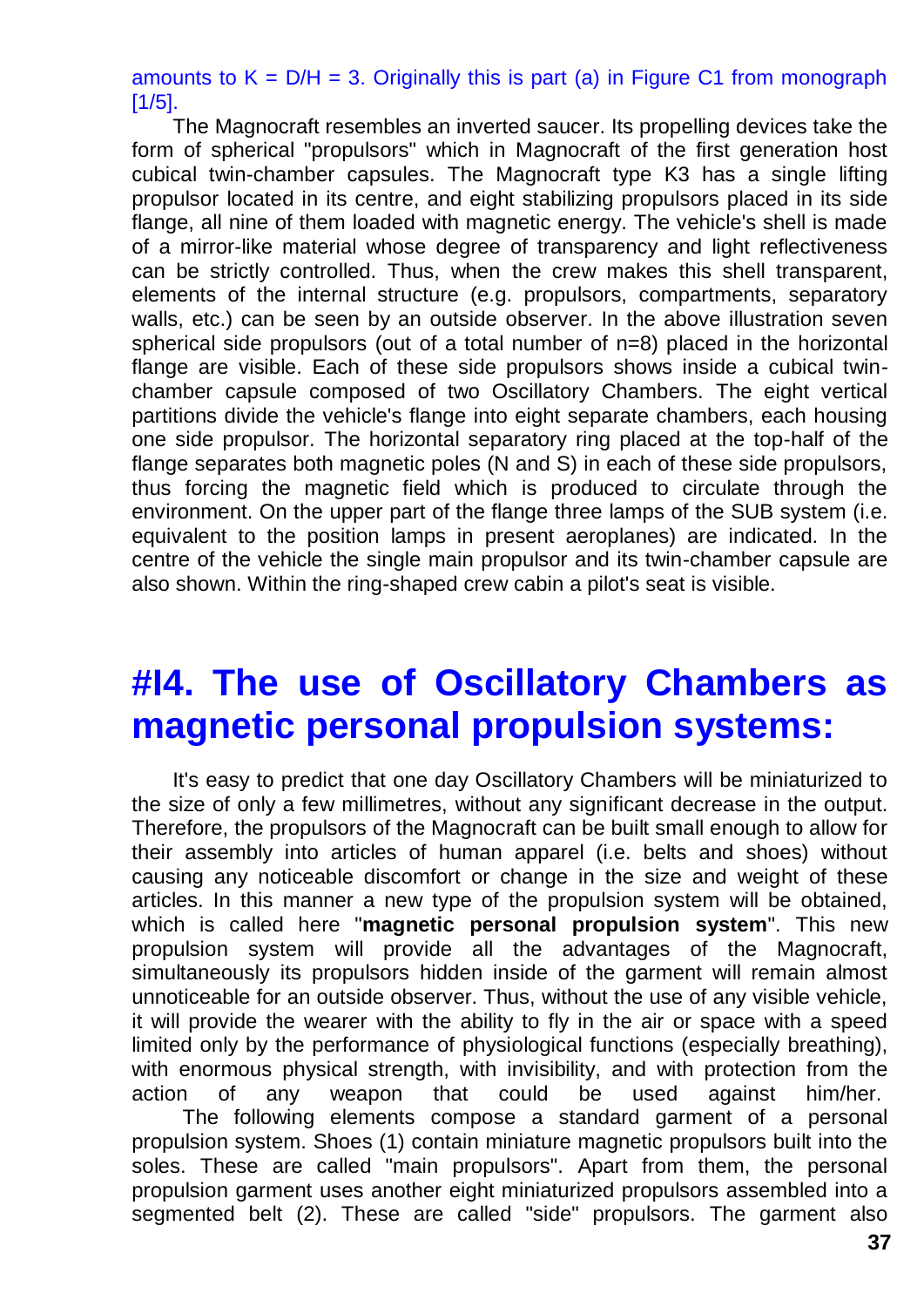includes a kind of magnetoreflective "skin". This "skin" consists of a one-piece costume (3) with a protective hood (5), and gloves (4). These are worn to prevent the magnetic field from looping through the person's body. The hood (5) and gloves (4) are so designed that they hermetically join with the costume (3), thus forming a single-piece garment. At the back of the user's neck a controlling computer and sensors which reads the controlling signals directly from the head's bio-currents are build in.



**Fig. #14** (E2 in [1/5]): It shows components and general appearance of the standard magnetic personal propulsion garment. Originally this is Figure E2 from monograph [1/5].

Wearers of such magnetic propulsion system will be able to fly noiselessly in the air, walk on the surface of water, become resistant to gunfire, be invisible, etc. This garment contains: (1) shoes, whose soles contain the main magnetic propulsors; (2) the eight-segment belt carrying the side magnetic propulsors; (3) the one-piece garment made of magnetoreflective material, which includes a hood (5) or a helmet; (4) the gloves with web-like connectors between the fingers. All of this is complemented with the graphite-based cream that coats the uncovered parts of the skin to protect them from the strong magnetic field, and the controlling computer fastened to the back of the neck, which reads the biosignals and converts them into propelling actions. When a heavy job needs to be done, additional bracelets containing enhancement propulsors can be worn on the wrist joints (shown as (3) in Figure E4 "a" from monograph [1/5]). These propulsors will cooperate with those from the belt and shoes, thus giving the user almost supernatural strength, e.g. enabling him/her to tear trees up by the roots, carry huge boulders, knock down buildings, etc.

Further details about the design and operation of magnetic personal propulsion system are provided in chapter E from volume 2 of monograph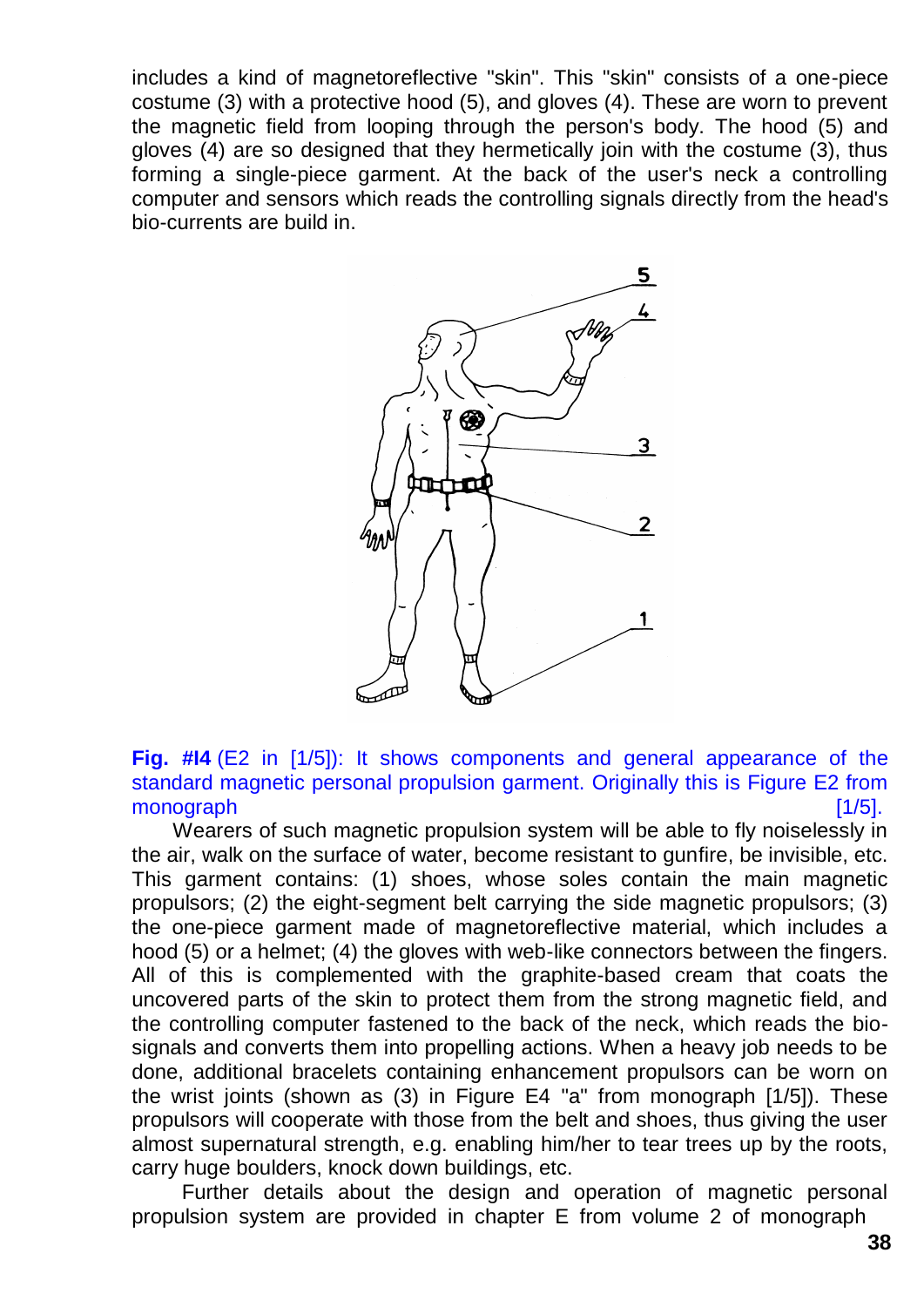#### **Part #J: Possibility of a military abuse of "Oscillatory Chambers":**

### **#J1. We should also learn about the danger of abuse of the Oscillatory Chamber for [military purposes](http://tornado.zxq.net/military_magnocraft.htm) and for extermination of people:**

The Oscillatory Chamber already by itself is an extremely powerful bomb. With a small sizes able to fit into a small suitcase or even a woman's handbag, it has the capability to accumulate in itself the amounts of energy even larger than the energy content of largest present thermonuclear bombs. In addition, apart from the telepathic signals, which until the time of constructing devices described on web pages about **[Zhang Heng seismograph](http://tornado.zxq.net/seismograph.htm)** or about **[telepathic waves](http://tornado.zxq.net/telepathy.htm)**, our Earth scientists are unable to detect, the handling of the Oscillatory Chamber (and thus also a bomb) by someone remains undetectable for the Earth's science. So no-one would have a smallest difficulty with delivering it to a place of explosion. In case when someone detonated this chamber, the outcome would be similar to the one which humanity had opportunity to investigate in the site of the New Zealand explosion near **[Tapanui](http://tornado.zxq.net/tapanui.htm)** or the Siberian explosion from **[Tunguska](http://tornado.zxq.net/tekst_5_4.htm)**. The danger of abuse of this chamber for military purposes is additionally enlarged by the fact that it is very simple in design. Even ancient Israelites were able to build it over 3000 years ago - for details see subsection S5 from volume 15 of **[monograph \[1/5\]](http://tornado.zxq.net/text_1_5.htm)**. The chamber can be constructed entirely from acacia timber and a good electrical conductor, e.g. copper or gold. The building of it does not require any special materials or isotopes. In fact, it can be constructed not only by any small country, such as Luxemburg or Lichtenstein, but actually even by an individual hobbyist with a well equipped workshop and slightly better technical capabilities.

Fortunately, the use of the Oscillatory Chamber just as a crude bomb would be only a complete waste of huge military potential of this device. After all, even greater military capabilities and destructive than in the use as a bomb, such Oscillatory Chambers obtain when they are assembled into a space vehicle called the**[Magnocraft](http://tornado.zxq.net/magnocraft.htm)**. The Magnocrafts are so advanced vehicles, that for present people from the Earth nearby use of these vehicles become completely unnoticeable. After all, Magnocrafts can become invisible to human sight, fly in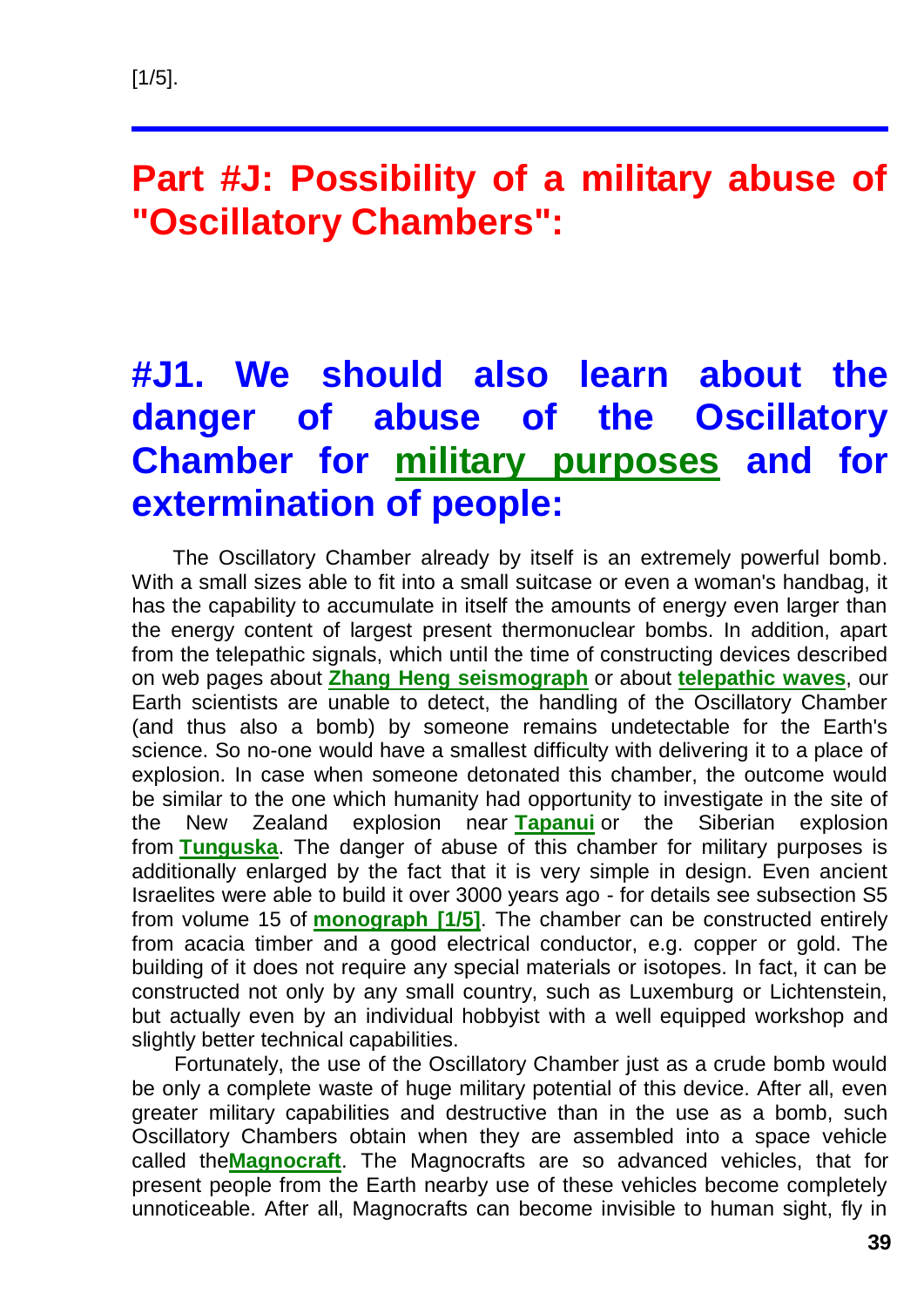complete silence, and are able to fly through walls or soil. If someone does not know what to take notice of, then the manifestations of a nearby use of Magnocrafts become indistinguishable from acts of God. This attribute of Magnocrafts is lately abused by these ones who already have working Magnocraft in their disposal. Namely they utilise Magnocrafts lately on Earth on a massive scale to exterminate large numbers of people. For example, they evaporate buildings with the use of Magnocrafts, collapse roofs of homes, bridges, and sections of highways, they induce with them destructive tornados and hurricanes, they use them secretly to form landslips, mudslides, and snow avalanches, they explode them underground thus forming devastating earthquakes and tsunami waves, etc., etc. More information about such secretive military and destructive use of Magnocrafts which are propelled by Oscillatory Chambers described here, is provided on the web page **[military\\_magnocraft.htm](http://tornado.zxq.net/military_magnocraft.htm)**. I recommend to have also a look at these web pages. After all, they open our eyes on what really happens around us lately.

Of course, I explained the above only for a scientific exactitude. After all, bad people are able to abuse practically everything that does exist. However, the fact that someone may one day abuse the Oscillatory Chamber should not stop us from building this device. After all, the Oscillatory Chamber is going to provide people with a powerful key which is to open the entire universe for the human access and exploration.

#### **Part #K: Octagonal Oscillatory Chambers of the second generation:**

#### **#K1. Three generations of Oscillatory Chambers:**

The Oscillatory Chamber is going to be build in three different generations see "Fig. #K1". Each one amongst these generations of the Oscillatory Chamber will have a different shape. For example, the Oscillatory Chamber of the first generation is going to have the shape of a transparent cube. The name **Oscillatory [Chamber of the third generation](http://tornado.zxq.net/oscillatory_chamber.htm)** is assigned to the most advanced generation of this device - which will be able to shift time back. Thus, the Oscillatory Chamber of the third generation is going to be the "heart" and the most important component of every time vehicle. The design and principles of operation of the Oscillatory Chamber are described in details in volumes 2 of two my scientific monographs, namely the newest**[\[1/5\]](http://tornado.zxq.net/text_1_5.htm)** and the slightly older **[\[1/4\]](http://tornado.zxq.net/text_1_4.htm)**. Briefly this chamber is also summarised on several web pages of the Oscillatory Chamber, for example on the web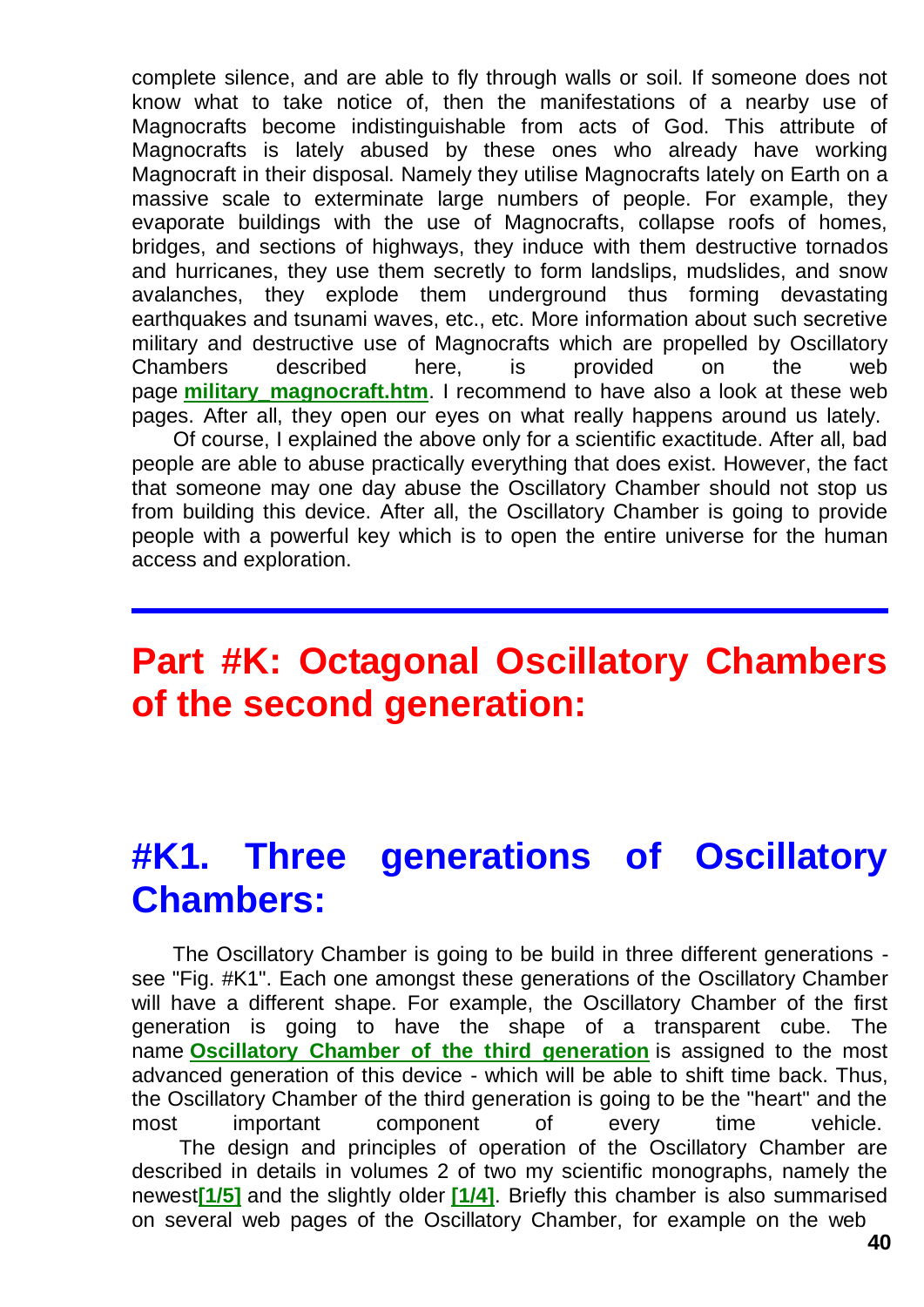page devoted entirely to it and named **[oscillatory\\_chamber.htm -](http://tornado.zxq.net/oscillatory_chamber.htm) about the [Oscillatory Chamber](http://tornado.zxq.net/oscillatory_chamber.htm)**, as well as in part #D of the web page **[eco\\_cars.htm](http://tornado.zxq.net/eco_cars.htm)  [about pollution free eco-cars](http://tornado.zxq.net/eco_cars.htm) of our future**. Therefore, on this web page I am NOT going to repeat these descriptions.



**Fig. #K1: The external appearance of Oscillatory Chambers of the (a) first, (b) second, and (c) third generation. The continuous lines mark the appearance of the Oscillatory Chambers themselves. These chambers are transparent and empty inside. Thus they show the rotation of strands of electric sparks, which spin along inner peripherals of side walls of these devices. In turn the broken lines mark on this figure small sections of columns of precisely controlled magnetic field (N, S) gushing to the environment from the floors and ceilings along magnetic axes "m" of these chambers. Notice that for practical reasons, on the above drawing these columns of field must be cut off at some distance from outlets of the Oscillatory Chambers. But in a real life these columns are forming closed circuits of force lines of magnetic field - only that these circuits are too huge to be fully shown on the above drawing. (Click on this drawing to see it enlarged.)**

**(a)** The Oscillatory Chamber of the first generation which has the shape of a transparent cube that is empty inside. Around side walls of this cube thick strands of bright electric sparks are visible in rotation.

**(b)** The Oscillatory Chamber of the second generation which has the shape of an octagonal, transparent box (i.e. a section of an octagonal rod). Also in this chamber strands of bright shimmering sparks are to be visible are they rotate around the side peripherals of it.

**(c)** The Oscillatory Chamber of the third generation which has the shape of a transparent box with 16 side walls. Because such a box looks almost like a round one, this most advanced generation of Oscillatory Chambers will look like a section of a transparent pipe, around the peripherals of which spin strands of bright, regular, and evenly thick sparks. The columns of precisely controlled magnetic field generated by this Oscillatory Chamber will gush to the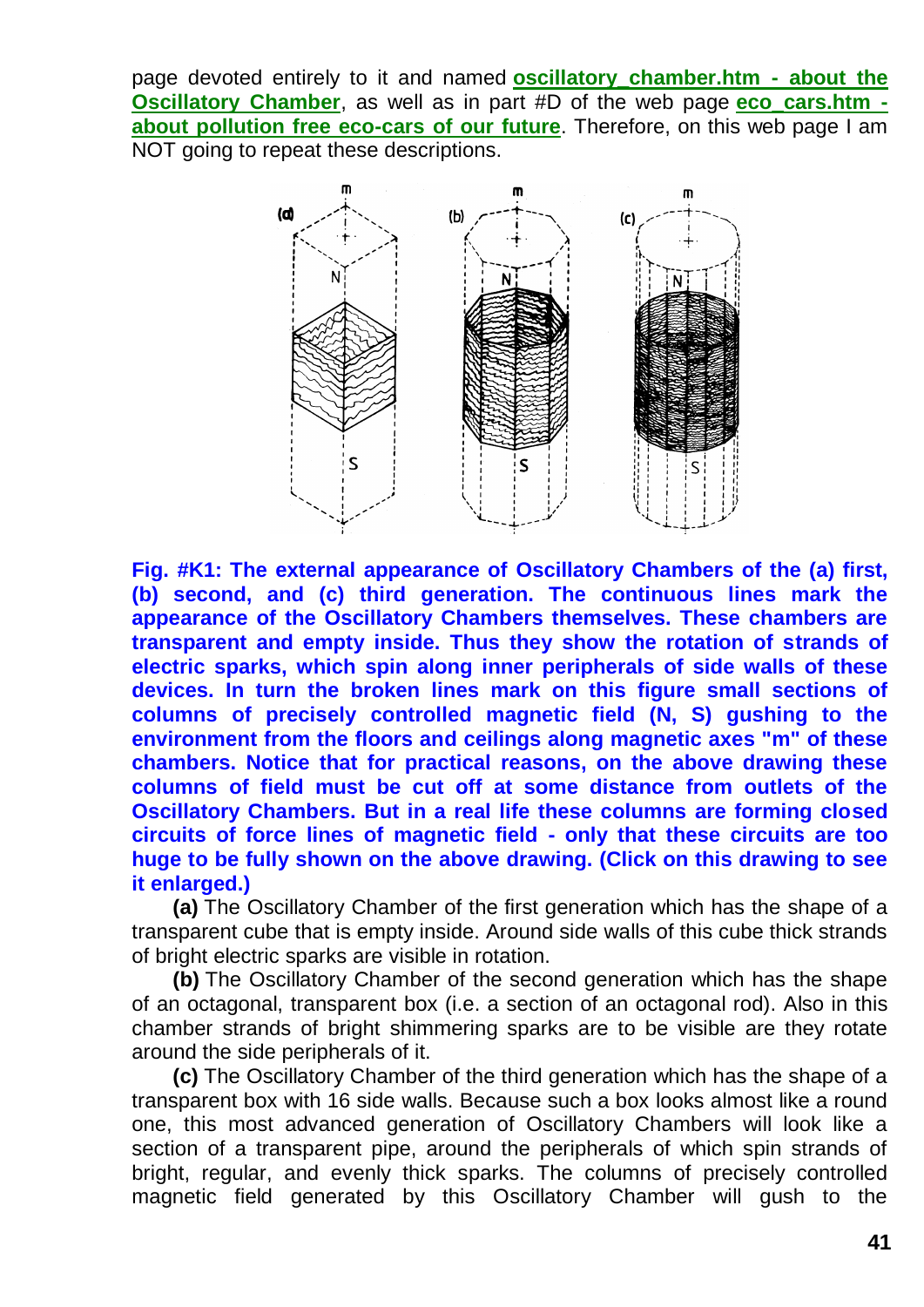#### **Part #L: Sixteen-sided Oscillatory Chambers of the third generation:**

#### **#L1. The use of Oscillatory Chambers in "time vehicles" and the tough requirements that it imposes onto them:**

The Oscillatory Chamber of the first generation is going to take a cubical shape - as this is shown in "Fig. #B1" and "Fig. #K1" above. Its construction will allow people to learn phenomena and principles which are vital for the implementation of its principles of operation. After being constructed this Oscillatory Chamber will find countless applications. For example it is going to be used as the propelling device for building magnetic starship of my invention, called **[Magnocrafts](http://tornado.zxq.net/magnocraft.htm)**. It is also to be used as a perfect battery for accumulating energy in so-called **[zero pollution ecological cars](http://tornado.zxq.net/eco_cars.htm)**.

Empirical experience gathered during the building and use of cubical Oscillatory Chambers of the first generation will allow humanity to build also octagonal Oscillatory Chambers of the second generation. Oscillatory Chambers of the second generation will be utilising a different control over the rotation of electric sparks than the one used in the first generation. This in turn will allow to use it for the generation of more precisely controlled magnetic field which will be capable of generation of so-called "Telekinetic Effect". Therefore such Oscillatory Chambers are to find use in so-called "telekinetic vehicles" described in chapter M from volume 11 of **[monograph \[1/5\]](http://tornado.zxq.net/text_1_5.htm)**.

In turn experiences gathered during the building and use of the octagonal Oscillatory Chamber of the second generation will allow the humanity to build also the sixteen-sided Oscillatory Chamber of the third generation. The Oscillatory Chamber of the third generation will use still another principle of control over the rotation of electric sparks than the Oscillatory Chamber of the second generation. This in turn will allow it to generate magnetic field which will be controlled even more precisely than the magnetic field from chambers of the second generation. In the result, Oscillatory Chambers of the third generation will be able to cause changes in the elapse of time - e.g. shift time back. This is why such Oscillatory Chambers will find application in "time vehicles" described more comprehensively in chapter N from volume 11 of **[monograph \[1/5\]](http://tornado.zxq.net/text_1_5.htm)**.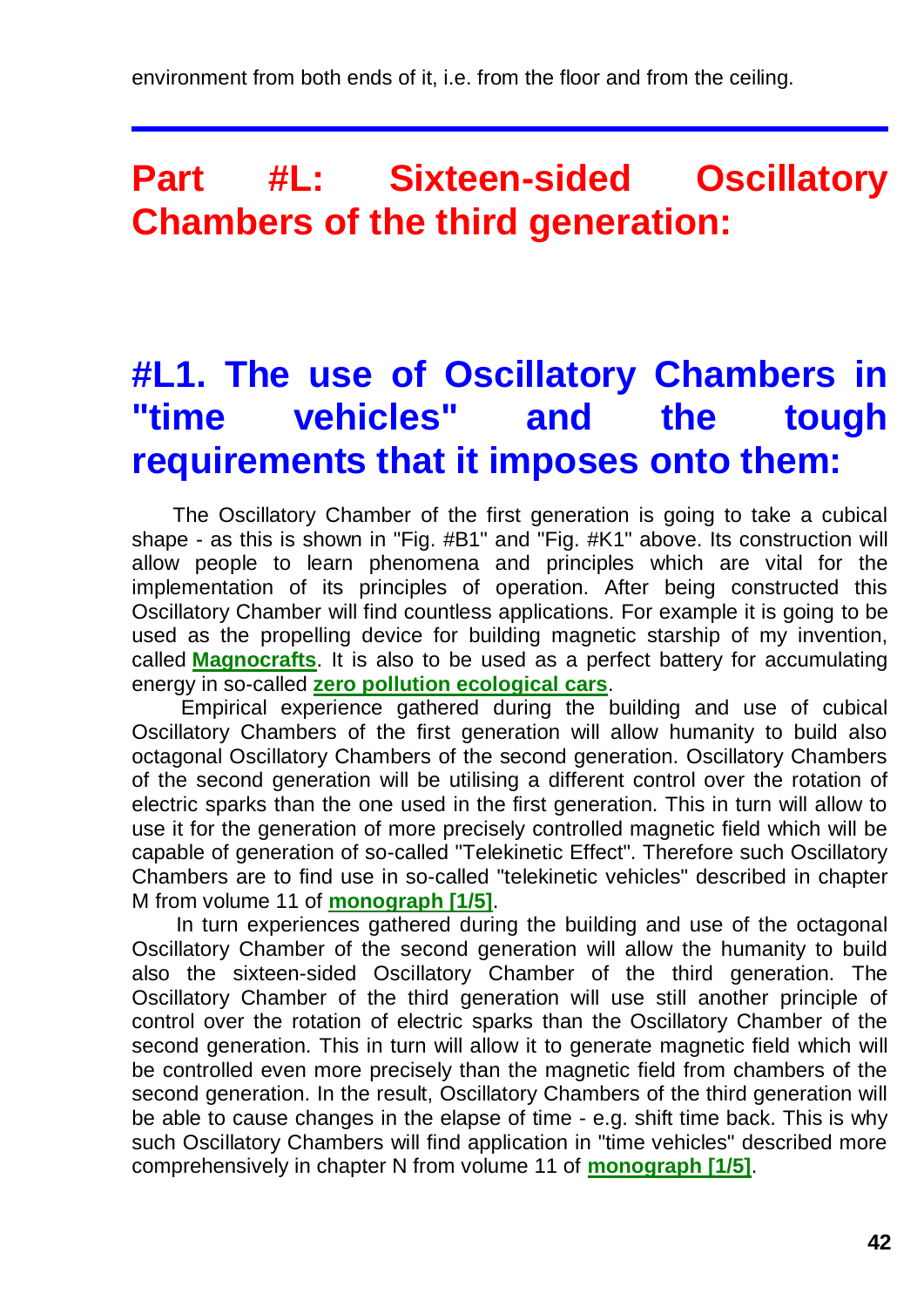

**Fig. #L1a-c: The side appearance of so-called "twin-chamber capsules" composed from two Oscillatory Chambers of (a) first, (b) second, and (c) third generation. These capsules are formed through placing a smaller "inner" Oscillatory Chamber "I" to the empty interior of a much larger "outer" Oscillatory Chamber "O". Both chambers, i.e. inner "I" and outer "O" have opposite orientation of their magnetic poles (N, S). In the result, their magnetic outputs subtract from each other splitting themselves into two magnetic streams. The first "C" amongst these two streams circulates just between both chambers, while the second resultant "R" amongst these two streams is yield to the environment by such a twin-chamber capsule. Thus these capsules allow very precise control over all parameters of the generated magnetic field. This is why they are going to be used in propulsors of the future [Magnocrafts](http://tornado.zxq.net/magnocraft.htm) of all three generations - in this number also "time vehicles". (Click on this drawing to see it enlarged.)**

**[Fig. #L1a \(left\):](http://tornado.zxq.net/14/14_c05.gif)** The cubical "twin-chamber capsule" of the first generation. It represents the basic arrangement of two Oscillatory Chambers of the first generation combined together in order to increase their controllability. This capsule illustrates the general principle of formation of such arrangements from Oscillatory Chambers of all three generations. Namely, all the twin-chamber capsules are formed from two oppositely oriented chambers placed one inside the other. Because of the need for free floating of the inner (I) chamber suspended inside of the empty outer (O) chamber, the side edges "a" of both Oscillatory Chambers must meet strict mathematical relationships - e.g. for the Oscillatory Chambers of the first generation must meet the equation (F9) from volume 2 of [1/5]: ao=ai(sqrt(3)). (These relationships can later be verified and confirmed on authentic photographs of UFOs - e.g. see "Fig. #C9" on the web page **[explain.htm](http://tornado.zxq.net/explain.htm)**, or on marks lefts on the ground during landings of UFO vehicles - see "Fig. #H1" on this web page.) The resultant magnetic field (R) yield to the environment from these capsules is obtained as a difference between outputs from two chambers having opposite orientation of their magnetic poles.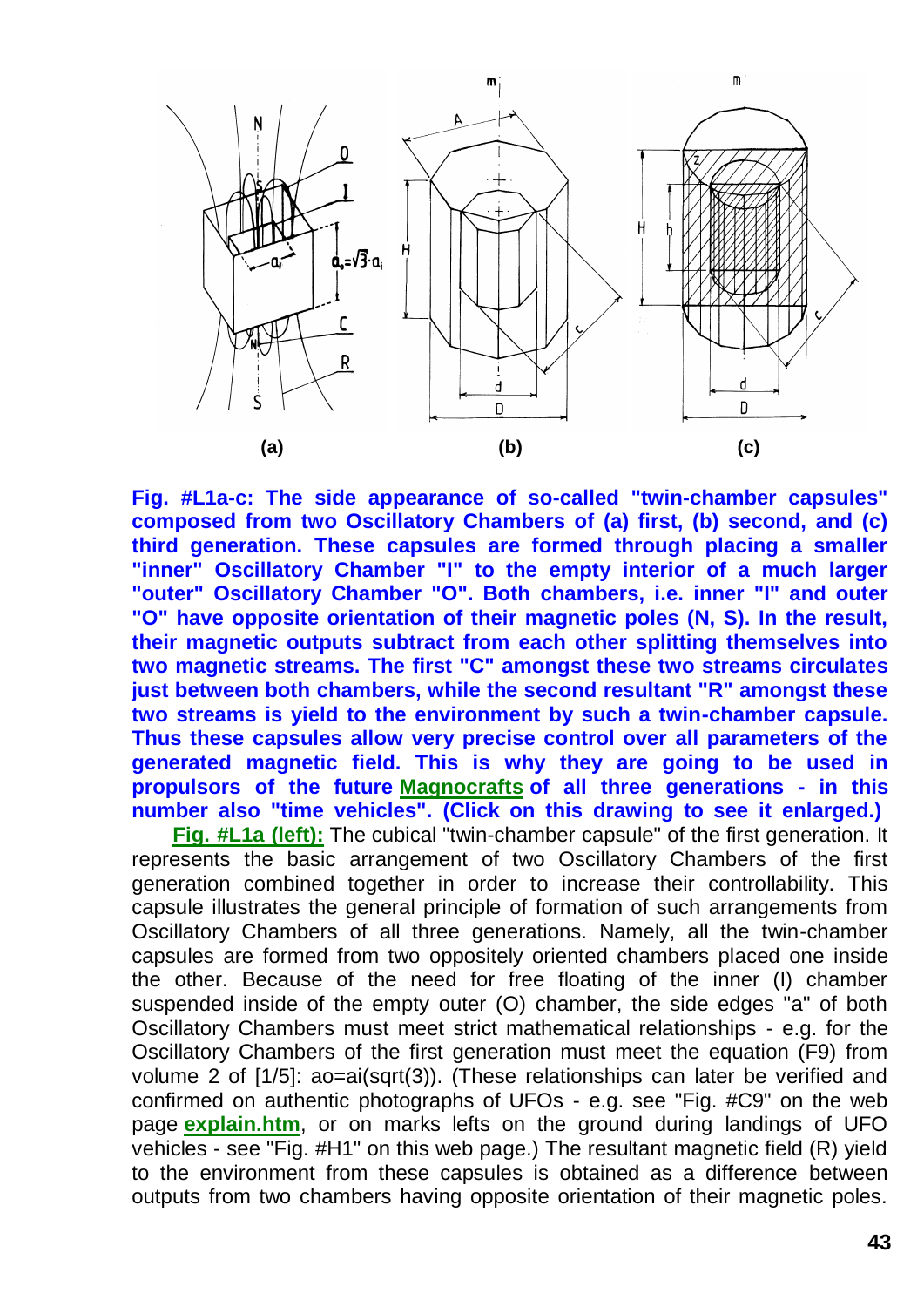The principles of formation of this resultant field (R) are illustrated in "Fig. #E3" on the web page . **immortality.htm - [about the access of people to immortality](http://tornado.zxq.net/immortality.htm)  [and to everlasting life](http://tornado.zxq.net/immortality.htm)**. The twin-chamber capsule allows full control over all the attributes of the produced magnetic field. In the twin-chamber capsules of the first generation subjected to such a control are the following properties of the resultant magnetic field (R): (1) strength of the field (fluently controlled from zero to maximum), (2) Period (T) or frequency (f) of pulsations, (3) ratio of the amplitude of the field's pulsations to its constant component (ΔF/Fo - see also "Fig. #C5" on the web page**[ufo\\_proof.htm](http://tornado.zxq.net/ufo_proof.htm)**), (4) character of the field (i.e. constant, pulsating, alternating), (5) field's variation in time (i.e. linear, sinusoidal, beat type curves), (6) polarity (i.e. from whichever side of the capsule the N and S poles of the resultant field (R) prevail). In turn in capsules of the second and third generations controlled are also parameters of the magnetic field that are to decide about the ability to form telekinetic effect and changes in the elapse of time (these parameters still remain unnamed by present human science).

Symbols: O - outer chamber, I - inner chamber, C - circulating flux trapped inside the capsule, R - resultant flux yield from the capsule to the environment.

**[Fig. #L1b \(middle\):](http://tornado.zxq.net/14/14_c08_2s.gif)** An octagonal twin-chamber capsule of the second generation, shown in a side view. It is composed of two Oscillatory Chambers having octagonal cross-section, i.e. a smaller inner chamber (I) and a larger outer chamber (O).

**[Fig. #L1c \(right\):](http://tornado.zxq.net/14/14_c08_3s.gif)** A 16-sided twin-chamber capsule of the third generation, also shown in a side view. It is composed of two Oscillatory Chambers with 16 sided cross section, i.e. inner (I) and outer (O). It is this capsule that will be used in time vehicles to shift time back.

### **#L2. Time vehicles that use Oscillatory Chambers of the third generation, and the access of humanity to technological immortality:**

The Oscillatory Chambers of the third generation will allow for such a precise control over the magnetic field which they generate, that this field will be able to shift resonance point in DNA spirals (which spirals in living creatures are storing and running the so-called "programs of life and fate"). This in turn will allow such Oscillatory Chambers of the third generation to shift time back. So at the moment when they are to be build, the humanity will gain the ability to construct "time vehicles" which will be able to shift back in time every person which accomplish the old age. Thus, after constructing such time vehicles, the humanity obtains the access to so-called "imprisoned immortality" After all, then every person will be able to infinitively extend his or her life - for more details on this subject see the totaliztic web page named **[immortality.htm](http://tornado.zxq.net/immortality.htm)**.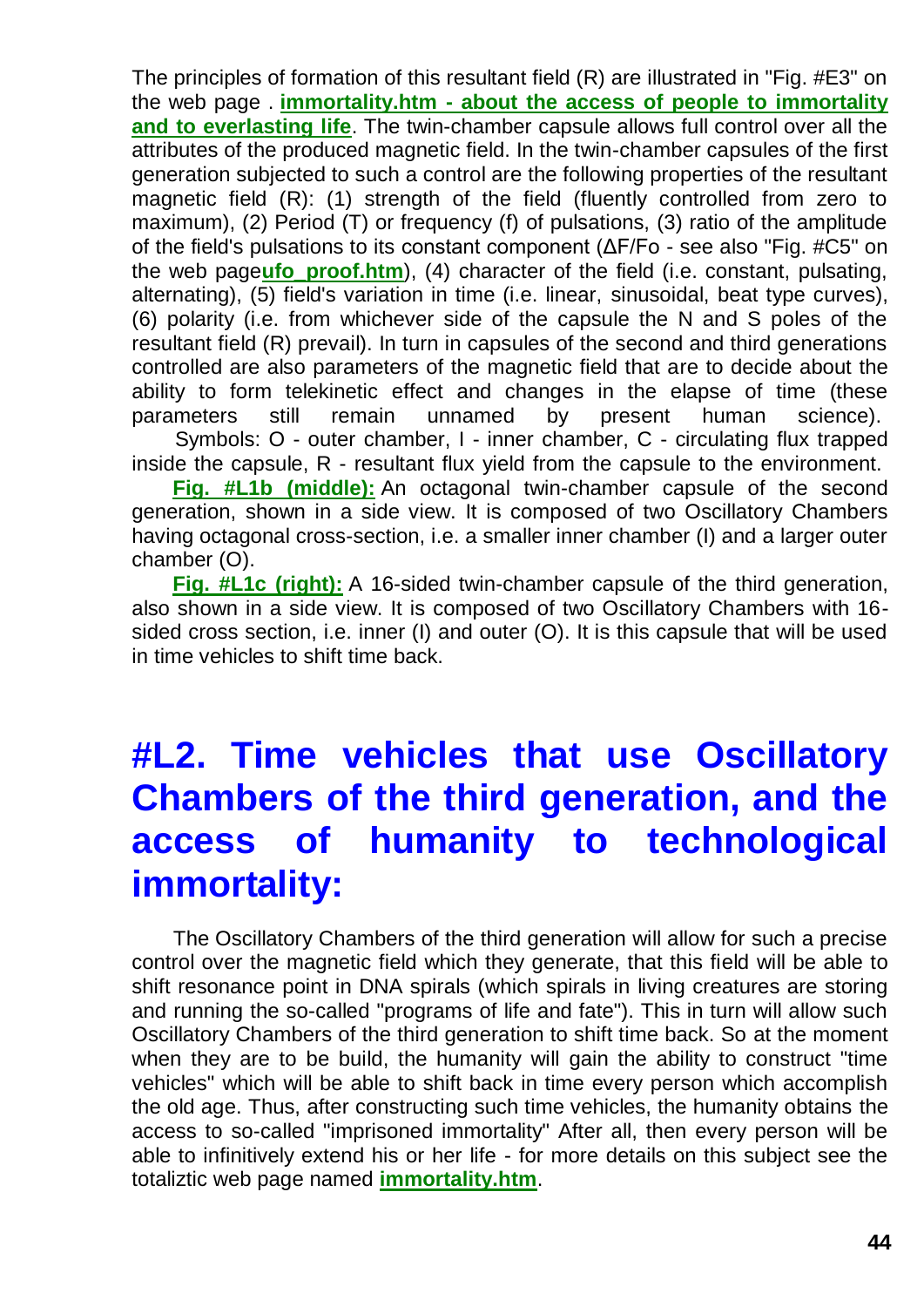**Part #M: About the time to create a "public domain" in research on new energy devices:**

#### **#M1. Let us be honest: there are huge problems with official research on energy devices, and a "public domain" research would address these problems:**

In order to reveal the seriousness of problems which trouble official research on energy devices, and also to illustrate how my proposal of "public domain" research project on new energy devices would solve these problems, let us consider here an example of a simple device of the type of "perpetual motion" which I already described in my "public domain" web pages for the public completion and research. This example originally is published in item #A2 from the totaliztic web page free energy.htm and in item #G2 from the web page **[pajak\\_jan\\_uk.htm](http://tornado.zxq.net/pajak_jan_uk.htm)**. The point of this example is to illustrate here the urgent need for such an unique "public domain" research project which I am developing and scientifically coordinating, as well as to illustrate the detrimental traditions developed because of the present monopoly of professional (paid) scientists for energy research, and which disallow scientists to even consider research on energy projects that may bring unimaginable benefits to our civilisation. This example indicates also a possibility of building an entirely new class of "devices for clean energy generation from self-renewable and incessant natural phenomena". Namely, let us assume for a moment that there exists an invisible kind of "wind" about the existence of which present science still does NOT know. If this (yet unknown and invisible) "wind" blows continually, steadily, and strongly for, let's say, one million years, then the "windmill" which such a "wind" would propel, would become a device which could be named with this extremely "unfashionable" today terminology that was used by classical energy researchers, i.e. named a **"perpetual motion device"**. After all, this invisible and unknown to the present science "wind" would propel the "windmill" perpetually for countless number of years, while present science would NOT know why this device works and why it generates energy. Unfortunately, we also know that NO present scientist would ever have the courage to carry out any research on such a supposed "perpetual motion" device - simply because he would be "lynched" by his professional colleagues who unconditionally believe in the statistic predictions called the "laws of thermodynamics". (These "laws" state that a "perpetual motion" device cannot be build.) After all, with present traditions of "peer reviews"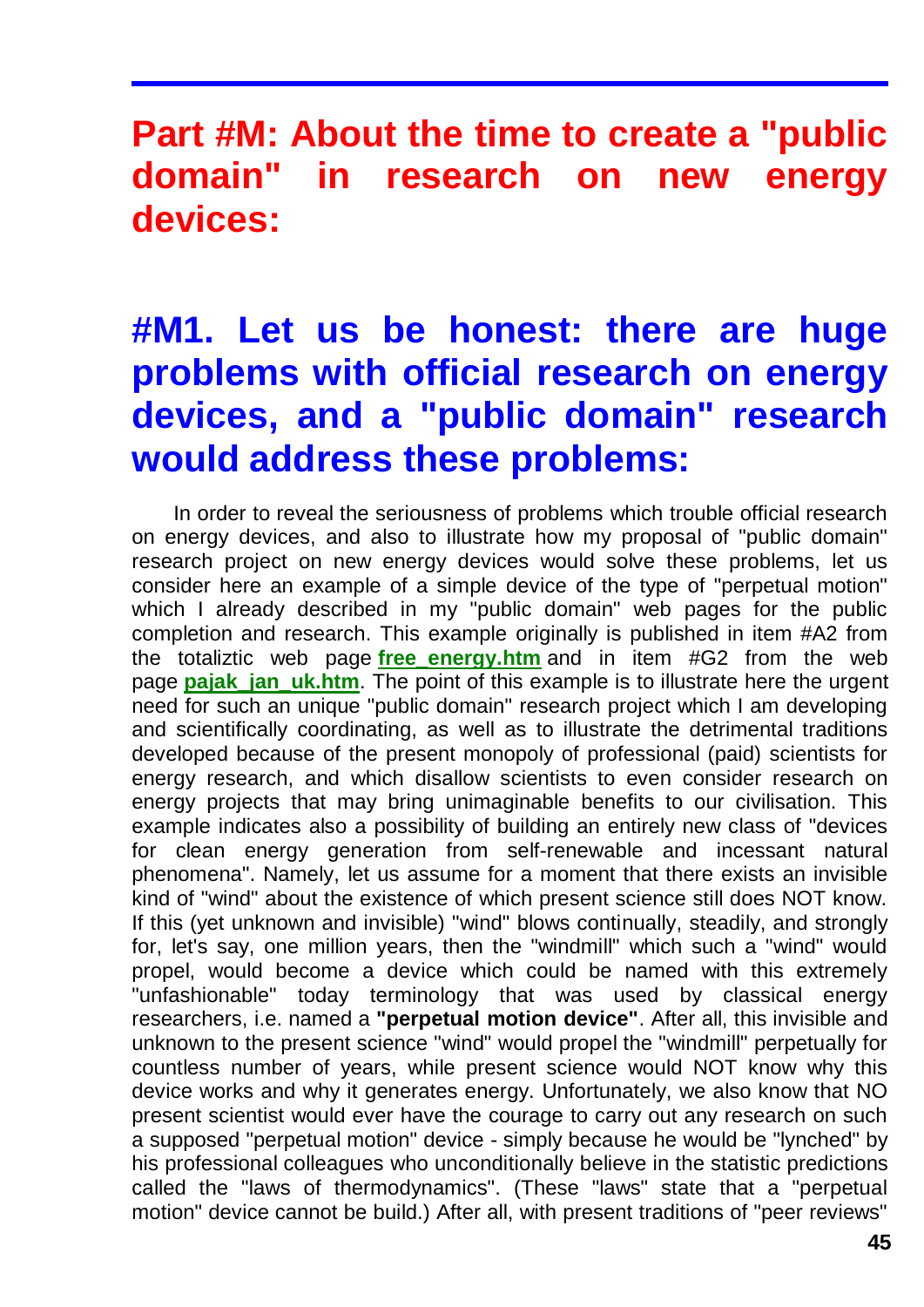in the science, there is NO chance that any research paper on a "perpetual motion" device would obtain a favourable reference and could be published or presented on a scientific conference. In turn, any research which would suggest that such a "windmill" provides over 100% energy efficiency would be considered to be an error of measurements. Therefore, such a "windmill" which would work on invisible and yet unknown "wind" cannot be researched and developed by any paid scientist, as for such a scientist it would means the "professional suicide". But the research on such "invisible and yet unknown winds" can easily be carried out and scientifically supervised by projects like my "public domain" research project - and this exactly what my project is doing. Then, when such a project is successful, the outcomes of it can be transferred to the domain of official science. Interestingly, the above example of a "windmill" on invisible and yet unknown "wind" is NOT as purely hypothetical as it may sound. Various sciences already know numerous "winds" that "blow" continually and steadily for millions of years. To indicate here some examples of such "winds", these include: the rotation of our planet Earth, the motion of Moon around the Earth, the magnetic field of the Earth, waves of a "cosmic noise", temperature differences between surface of the Earth and e.g. the absolute zero of cosmic space or coolness of upper atmosphere, various behaviours of elementary particles, a reversal of friction, and many more. The only problem is that so-far no-one had the courage (as well as knowledge and motivation) to develop principles and devices with the use of which energy could be harvested from such "incessant natural phenomena" (i.e. everlasting invisible "winds"). But the human inventiveness has no limits. Thus, for each such a phenomenon a principle can be invented, which would generate energy or everlasting mechanical motion from it. The only barrier is that people (and scientists) need to firstly overcome the psychological barrier which obstruct their thinking and which keeps them "looking backward" for principles and for phenomena, instead of "looking forward" into the future. So let us explain here a simple example how we could generate e.g. "perpetual rotational motion" from one of such incessant and invisible "winds" - i.e. from the gravity field and the Earth's rotations. If, for example, we construct a mechanical "flywheel", which meets following technically easy-to-fulfil conditions: (1) it has the so-called "momentum of inertia" larger than its "friction torque", (2) it is perfectly balanced so that the gravitational field of the Earth does NOT influence its angular orientation, and (3) it is so assembled in a given location that the axis of rotation of this flywheel is exactly parallel to the axis of the Earth's rotation; then such a flywheel should create an everlasting motion in relationship to the Earth, with the speed of one rotation per day (or more strictly, this flywheel would remain motionless in relationship to our solar system, while the Earth would rotate around it once per each day). So such a flywheel - if constructed and provided with an appropriate gearbox linked to a pointer, could prove empirically that a "forward looking" synthesis is able to develop principles of operation which allow the harvesting of motion and energy from the "rotational motion of our planet" which represents one amongst such "invisible and everlasting winds". In turn, when further such "incessant natural phenomena" (or invisible "winds") are identified and principles are developed which allow the generation of clean energy from them, this would have enormous implications for all areas of science and technology. For example, it would provide the society with a rather illustrative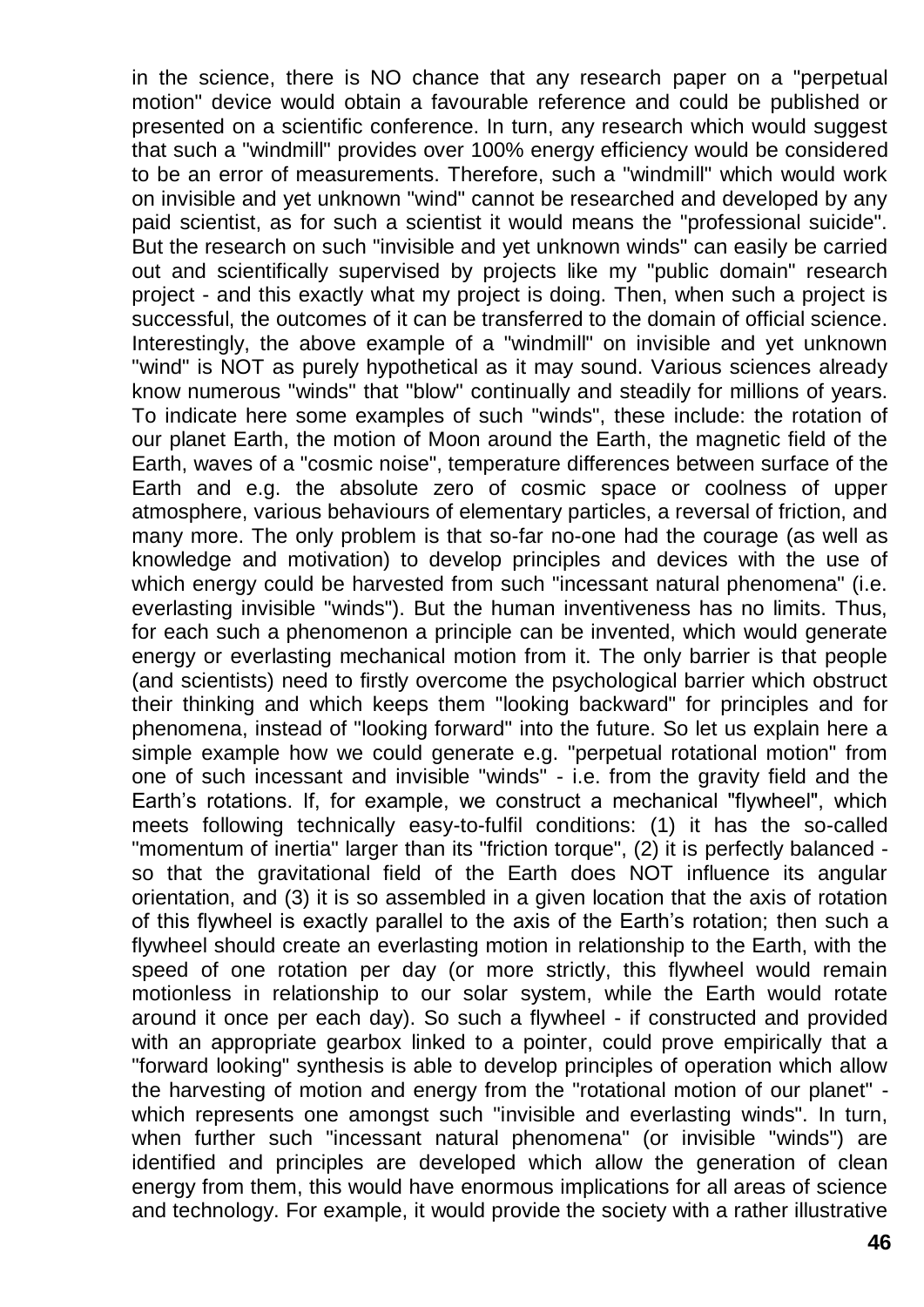example that vast amounts of energy can be generated without causing any pollution. It would also change our entire civilisation, as it would pave the way for the development of various principles that would allow to draw free clean energy and everlasting motion from various perpetual "winds". In turn implementation of these principles would allow the humanity to generate vast amounts of energy without any consumption of fossil or nuclear fuels (and thus also without causing pollution) from phenomena for which currently no scientist have an inspiring example nor courage to investigate because for innovative ideas in energy technologies the present tradition orders us to rather "look back into the past" instead of "looking into the future". In order to initiate my long-term project on "public domain" in energy research, I prepared several web pages which are widely available in Internet. On these web pages I described thoroughly a number of new energy devices, appealing to the hobbyists from the entire world to produce these devices, to research them, and to freely exchange information and research findings about them. Simultaneously, I voluntarily (and free of charge) guide and coordinate these developments from the scientific point of view. An example of energy device which so-far accomplished the highest success in the "public domain" project described here, is the "telekinetic heater" - see the description of international efforts to build and research it presented in items #G1 to #G5 from the totaliztic web page **[boiler.htm](http://tornado.zxq.net/boiler.htm)**. Also the "Oscillatory Chamber" described on this web page displays first successes and accomplishments. Illustrations of progress to-date in its research and development within the "public domain"

project are available in the internet, amongst others, at addresses: **<http://video.google.it/videoplay?docid=-6524822319379322289&hl=it>** and **<http://www.youtube.com/watch?v=svbVqGFnkQQ>**.

Independently from this web page, other web pages which also provide ideas and devices for the "public domain" research project include, amongst others:**[boiler.htm](http://tornado.zxq.net/boiler.htm)**, **[eco\\_cars.htm](http://tornado.zxq.net/eco_cars.htm)**, **[seismograph.htm](http://tornado.zxq.net/seismograph.htm)**, **[fe\\_cell.htm](http://tornado.zxq.net/fe_cell.htm)**, **[free\\_energy.](http://tornado.zxq.net/free_energy.htm) [htm](http://tornado.zxq.net/free_energy.htm)**, **[telekinetics.htm](http://tornado.zxq.net/telekinetics.htm)**, or **[magnocraft.htm](http://tornado.zxq.net/magnocraft.htm)**.

#### **Part #N: Summary, and the final information of this web page:**

#### **#N1. Summary of this web page:**

There is much more to the Oscillatory Chamber than this brief web page can explain. After all, our civilisation does not know any other advanced device like this one. So it is worth to spend some time to learn further details about this unique energy storage and generator of extremely powerful magnetic fields. This learning can be carried out from volume 2 of the monograph [1/5] entitled "**Advanced Magnetic Devices**", which is available free of charge via this web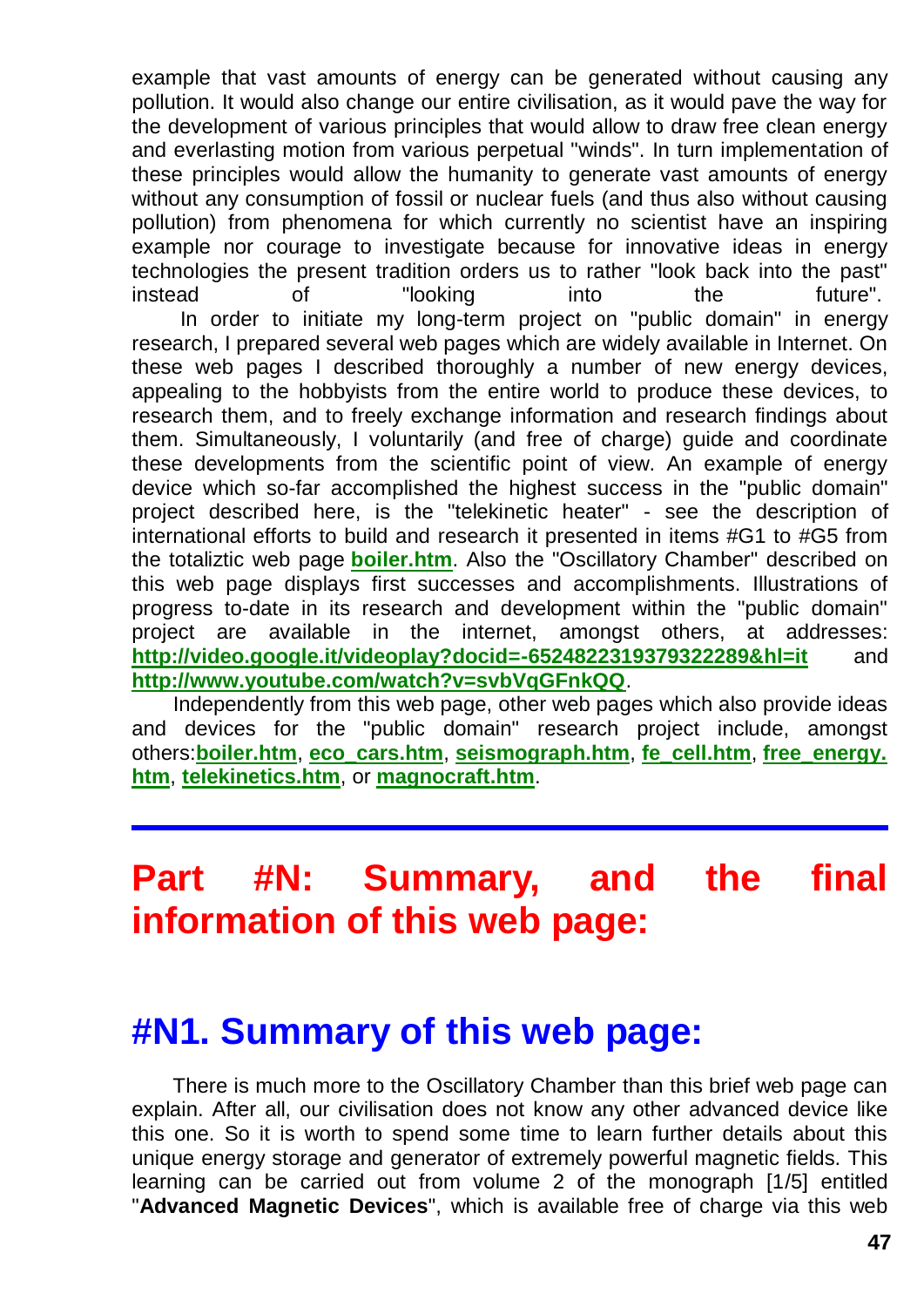#### **#N2. Blogs of totalizm:**

It is also worth to check periodically the blog of totalizm now available at address **[totalizm.wordpress.com](http://totalizm.wordpress.com/)** and **[totalizm.blox.pl/html](http://totalizm.blox.pl/html/)**. (Notice that all these addresses hold the same blog with the same content of messages.) On this blog many matters discussed here are also explained with additional details written as new events unveil before our eyes.

#### **#N3. [Internet discussions](http://www.totalizm.eu/) on topics addressed on this web page:**

Attention these readers who wish to discuss any aspect of discussed on this web page. Public discussions of almost all topic that I researched currently, including many of my devices and inventions, are carried out in the Internet for a long time. Addresses of subsequent threads in the Google discussion groups, where these topics are exposed to public comments, are listed in item #E2 of the totaliztic web page **[faq.htm](http://tornado.zxq.net/faq.htm)**. Readers who have constructive comments about any matters relating to my research and inventions, are encouraged to find addresses of these Google threads from item #E2 of that web page "faq.htm", and then voice their constructive opinions at these addresses.

#### **#N4. How with the use of web page named ["skorowidz\\_links.htm"](http://tornado.zxq.net/skorowidz_links.htm) one can find totaliztic descriptions of topics in which he or she is interested:**

A whole array of topics equally interesting as these from the above web page, is also discussed from the angle that is unique to the philosophy of totalizm. All these related topics can be found and identified with the use of **[content index](http://tornado.zxq.net/skorowidz_links.htm)** prepared especially to make easier finding these web pages and topics. The name "index" means a list of "key words" usually provided at the end of textbooks, which allows to find fast the description or the topic in which we are interested. My web pages also has such a content "index" - only that it is additionally supplied in green **[links](http://tornado.zxq.net/newzealand.htm)** which after "clicking" at them with a mouse immediately open the web page with the topic that interest the reader. This content "index" is provided on the web page named **[skorowidz\\_links.htm](http://tornado.zxq.net/skorowidz_links.htm)**. It can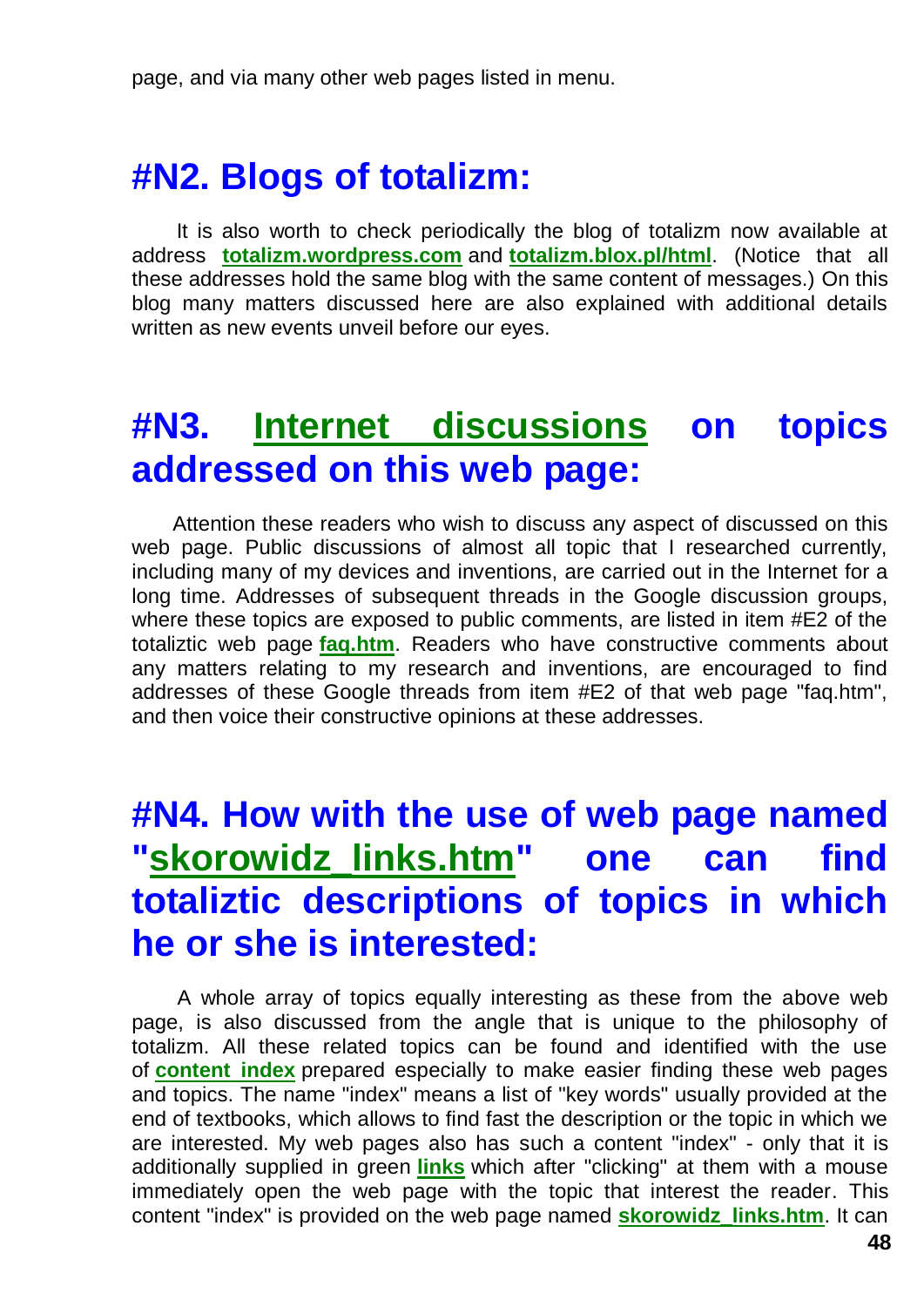be called from the "organising" part of "Menu 1" of every totaliztic web page. I would recommend to look at it and to begin using it systematically - after all it brings closer hundreds of totaliztic topics which can be of interest to everyone.

#### **#N5. The author (i.e. [Dr Jan Pajak\)](http://tornado.zxq.net/pajak_jan_uk.htm):**



**(Fig. G1 from the Polish treatise [4b]): Dr Jan Pajak**, means myself - the author of this web page, shown on the background of pristine New Zealand landscape. Until the most recent redundancy from the job, I lectured computer science in a New Zealand polytechnic. I specialised in Web Technologies and in Information Processing using Web Technologies. Before that I worked at two universities as Associate Professor of Mechanical Engineering. From old times I have also quite a good knowledge of engineering, sciences, and mathematics, towards which my education and a significant proportion of professional experience was oriented. However, my so-called "hobby" research, carried out continually since 1972, amongst others, is aimed at the development of new ideas and new directions for technologies and human outlooks of the future, including new futuristic propulsion systems, new energy generation and storing devices, new communication devices, new systems for remote detection of impending earthquakes, new advanced earthquake warning systems, and many more. Unfortunately, this research is my "hobby" not by the own choice, but by necessity, or by "must". This is because my over 30 years long searches for a research institution which would accept my continually open offer of official researching these topics, so-far are unsuccessful (i.e. it well may be that at the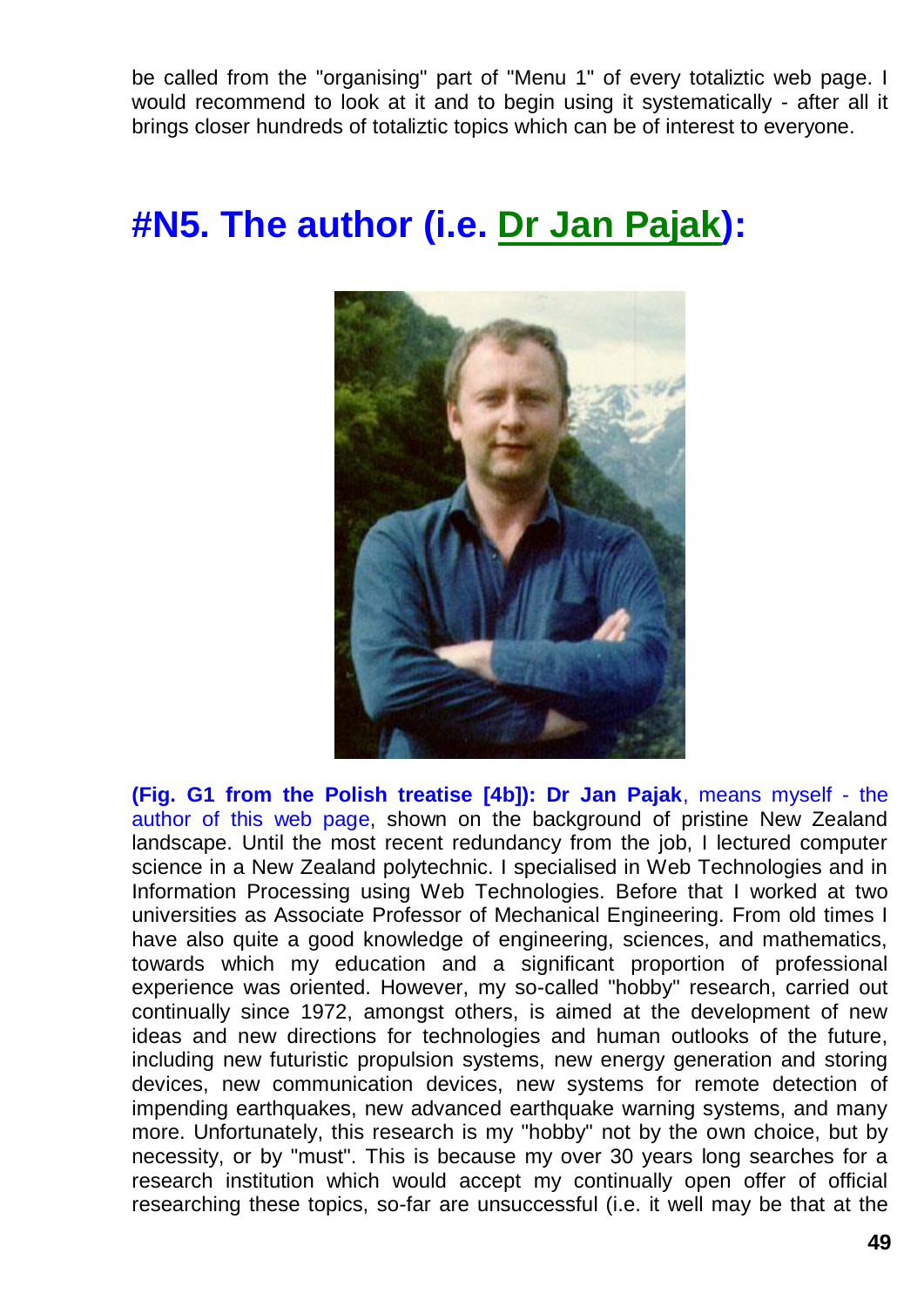moment there is no such institution on our planet - if by any chance you accidentally find or create one, please make sure to let me know). Also the name "hobby" completely does not fit to the subject area of this research. After all, it implies the orientation mainly towards gaining various personal benefits. However, what kind of personal benefits one may accomplish through building a starship, an accumulator of energy of a huge capacitance, or an alarming device that warns of an impending earthquake. Because, as so-far, an institution on Earth does not exist that would be interested in sponsoring this research, to earn somehow for the financing of this research (and also for my own living), until the time when I lost my most recent job on 23 September 2005, I used to do a basic lecturing and research in any area for which I was hired to work. In turn funds that I managed to earn, and almost the entire spare time I have in my disposal, I devoted to this "hobby" research on technologies and philosophies of the future. (Since the time I become unemployed, I have even more of free time which I can designate for this "hobby" research. Unfortunately, now the financing begins to be a serious problem. This is because according to the New Zealand law I am not eligible for any unemployment benefit.) For more details about the course of my life and fate, see the web page **about me - [Dr Jan Pajak](http://tornado.zxq.net/pajak_jan_uk.htm)**.

#### **#N6. Emails and contact details to the [author](http://tornado.zxq.net/pajak_jan_uk.htm) of this web page:**

Current email addresses to the author of this web page, i.e. officially to **[Dr](http://images.google.co.nz/images?hl=en&q=Jan+Pajak&btnG=Search+Images&gbv=1)  [Eng. Jan Pajak](http://images.google.co.nz/images?hl=en&q=Jan+Pajak&btnG=Search+Images&gbv=1)** while courteously to **Prof. Dr Eng. Jan Pajak**, at which readers can post possible comments, inquiries, or replies to questions which I ask on my web pages, are provided on the web page **[about me \(Dr Eng. Jan Pajak\)](http://tornado.zxq.net/pajak_jan_uk.htm)**. That page also provides other commonly used contact details to the author.

The author's right for the use of **courteous** title of "Professor" stems from the custom that "with professors is like with generals", namely **when someone is once a professor, than he or she courteously remains a professor forever**. In turn the author of this web page was a professor at 4 different universities, i.e. at 3 of them, from 1 September 1992 untill 31 October 1998, as an "Associate Professor" from English-based educational system, while on one university as a (Full) "Professor" (since 1 March 2007 till 31 December 2007 - means at the last place of employment in his professional life).

However, please notice that because of my rather chronic lack of time, **I reluctantly reply to emails which contain JUST time consuming requests**, while simultaneously they document a complete ignorance of their author in the topic area which I am researching. Therefore, if the reader sends a request to me, I suggest to let me know somehow that he or she actually went through the trouble of reading my web pages and learning what these pages try to say.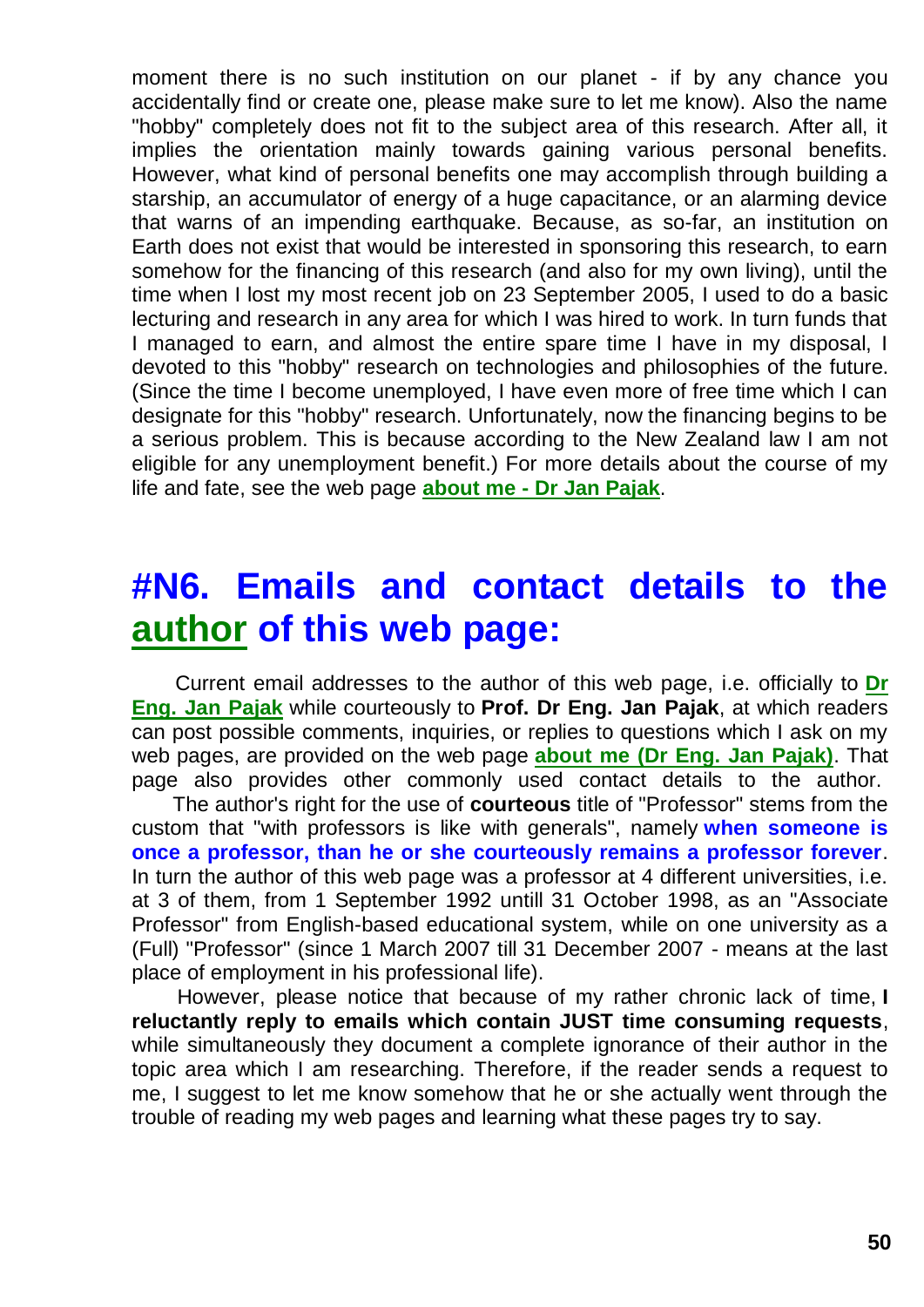#### **#N7. A [copy of this web page](http://tornado.zxq.net/oscillatory_chamber.pdf) is also disseminated as a [brochure from series](http://tornado.zxq.net/text_11.htm)  [\[11\]](http://tornado.zxq.net/text_11.htm) in the safe format "PDF":**

This web page is also available in the form of a brochure marked **[11]**, which is prepared in "PDF" ("Portable Document Format") - currently considered to be the most safe amongst all internet formats, as normally viruses cannot cling to PDF. This clear brochure is ready both, for printing, as well as for reading from a computer screen. It also has all its **[green links](http://tornado.zxq.net/eco_cars.htm)** still active. Thus, if it is read from the computer screen connected to internet, then after clicking onto these green links, the linked web pages and illustrations will open. Unfortunately, because the volume of it is around a double of the volume of web page which this brochure publishes, the memory limitations on a significant number of free servers which I use, do NOT allow to offer it from them (so if it does NOT download from this address, because it is NOT available on this server, then you should click onto any other address from **[Menu 3](http://tornado.zxq.net/menu.htm)**, and then check whether in there it is available). In order to open this brochure (and/or download it to own computer), it suffices to either click on the following green link

#### **[oscillatory\\_chamber.pdf](http://tornado.zxq.net/oscillatory_chamber.pdf)**

or to open from any totaliztic web site the PDF file named as in the above green link.

If the reader wishes to check, whether some other totaliztic web page which he or she just is studying, is also available in the form of such PDF brochure, then should check whether it is listed amongst links from "part #B" of the web page named **[text\\_11.htm](http://tornado.zxq.net/text_11.htm)**. This is because links from there indicate all totaliztic web pages, which are already published as such brochures from series [11] in PDF format. I wish you a fruitful reading!

# **#N8. Copyrights © 2013 by Dr Jan Pajak:**

Copyrights © 2013 by Dr Jan Pajak. All rights reserved. This web page is a report from outcomes of research of the author - only that is written in a popular language (so that it can be understood by readers with non-scientific orientation). Ideas presented on this web page (and also in other publications by the author) are unique for the author's research, and thus from the same angle these ideas were NOT presented by any other researcher. As such, this web page presents ideas which are the intellectual property of the author. Therefore, the content of this web page is the subject to the same laws of intellectual ownership as every other scientific publication. Especially the author reserves for himself the creditrights for the scientific discoveries and inventions described on this web page. Therefore, the author reserves that during repeating any idea presented on this web page (i.e. any theory, principle, deduction, interpretation, device, evidence, proof, etc.), the repeating person gives a full credit to the author of this web page,